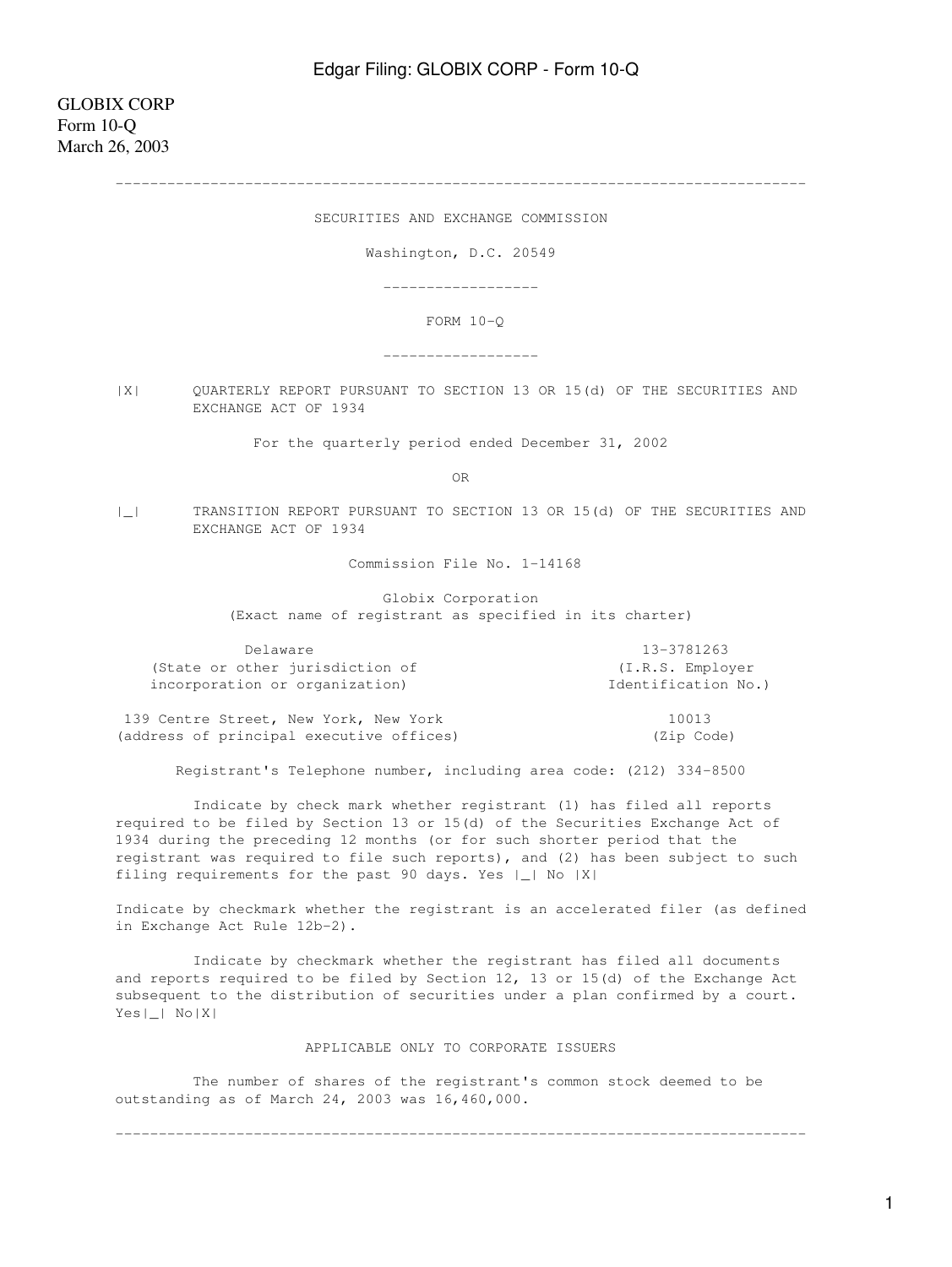GLOBIX CORPORATION AND SUBSIDIARIES

Table of Contents

| Part I  | Financial Information                                                                 |
|---------|---------------------------------------------------------------------------------------|
| Ttem 1. | Condensed Consolidated Balance Sheets-- As of December 31, 2002 (Successor Company) ( |
|         |                                                                                       |
|         | Unaudited Condensed Consolidated Statements of Operations--For the Three Months Ende  |
|         | (Successor Company) and December 31, 2001 (Predecessor Company)                       |
|         | Unaudited Condensed Consolidated Statements of Cash Flows--For the Three Months Ende  |
|         | (Successor Company) and December 31, 2001 (Predecessor Company)                       |
|         | Notes to Unaudited Condensed Consolidated Financial Statements                        |
| Ttem 2. | Management's Discussion and Analysis of Financial Condition and Results of Operation  |
| Item 3. | Quantitative and Qualitative Disclosures about Market Risk                            |
| Item 4. |                                                                                       |
|         |                                                                                       |
| Part II | Other Information                                                                     |
| Item 1. |                                                                                       |
| Item 2. |                                                                                       |
| Item 3. |                                                                                       |
| Item 4. | Submission of Matters to a Vote of Security Holders                                   |
| Item 5. |                                                                                       |
| Item 6. |                                                                                       |
|         |                                                                                       |
|         |                                                                                       |
|         |                                                                                       |
|         |                                                                                       |
|         |                                                                                       |

### GLOBIX CORPORATION AND SUBSIDIARIES

### CONDENSED CONSOLIDATED BALANCE SHEETS

(Dollars in Thousands, Except Per Share Data)

-------------------------------

 $(\mathbb{U})$ 

december 31, September 31, September 31, September 31, September 31, September 31, September 31, September 31,

Assets

Current assets: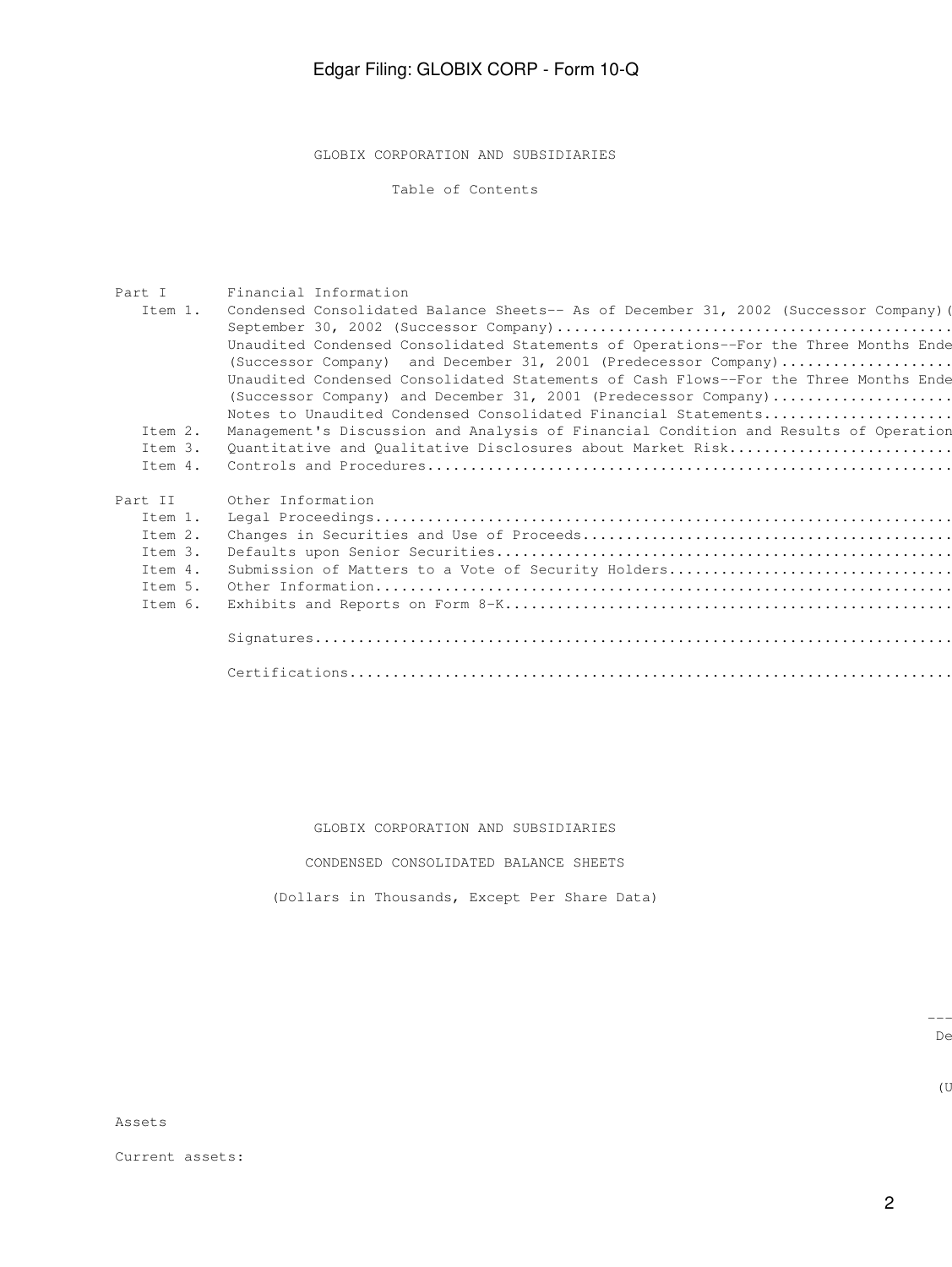| Accounts receivable, net of allowance for doubtful accounts of \$2,036 and \$2,565               |
|--------------------------------------------------------------------------------------------------|
|                                                                                                  |
|                                                                                                  |
|                                                                                                  |
|                                                                                                  |
|                                                                                                  |
|                                                                                                  |
|                                                                                                  |
| Intangible assets, net of accumulated amortization of \$870 and \$543, respectively              |
|                                                                                                  |
|                                                                                                  |
| Liabilities and Stockholders' Equity (Deficit):                                                  |
| Current liabilities:                                                                             |
|                                                                                                  |
|                                                                                                  |
|                                                                                                  |
|                                                                                                  |
|                                                                                                  |
|                                                                                                  |
|                                                                                                  |
|                                                                                                  |
|                                                                                                  |
|                                                                                                  |
|                                                                                                  |
|                                                                                                  |
|                                                                                                  |
| Commitments and contingencies (Note 14)                                                          |
|                                                                                                  |
| Stockholders' Equity:                                                                            |
| Common stock, \$.01 par value; 500,000,000 shares authorized; 16,460,000 issued and outstanding, |
|                                                                                                  |
|                                                                                                  |
|                                                                                                  |
|                                                                                                  |
|                                                                                                  |
|                                                                                                  |
|                                                                                                  |
|                                                                                                  |
|                                                                                                  |

 The accompanying notes are an integral part of these consolidated financial statements.

GLOBIX CORPORATION AND SUBSIDIARIES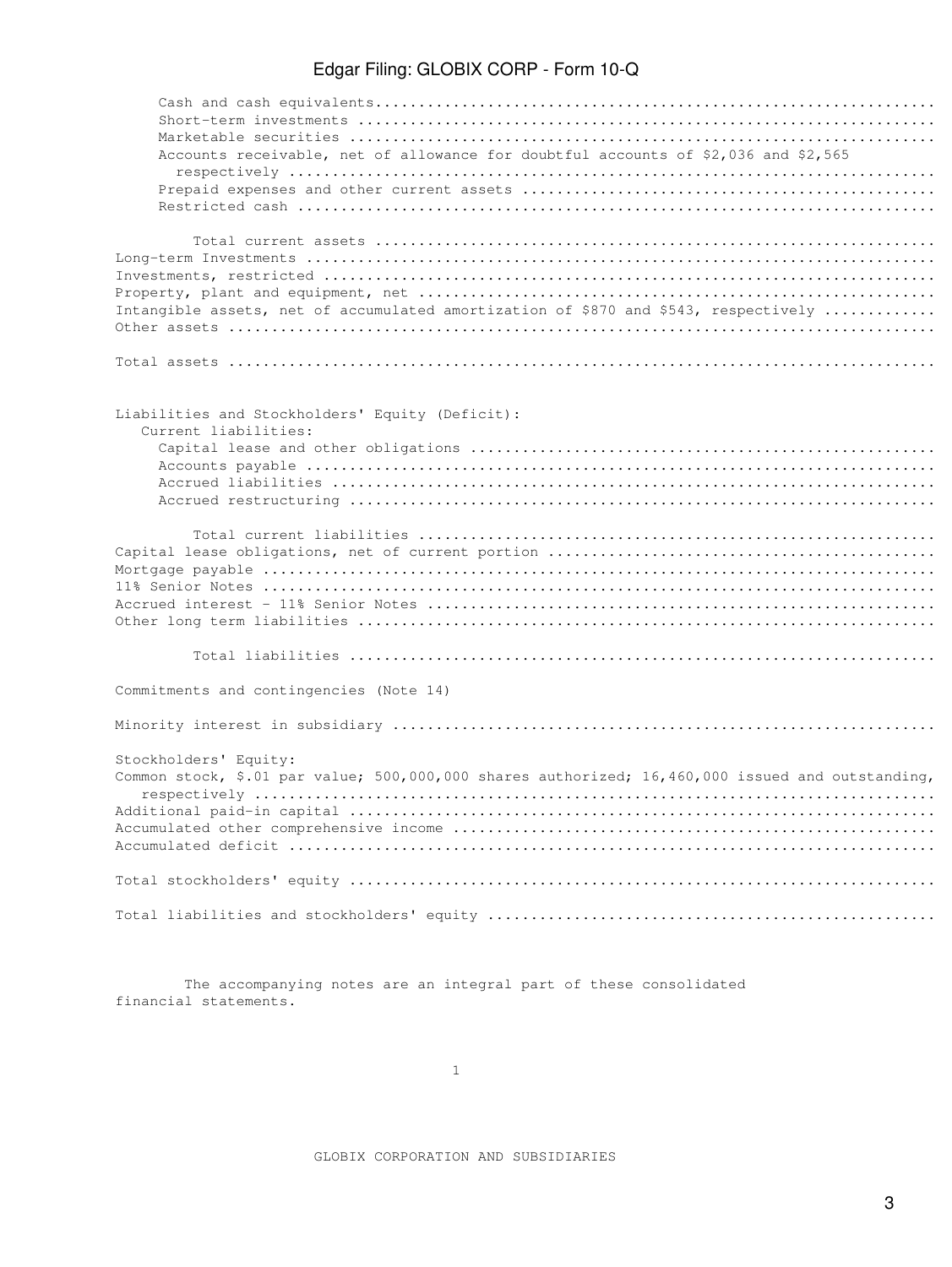CONDENSED CONSOLIDATED STATEMENT OF OPERATIONS

(Dollars in Thousands, Except Per Share Data)

|                                                                           |             | Three months ended Dece<br>---------------------                                                                                                                                                                                                                                                                                                                                                     |             |                           |  |           |
|---------------------------------------------------------------------------|-------------|------------------------------------------------------------------------------------------------------------------------------------------------------------------------------------------------------------------------------------------------------------------------------------------------------------------------------------------------------------------------------------------------------|-------------|---------------------------|--|-----------|
|                                                                           |             | 2002<br>$\frac{1}{2} \frac{1}{2} \frac{1}{2} \frac{1}{2} \frac{1}{2} \frac{1}{2} \frac{1}{2} \frac{1}{2} \frac{1}{2} \frac{1}{2} \frac{1}{2} \frac{1}{2} \frac{1}{2} \frac{1}{2} \frac{1}{2} \frac{1}{2} \frac{1}{2} \frac{1}{2} \frac{1}{2} \frac{1}{2} \frac{1}{2} \frac{1}{2} \frac{1}{2} \frac{1}{2} \frac{1}{2} \frac{1}{2} \frac{1}{2} \frac{1}{2} \frac{1}{2} \frac{1}{2} \frac{1}{2} \frac{$ |             |                           |  | 20<br>$-$ |
|                                                                           |             | Successor Co. Prede<br>________________________                                                                                                                                                                                                                                                                                                                                                      |             |                           |  |           |
|                                                                           |             |                                                                                                                                                                                                                                                                                                                                                                                                      | (Unaudited) |                           |  |           |
|                                                                           | $S$ and $S$ | 16,480                                                                                                                                                                                                                                                                                                                                                                                               | \$          | $\overline{c}$            |  |           |
| Operating costs and expense:                                              |             |                                                                                                                                                                                                                                                                                                                                                                                                      |             |                           |  |           |
| Cost of revenue (excludes payroll, occupancy and depreciation)            |             | 5,624                                                                                                                                                                                                                                                                                                                                                                                                |             |                           |  |           |
|                                                                           |             |                                                                                                                                                                                                                                                                                                                                                                                                      |             | 2                         |  |           |
|                                                                           |             | 3,727<br>____________                                                                                                                                                                                                                                                                                                                                                                                |             | _______                   |  |           |
|                                                                           |             | -------------                                                                                                                                                                                                                                                                                                                                                                                        |             | $\overline{4}$<br>_______ |  |           |
|                                                                           |             | (4, 762)                                                                                                                                                                                                                                                                                                                                                                                             |             | (2)                       |  |           |
|                                                                           |             |                                                                                                                                                                                                                                                                                                                                                                                                      |             | (2)                       |  |           |
|                                                                           |             | 388                                                                                                                                                                                                                                                                                                                                                                                                  |             |                           |  |           |
|                                                                           |             | 182                                                                                                                                                                                                                                                                                                                                                                                                  |             |                           |  |           |
|                                                                           |             |                                                                                                                                                                                                                                                                                                                                                                                                      |             |                           |  |           |
|                                                                           |             |                                                                                                                                                                                                                                                                                                                                                                                                      |             |                           |  |           |
|                                                                           |             |                                                                                                                                                                                                                                                                                                                                                                                                      |             | (4)                       |  |           |
|                                                                           |             |                                                                                                                                                                                                                                                                                                                                                                                                      |             |                           |  |           |
|                                                                           |             |                                                                                                                                                                                                                                                                                                                                                                                                      |             |                           |  |           |
|                                                                           |             | ============                                                                                                                                                                                                                                                                                                                                                                                         | S           | (4)<br>$=$ = = = = = =    |  |           |
|                                                                           |             |                                                                                                                                                                                                                                                                                                                                                                                                      |             |                           |  |           |
| Basic and diluted loss per share attributable to common stockholders      |             | $\sin(0.32)$                                                                                                                                                                                                                                                                                                                                                                                         |             |                           |  |           |
|                                                                           |             | ============                                                                                                                                                                                                                                                                                                                                                                                         |             | $=$ = = = = = =           |  |           |
| Weighted average common shares outstanding--basic and diluted  16,460,000 |             |                                                                                                                                                                                                                                                                                                                                                                                                      |             | 38,97                     |  |           |
|                                                                           |             | ============                                                                                                                                                                                                                                                                                                                                                                                         |             |                           |  |           |

 The accompanying notes are an integral part of these consolidated financial statements.

2

#### GLOBIX CORPORATION AND SUBSIDIARIES

 CONDENSED CONSOLIDATED STATEMENT OF CASH FLOWS (Amounts in Thousands)

> Three months ended De -------------------------------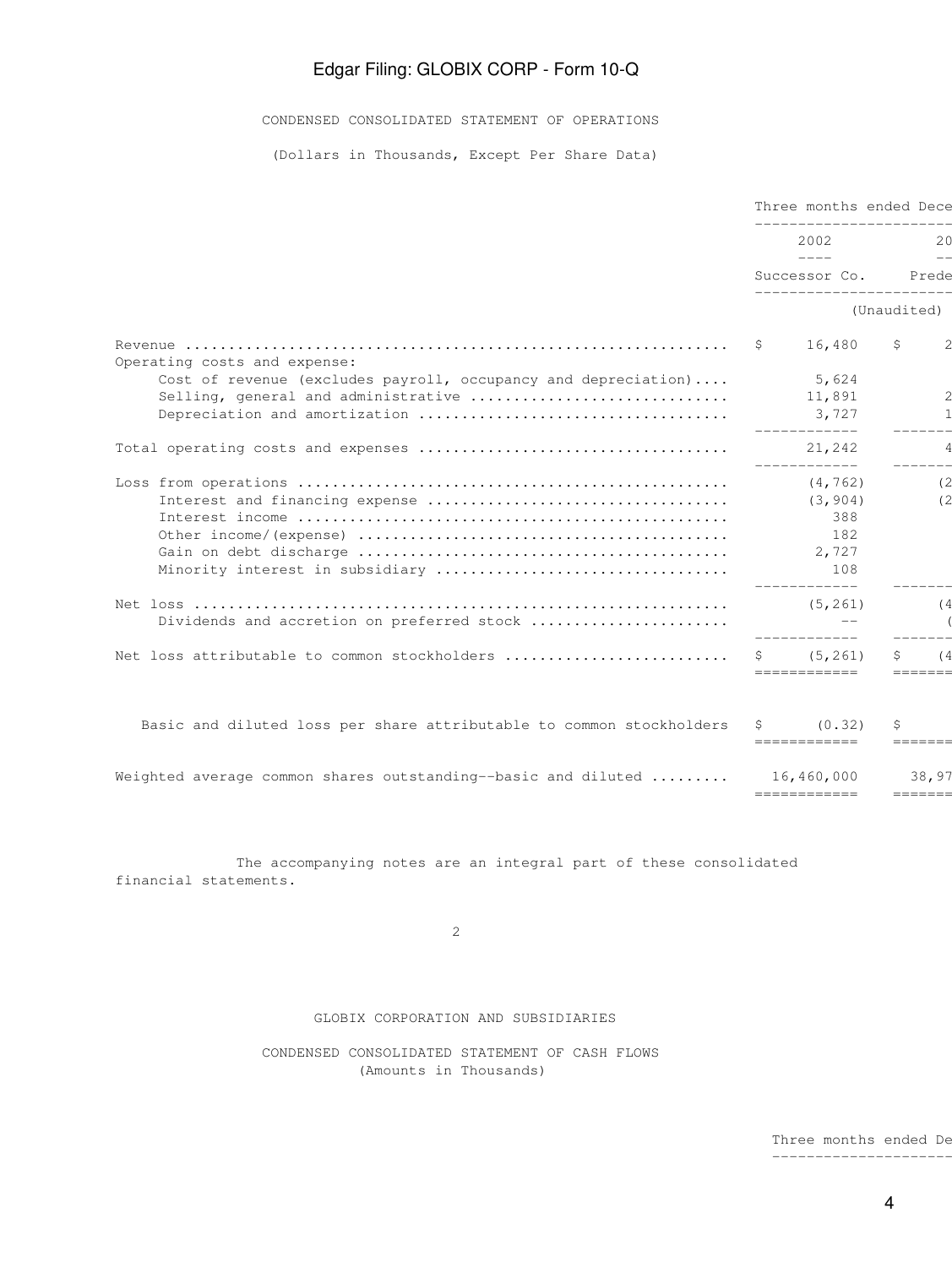| Successor Co.<br>______________________<br>(Unaudited)<br>Cash flows from operating activities<br>(5, 261)<br>-\$<br>Ş.<br>Adjustments to reconcile net loss to net cash used in operating<br>activities:<br>3,727<br>Provision for uncollectible accounts receivable<br>624<br>(2, 727)<br>(138)<br>(108)<br>$--$<br>Amortization of deferred compensation<br>$-$<br>Changes in operating assets and liabilities:<br>594<br>Prepaid expenses and other current assets<br>2,702<br>$--$<br>332<br>(3, 709)<br>(103)<br>3,263<br>(111)<br>____________<br>(915)<br>____________<br>Cash flows from investing activities:<br>(7, 030)<br>Investment in short-term and long-term investments<br>(3, 234)<br>Proceeds from restricted cash and investments<br>306<br>Purchases of property, plant and equipment<br>(555)<br>-------------<br>(10, 513)<br>____________<br>Cash Flows from Financing Activities<br>Capital contribution into minority-owned subsidiary<br>4,458<br>Capital distribution in minority-owned subsidiary<br>(97)<br>Repayments of mortgage payable and capital lease obligations<br>(286)<br>----------<br>Net cash provided by (used in) financing activities<br>4,075<br>____________<br>275<br>Effects of exchange rate changes on cash and cash equivalents<br>Net decrease in cash and cash equivalents<br>(7, 078)<br>Cash and cash equivalents, beginning of period<br>47,562<br>____________<br>40,484<br>\$<br>============<br>======<br>Supplemental disclosure of cash flow information:<br>570<br>\$<br>Ş. |  | 2002<br>$\frac{1}{1}$ |              |
|-----------------------------------------------------------------------------------------------------------------------------------------------------------------------------------------------------------------------------------------------------------------------------------------------------------------------------------------------------------------------------------------------------------------------------------------------------------------------------------------------------------------------------------------------------------------------------------------------------------------------------------------------------------------------------------------------------------------------------------------------------------------------------------------------------------------------------------------------------------------------------------------------------------------------------------------------------------------------------------------------------------------------------------------------------------------------------------------------------------------------------------------------------------------------------------------------------------------------------------------------------------------------------------------------------------------------------------------------------------------------------------------------------------------------------------------------------------------------------------------------------------------------------------------------|--|-----------------------|--------------|
|                                                                                                                                                                                                                                                                                                                                                                                                                                                                                                                                                                                                                                                                                                                                                                                                                                                                                                                                                                                                                                                                                                                                                                                                                                                                                                                                                                                                                                                                                                                                               |  |                       | Pred         |
|                                                                                                                                                                                                                                                                                                                                                                                                                                                                                                                                                                                                                                                                                                                                                                                                                                                                                                                                                                                                                                                                                                                                                                                                                                                                                                                                                                                                                                                                                                                                               |  |                       |              |
|                                                                                                                                                                                                                                                                                                                                                                                                                                                                                                                                                                                                                                                                                                                                                                                                                                                                                                                                                                                                                                                                                                                                                                                                                                                                                                                                                                                                                                                                                                                                               |  |                       |              |
|                                                                                                                                                                                                                                                                                                                                                                                                                                                                                                                                                                                                                                                                                                                                                                                                                                                                                                                                                                                                                                                                                                                                                                                                                                                                                                                                                                                                                                                                                                                                               |  |                       | (4)          |
|                                                                                                                                                                                                                                                                                                                                                                                                                                                                                                                                                                                                                                                                                                                                                                                                                                                                                                                                                                                                                                                                                                                                                                                                                                                                                                                                                                                                                                                                                                                                               |  |                       |              |
|                                                                                                                                                                                                                                                                                                                                                                                                                                                                                                                                                                                                                                                                                                                                                                                                                                                                                                                                                                                                                                                                                                                                                                                                                                                                                                                                                                                                                                                                                                                                               |  |                       |              |
|                                                                                                                                                                                                                                                                                                                                                                                                                                                                                                                                                                                                                                                                                                                                                                                                                                                                                                                                                                                                                                                                                                                                                                                                                                                                                                                                                                                                                                                                                                                                               |  |                       |              |
|                                                                                                                                                                                                                                                                                                                                                                                                                                                                                                                                                                                                                                                                                                                                                                                                                                                                                                                                                                                                                                                                                                                                                                                                                                                                                                                                                                                                                                                                                                                                               |  |                       |              |
|                                                                                                                                                                                                                                                                                                                                                                                                                                                                                                                                                                                                                                                                                                                                                                                                                                                                                                                                                                                                                                                                                                                                                                                                                                                                                                                                                                                                                                                                                                                                               |  |                       |              |
|                                                                                                                                                                                                                                                                                                                                                                                                                                                                                                                                                                                                                                                                                                                                                                                                                                                                                                                                                                                                                                                                                                                                                                                                                                                                                                                                                                                                                                                                                                                                               |  |                       |              |
|                                                                                                                                                                                                                                                                                                                                                                                                                                                                                                                                                                                                                                                                                                                                                                                                                                                                                                                                                                                                                                                                                                                                                                                                                                                                                                                                                                                                                                                                                                                                               |  |                       |              |
|                                                                                                                                                                                                                                                                                                                                                                                                                                                                                                                                                                                                                                                                                                                                                                                                                                                                                                                                                                                                                                                                                                                                                                                                                                                                                                                                                                                                                                                                                                                                               |  |                       |              |
|                                                                                                                                                                                                                                                                                                                                                                                                                                                                                                                                                                                                                                                                                                                                                                                                                                                                                                                                                                                                                                                                                                                                                                                                                                                                                                                                                                                                                                                                                                                                               |  |                       |              |
|                                                                                                                                                                                                                                                                                                                                                                                                                                                                                                                                                                                                                                                                                                                                                                                                                                                                                                                                                                                                                                                                                                                                                                                                                                                                                                                                                                                                                                                                                                                                               |  |                       |              |
|                                                                                                                                                                                                                                                                                                                                                                                                                                                                                                                                                                                                                                                                                                                                                                                                                                                                                                                                                                                                                                                                                                                                                                                                                                                                                                                                                                                                                                                                                                                                               |  |                       | $\mathbf{1}$ |
|                                                                                                                                                                                                                                                                                                                                                                                                                                                                                                                                                                                                                                                                                                                                                                                                                                                                                                                                                                                                                                                                                                                                                                                                                                                                                                                                                                                                                                                                                                                                               |  |                       |              |
|                                                                                                                                                                                                                                                                                                                                                                                                                                                                                                                                                                                                                                                                                                                                                                                                                                                                                                                                                                                                                                                                                                                                                                                                                                                                                                                                                                                                                                                                                                                                               |  |                       | (1)          |
|                                                                                                                                                                                                                                                                                                                                                                                                                                                                                                                                                                                                                                                                                                                                                                                                                                                                                                                                                                                                                                                                                                                                                                                                                                                                                                                                                                                                                                                                                                                                               |  |                       |              |
|                                                                                                                                                                                                                                                                                                                                                                                                                                                                                                                                                                                                                                                                                                                                                                                                                                                                                                                                                                                                                                                                                                                                                                                                                                                                                                                                                                                                                                                                                                                                               |  |                       |              |
|                                                                                                                                                                                                                                                                                                                                                                                                                                                                                                                                                                                                                                                                                                                                                                                                                                                                                                                                                                                                                                                                                                                                                                                                                                                                                                                                                                                                                                                                                                                                               |  |                       |              |
|                                                                                                                                                                                                                                                                                                                                                                                                                                                                                                                                                                                                                                                                                                                                                                                                                                                                                                                                                                                                                                                                                                                                                                                                                                                                                                                                                                                                                                                                                                                                               |  |                       |              |
|                                                                                                                                                                                                                                                                                                                                                                                                                                                                                                                                                                                                                                                                                                                                                                                                                                                                                                                                                                                                                                                                                                                                                                                                                                                                                                                                                                                                                                                                                                                                               |  |                       |              |
|                                                                                                                                                                                                                                                                                                                                                                                                                                                                                                                                                                                                                                                                                                                                                                                                                                                                                                                                                                                                                                                                                                                                                                                                                                                                                                                                                                                                                                                                                                                                               |  |                       | (1)          |
|                                                                                                                                                                                                                                                                                                                                                                                                                                                                                                                                                                                                                                                                                                                                                                                                                                                                                                                                                                                                                                                                                                                                                                                                                                                                                                                                                                                                                                                                                                                                               |  |                       |              |
|                                                                                                                                                                                                                                                                                                                                                                                                                                                                                                                                                                                                                                                                                                                                                                                                                                                                                                                                                                                                                                                                                                                                                                                                                                                                                                                                                                                                                                                                                                                                               |  |                       |              |
|                                                                                                                                                                                                                                                                                                                                                                                                                                                                                                                                                                                                                                                                                                                                                                                                                                                                                                                                                                                                                                                                                                                                                                                                                                                                                                                                                                                                                                                                                                                                               |  |                       |              |
|                                                                                                                                                                                                                                                                                                                                                                                                                                                                                                                                                                                                                                                                                                                                                                                                                                                                                                                                                                                                                                                                                                                                                                                                                                                                                                                                                                                                                                                                                                                                               |  |                       |              |
|                                                                                                                                                                                                                                                                                                                                                                                                                                                                                                                                                                                                                                                                                                                                                                                                                                                                                                                                                                                                                                                                                                                                                                                                                                                                                                                                                                                                                                                                                                                                               |  |                       |              |
|                                                                                                                                                                                                                                                                                                                                                                                                                                                                                                                                                                                                                                                                                                                                                                                                                                                                                                                                                                                                                                                                                                                                                                                                                                                                                                                                                                                                                                                                                                                                               |  |                       |              |
|                                                                                                                                                                                                                                                                                                                                                                                                                                                                                                                                                                                                                                                                                                                                                                                                                                                                                                                                                                                                                                                                                                                                                                                                                                                                                                                                                                                                                                                                                                                                               |  |                       |              |
|                                                                                                                                                                                                                                                                                                                                                                                                                                                                                                                                                                                                                                                                                                                                                                                                                                                                                                                                                                                                                                                                                                                                                                                                                                                                                                                                                                                                                                                                                                                                               |  |                       |              |
|                                                                                                                                                                                                                                                                                                                                                                                                                                                                                                                                                                                                                                                                                                                                                                                                                                                                                                                                                                                                                                                                                                                                                                                                                                                                                                                                                                                                                                                                                                                                               |  |                       | (2)          |
|                                                                                                                                                                                                                                                                                                                                                                                                                                                                                                                                                                                                                                                                                                                                                                                                                                                                                                                                                                                                                                                                                                                                                                                                                                                                                                                                                                                                                                                                                                                                               |  |                       | 11           |
|                                                                                                                                                                                                                                                                                                                                                                                                                                                                                                                                                                                                                                                                                                                                                                                                                                                                                                                                                                                                                                                                                                                                                                                                                                                                                                                                                                                                                                                                                                                                               |  |                       |              |
|                                                                                                                                                                                                                                                                                                                                                                                                                                                                                                                                                                                                                                                                                                                                                                                                                                                                                                                                                                                                                                                                                                                                                                                                                                                                                                                                                                                                                                                                                                                                               |  |                       |              |
| Non-cash financing activities:                                                                                                                                                                                                                                                                                                                                                                                                                                                                                                                                                                                                                                                                                                                                                                                                                                                                                                                                                                                                                                                                                                                                                                                                                                                                                                                                                                                                                                                                                                                |  |                       |              |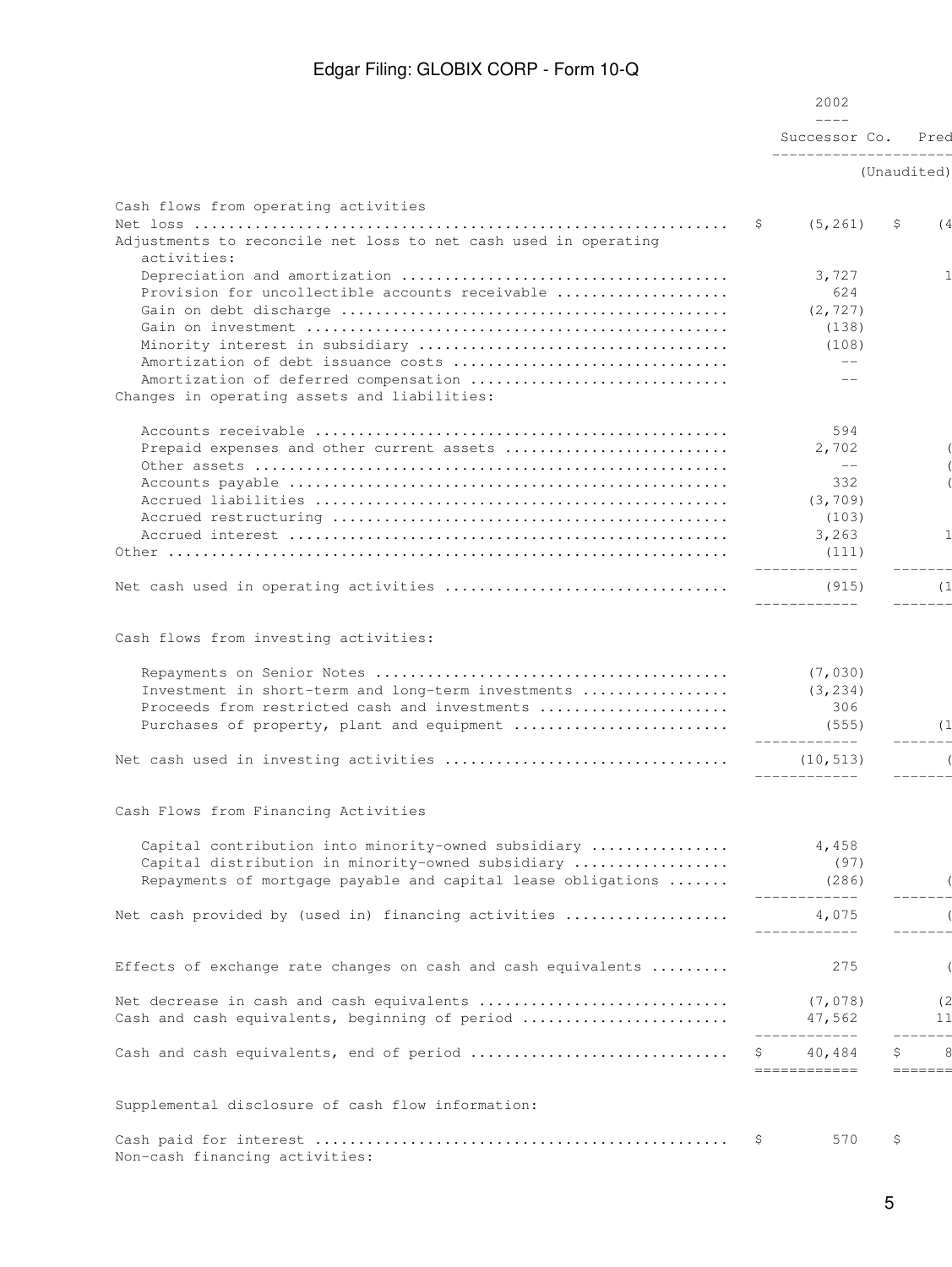| Equipment acquired under capital lease obligations  \$     | $---$ S |  |
|------------------------------------------------------------|---------|--|
| Capital expenditures included in accounts payable, accrued |         |  |
|                                                            | 215 S   |  |
|                                                            | $---$ S |  |

 The accompanying notes are an integral part of these consolidated financial statements

 $\sim$  3

### GLOBIX CORPORATION AND SUBSIDIARIES

 NOTES TO UNAUDITED CONSOLIDATED FINANCIAL STATEMENTS (Amounts in Thousands, Except Share and Per Share Data)

1. Reorganization and Emergence from Chapter 11

 Globix Corporation ("Globix", the "Company", or the "Successor Company") is a provider of Internet solutions to businesses. The solutions include secure and fault-tolerant Internet data centers with network services providing network connectivity to the Internet and Internet-based managed and application services, which include co-location, dedicated hosting, streaming media and messaging services. The Company currently offers services from facilities in New York City, New York, Santa Clara, California, Atlanta, Georgia and London, England.

 On March 1, 2002, the Company and two of its wholly-owned subsidiaries, Comstar.net, Inc. and ATC Merger Corp., filed voluntary petitions under Chapter 11 of the U.S. Bankruptcy Code, together with a prepackaged Plan of Reorganization (the "Plan") with the United States Bankruptcy Court for the District of Delaware. The Company continued to operate in Chapter 11 in the ordinary course of business and received permission from the bankruptcy court to pay its employees, trade, and certain other creditors in full and on time, regardless of whether these claims arose prior to or after the Chapter 11 filing.

 On April 8, 2002, the bankruptcy court confirmed the Plan. Effective April 25, 2002 (the "Effective Date of the Plan"), all conditions necessary for the Plan to become effective were satisfied or waived and the Company emerged from Chapter 11 bankruptcy protection.

 As of the Effective Date of the Plan, all of the Company's existing securities were cancelled and:

- o each holder of the Company's 12.5% Senior Notes due 2010 (the "12.5% Senior Notes"), became entitled to receive, in exchange for its claims in respect of the 12.5% Senior Notes, its pro rata share of:
	- o \$120,000 in aggregate principal amount of the Company's 11% Senior Secured Notes due 2008 (the "11% Senior Notes"), and
	- o 13,991,000 shares of the Company's common stock, representing 85% of the shares of the Company's common stock issued and outstanding following the

6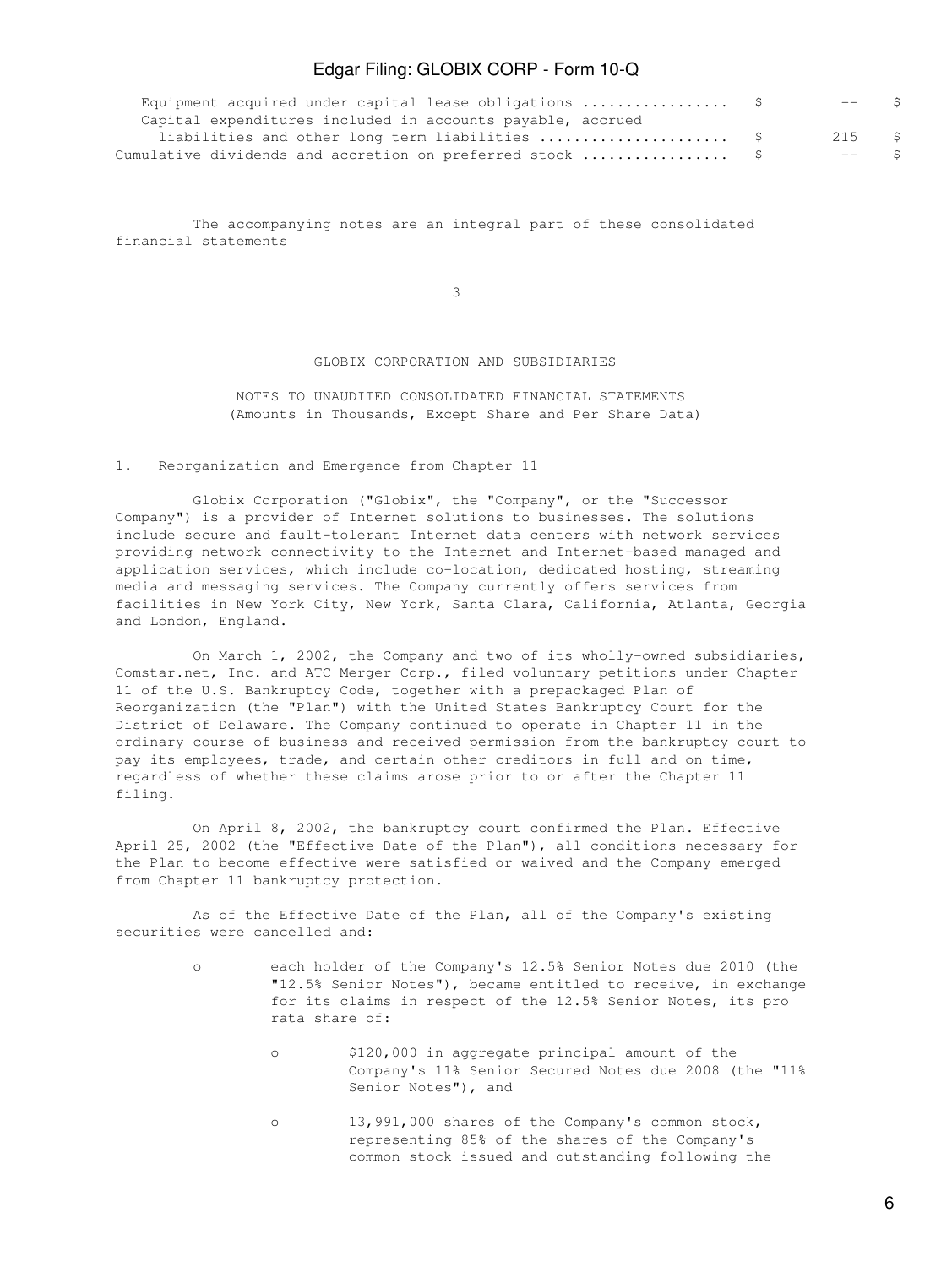Effective Date of the Plan;

- o each holder of shares of the Company's preferred stock outstanding immediately prior to the Effective Date of the Plan became entitled to receive, in exchange for its claims in respect of these shares of preferred stock, its pro rata share of 2,304,400 shares of the Company's common stock, representing 14% of the shares of the Company's common stock issued and outstanding following the Effective Date of the Plan; and
- o each holder of shares of the Company's common stock outstanding immediately prior to the Effective Date of the Plan became entitled to receive, in exchange for its claims in respect of these shares of common stock, its pro rata share of 164,600 shares of the Company's common stock, representing 1% of the shares of the Company's common stock issued and outstanding following the Effective Date of the Plan.

 All of the shares of the Company's common stock issued pursuant to the Plan are subject to dilution by the exercise of management incentive stock options, representing up to 10% of the shares of the Company's issued and outstanding common stock on a fully-diluted basis following the Effective Date of the Plan.

 A total of 16,460,000 shares of the Company's common stock and \$120,000 in aggregate principal amount of the 11% Senior Notes were deemed to be issued and outstanding on the Effective Date of the Plan pursuant to the terms of the Plan, and are deemed to be issued and outstanding for purposes of these financial statements. As of September 30, 2002, however, no shares of the Company's common stock or 11% Senior Notes had been distributed. In October 2002, the Company distributed a total of 16,295,400 shares of common stock and \$120,000 in aggregate principal amount of 11% Senior Notes. Pursuant to the terms of a Stipulation and Order that the Company entered into with the lead plaintiffs in the class action lawsuit described in Note 14, 229,452 of these shares of common stock and \$1,968 in aggregate principal amount of these 11% Senior Notes were placed in reserve

4

### GLOBIX CORPORATION AND SUBSIDIARIES

 NOTES TO UNAUDITED CONSOLIDATED FINANCIAL STATEMENTS (Amounts in Thousands, Except Share and Per Share Data)

in escrow pending the outcome of the class action lawsuit. In the event that any judgment or settlement entered into in connection with the class action lawsuit requires the Company to pay an amount in excess of its liability insurance, then the Company will be required to issue to the class action litigants and their attorneys all (in the event that this excess is \$10,000 or greater) or a portion of (in the event that this excess is less than \$10,000) of the shares of common stock and 11% Senior Notes held in escrow. Distribution of the remaining 164,600 shares of common stock deemed to have been issued on the Effective Date of the Plan, which are allocable under the terms of the Plan to the holders of the Company's common stock outstanding immediately prior to the Effective Date of the Plan, will occur following the resolution of the shareholder derivative suit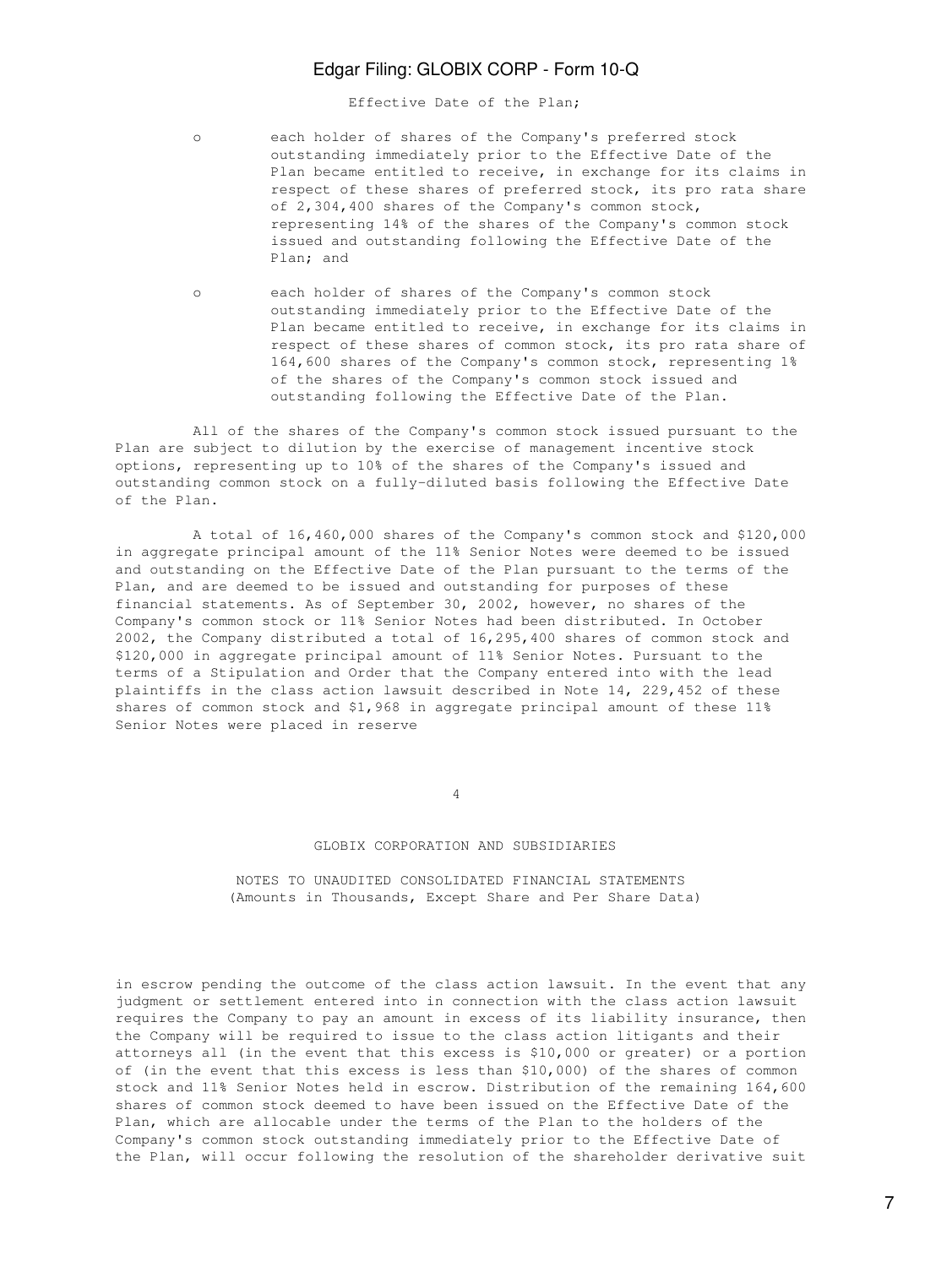against the Company and certain of former officers and directors described in Note 14.

 The Company historically has experienced negative cash flow from operations and has incurred net losses. The Company's ability to generate positive cash flow from operations and achieve profitability is dependent upon its ability to continue to grow the Company's revenue and achieve further operating efficiencies. For the five month period ended September 30, 2002, the Company had a net loss of \$21,100. The Company is dependent upon its cash on hand and cash generated from operations to support its capital requirements. Although no assurances can be given, the Company's management believes that actions taken pursuant to the Plan, including company downsizing, headcount reductions and other cost reductions, as well as cost control measures and the restructuring of the Company's outstanding debt in connection with the Plan, have positioned the Company to maintain sufficient cash flows from operations to meet its operating, capital and debt service requirements for the next twelve months. There can be no assurance, however, that the Company will be successful in executing its business plan, achieving profitability, or in attracting new customers, or in maintaining its existing customer base. Moreover, despite its restructuring the Company has continued to experience significant decreases in revenue and low levels of new customer additions in the period following its restructuring. In the future, the Company may make acquisitions or repurchase indebtedness of the Company which, in turn, may adversely affect the Company's liquidity.

#### 2. Basis of Presentation

 The financial statements presented have been prepared by the Company according to generally accepted accounting principles in the United States and the rules and regulations of the Securities and Exchange Commission.

 The accompanying unaudited condensed consolidated financial statements have been prepared in accordance with generally accepted accounting principles for interim financial information and with the instruction to Form 10-Q and Article 10 of Regulation S-X. Accordingly, they do not include all of the information and notes required by generally accepted accounting principles for complete financial statements. In the opinion of management, the unaudited interim condensed consolidated financial statements furnished herein include all of the adjustments necessary for a fair presentation of the Company's financial position at December, 31, 2002 and the three month period ended December 31, 2002 and 2001. All such adjustments are of a normal recurring nature.

 As a result of the application of fresh start accounting under American Institute of Certified Public Accountants Statement of Position No. 90-7, "Financial Reporting by Entities in Reorganization Under the Bankruptcy Code" ("SOP 90-7"), as of May 1, 2002, the Company's financial results for the quarter ended December 31, 2002 and for the quarter ended December 31, 2001 include two different bases of accounting and, accordingly, the operating results and cash flows of the Successor Company (as defined below) and the Predecessor Company (as defined below) have been separately disclosed. For the purposes of these financial statements, references to the "Predecessor Company" are references to the Company for periods prior to April 30, 2002 (the last day of the calendar month in which the Company emerged from bankruptcy) and references to the "Successor Company" are references to the Company for periods subsequent to April 30, 2002. The Successor Company's financial statements are not comparable to the Predecessor Company's financial statements. Results of operations for the three-month period ended December 31, 2002 are not necessarily indicative of the operating results that may be expected for future periods.

 The preparation of the Company's financial statements in accordance with generally accepted accounting principles in the United States requires management to make estimates and assumptions. Such estimates and assumptions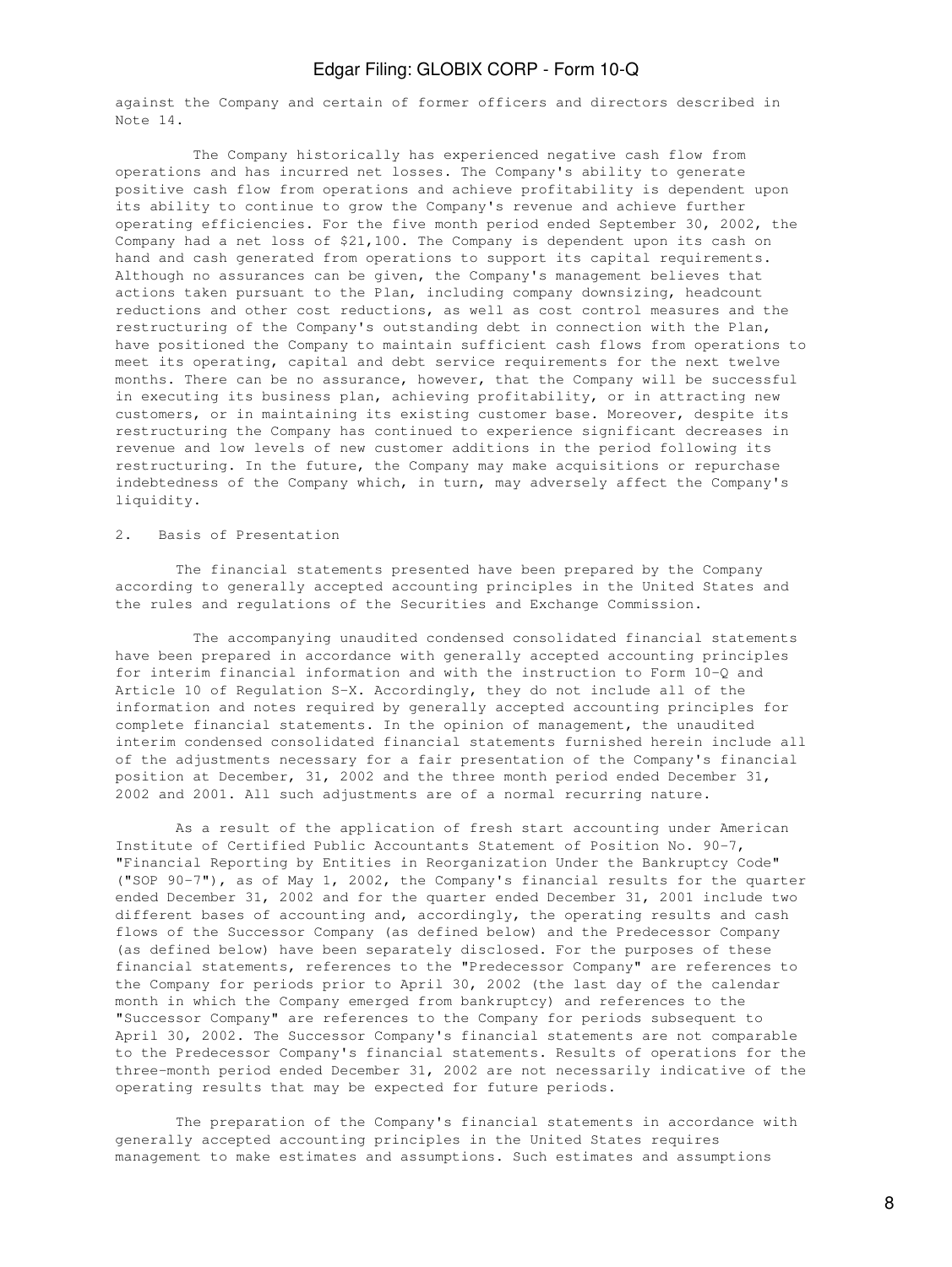affect the reported amounts of assets, liabilities, revenue and expenses and related disclosures of contingent assets and liabilities.

 $5<sub>5</sub>$ 

#### GLOBIX CORPORATION AND SUBSIDIARIES

### NOTES TO UNAUDITED CONSOLIDATED FINANCIAL STATEMENTS (Amounts in Thousands, Except Share and Per Share Data)

 Significant estimates include estimates of the collectibility of accounts receivable, the useful lives and ultimate realizability of property, equipment, intangible assets, deferred tax assets and restructuring reserves. The market for the Company's services is characterized by intense competition and could impact the future realizability of the Company's assets. Estimates and assumptions are reviewed periodically and the effects of revisions are reflected in the period that they are determined to be necessary. Actual results may vary from these estimates under different assumptions or conditions.

### Recent Accounting Pronouncements

 In November 2002, the Financial Accounting Standards Board ("FASB") issued FASB Interpretation No. 45, or FIN 45, "Guarantors Accounting and Disclosure Requirements for Guarantees, Including Indirect Guarantees of Indebtedness of Others". FIN 45 requires a liability to be recognized at the time a company issues a guarantee for the fair value of the obligations assumed under certain guarantee agreements. Additional disclosures about guarantee agreements are also required in the interim and annual financial statements. FIN 45 is effective for our 2003 fiscal year. The adoption of FIN 45 did not have a material impact on consolidated results of operations or financial position.

 In December 2002, the FASB issued Statement of Financial Accounting Standards ("SFAS") No. 148, "Accounting for Stock-Based Compensation - Transition and Disclosure - An Amendment of FASB Statement No. 123", which provides optional transition guidance for those companies electing to voluntarily adopt the accounting provisions of SFAS 123. In addition, the statement mandates certain new disclosures that are incremental to those required by SFAS No. 123. The Company will continue to account for stock-based compensation in accordance with APB No. 25. As such, the adoption of this standard did not have a material impact on its consolidated financial position or results of operations.

 The Company adopted Statement of Financial Accounting Standards No. 141, "Business Combinations" ("SFAS 141") and Statement of Financial Accounting Standard No. 142, "Goodwill and other Intangible Assets "("SFAS 142") at the Effective Date of the Plan. SFAS 141 requires all business combinations to be accounted for using the purchase method of accounting and that certain intangible assets acquired in a business combination must be recognized as assets separate from goodwill. SFAS 142 addresses the recognition and measurement of goodwill and other intangible assets subsequent to their acquisition. SFAS 142 also addresses the initial recognition and measurement of intangible assets acquired outside of a business combination whether acquired individually or with a group of other assets. This statement provides that intangible assets with indefinite lives and goodwill will not be amortized but, will be tested at least annually for impairment. If an impairment is indicated then the asset will be written down to its fair value typically based upon its future expected discounted cash flows.

For the three month period ended December 31, 2001, goodwill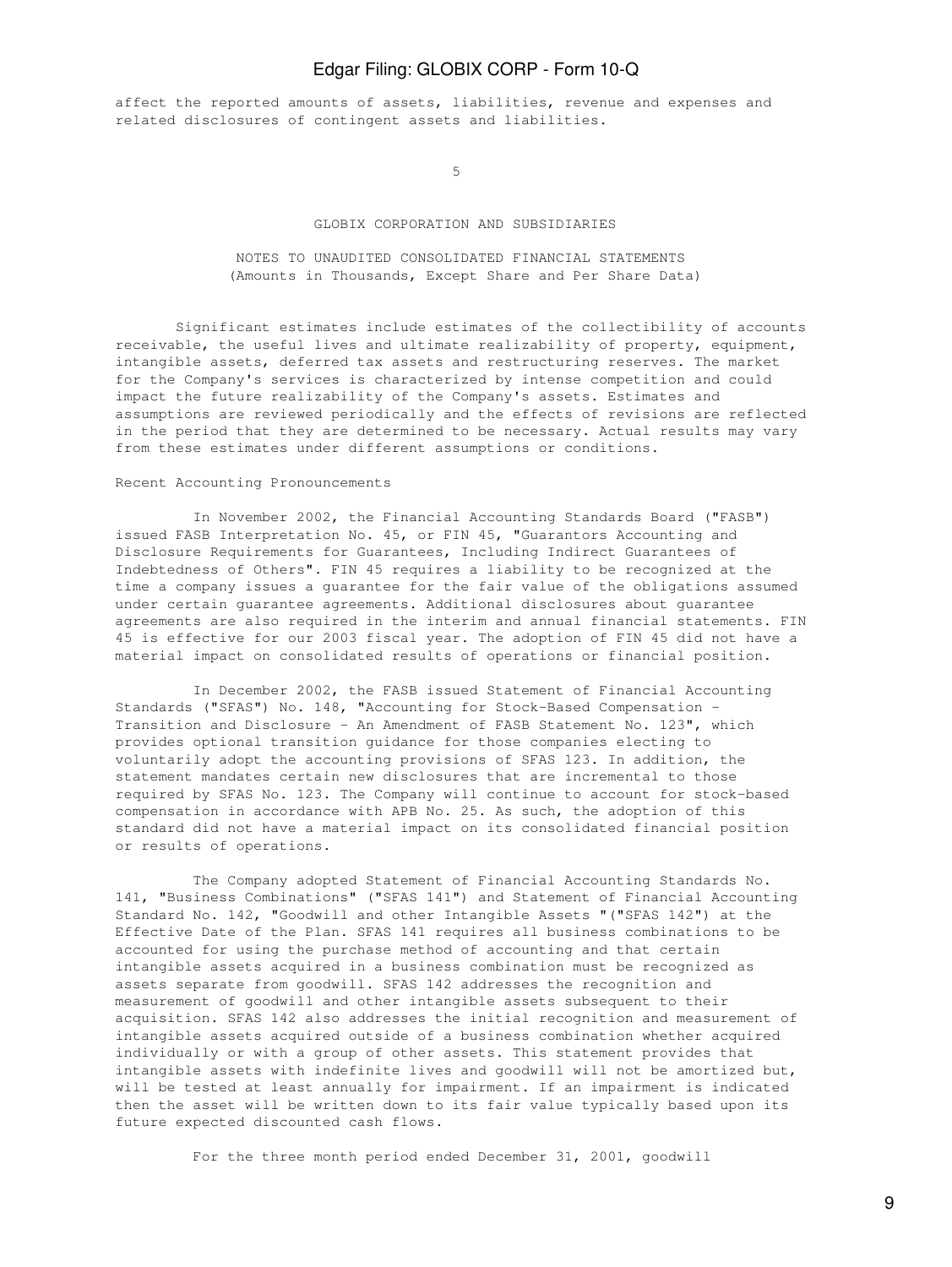amortization amounted to \$571. If the Company had adopted SFAS 142 as of October 1, 2000 and discontinued goodwill amortization, the Company's net income and loss per common share on a pro forma basis would have been as follows:

| Pro Forma Results                                                       |                               | Predecessor Company   |
|-------------------------------------------------------------------------|-------------------------------|-----------------------|
|                                                                         | Three months<br>Ended         | December 31, 2001     |
| Net loss<br>Addback of goodwill amortization                            | $\mathsf{S}$ and $\mathsf{S}$ | (41, 603)<br>571      |
| Adjusted net loss<br>Dividends and accretion on preferred stock         |                               | (41, 032)<br>(1, 848) |
| Adjusted net loss attributable to common<br>stockholders                | Ŝ                             | (42, 880)             |
| Ajusted loss common share                                               |                               |                       |
| Basic and diluted loss per share attributable to<br>common stockholders | \$                            | (1.10)                |

Intangible assets of the Successor Company are as follows:

| trademark and trade name; |
|---------------------------|
| $n \geq n$                |

network build-out/know-how; and

 $\sim$  6

### GLOBIX CORPORATION AND SUBSIDIARIES

 NOTES TO UNAUDITED CONSOLIDATED FINANCIAL STATEMENTS (Amounts in Thousands, Except Share and Per Share Data)

o customer contracts.

 The trademark and trade name identifiable assets are considered indefinite-lived intangible assets. Accordingly, trademarks and trade name are not amortized but are periodically reviewed for impairment. The network build-out/know-how and customer contracts are considered finite-lived intangible assets. Finite-lived intangible assets are amortized over their useful lives. The network build-out/know-how intangible asset is being amortized over eight years and the customer contracts intangible assets are being amortized over three years.

#### Stock-Based Compensation

 As permitted by SFAS No. 123, "Accounting for Stock-Based Compensation", which establishes a fair value based method of accounting for stock-based compensation plans, the Company has elected to follow Accounting Principles Board Opinion No. 25 "Accounting for Stock Issued to Employees" ("APB No.25") for recognizing stock-based compensation expense for financial statement purposes. Under APB No. 25, the Company applied the intrinsic value method of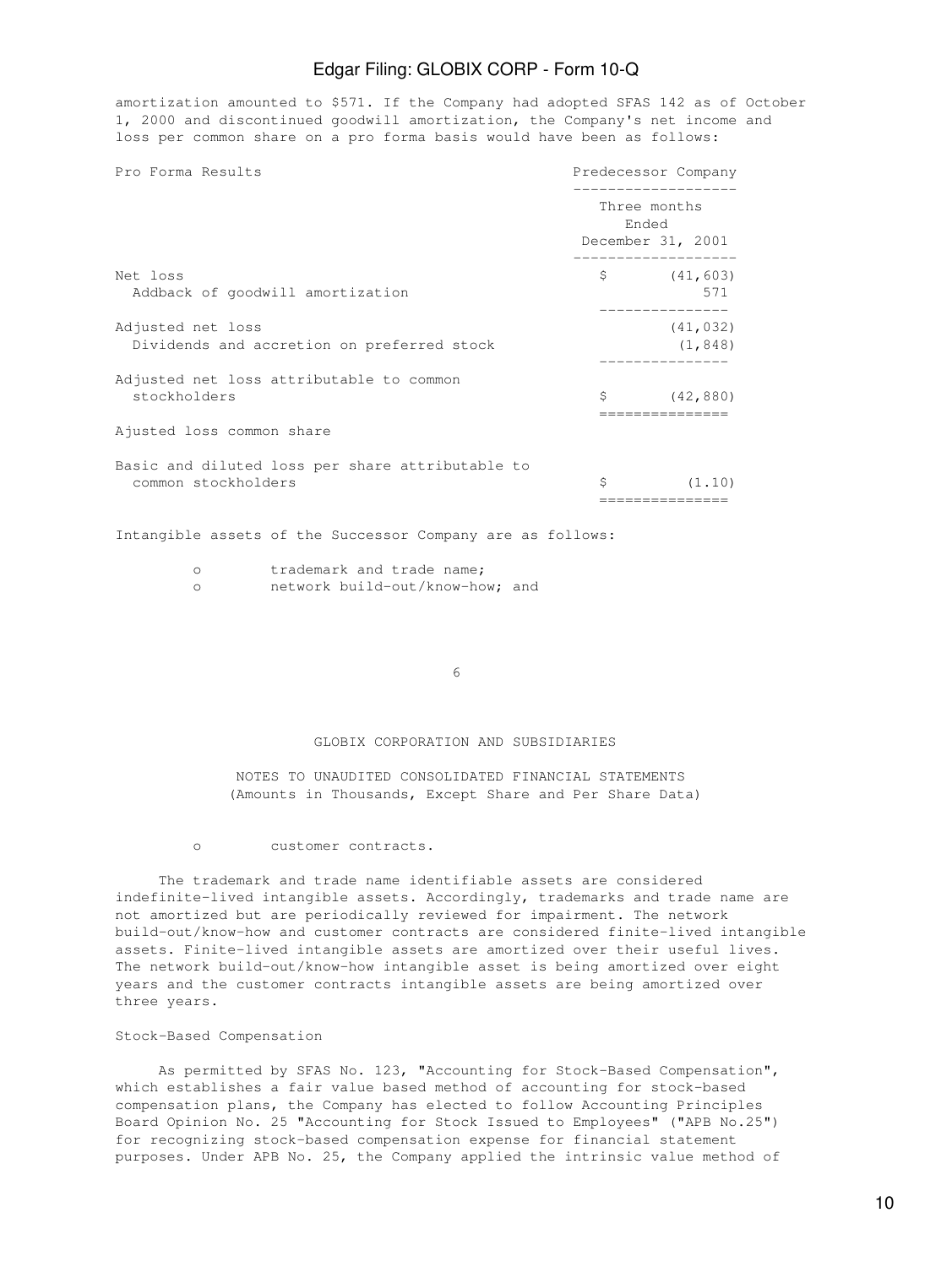accounting and therefore does not recognize compensation expense for options granted, because options are only granted at a price equal to fair value on the day of grant. For companies that choose to continue applying the intrinsic value method, SFAS No. 123 mandates certain pro forma disclosures as if the fair value method had been utilized.

 The following table illustrates the effect on income from continuing operations and earnings per share if the Company had applied the fair value recognition provisions of SFAS No. 123 to stock-based employee compensation. The estimated fair value of each Globix option is calculated using the Black-Scholes option-pricing model.

|                                                                                   |    | Ouarter ended<br>December 31, 2002 |
|-----------------------------------------------------------------------------------|----|------------------------------------|
| Pro forma net loss attributable to common stockholders                            | S  | (5, 330)                           |
| Pro forma basic and diluted loss per share attributable<br>to common stockholders | S. | (0.32)                             |

 The effects of applying SFAS No. 123 in this pro forma disclosure are not indicative of future amounts, as additional stock option awards are anticipated in future years.

3. Property, Plant and Equipment

Property, plant and equipment consists of the following:

|                                                         | Successor Company |                      |             |       |
|---------------------------------------------------------|-------------------|----------------------|-------------|-------|
|                                                         |                   | December 31,<br>2002 |             | Septe |
|                                                         |                   | 2,713<br>84,380      | $\varsigma$ |       |
|                                                         |                   | 71,933               |             |       |
| Computer hardware and software and network equipment    |                   | 15,735<br>3,695      |             |       |
|                                                         |                   | 178,456              |             | 17    |
| Less: Accumulated depreciation and amortization<br>Add: |                   | (8, 994)<br>3,166    |             |       |
|                                                         |                   | 172,628              | Ŝ           |       |
|                                                         |                   |                      |             |       |

 Certain computer and network equipment are recorded under capital leases that aggregated approximately \$4,466 and \$4,466 as of December 31, 2002 and September 30, 2002, respectively. Accumulated amortization on the assets recorded under capital leases aggregated \$744 and \$465 as of December 31, 2002 and September 30, 2002, respectively.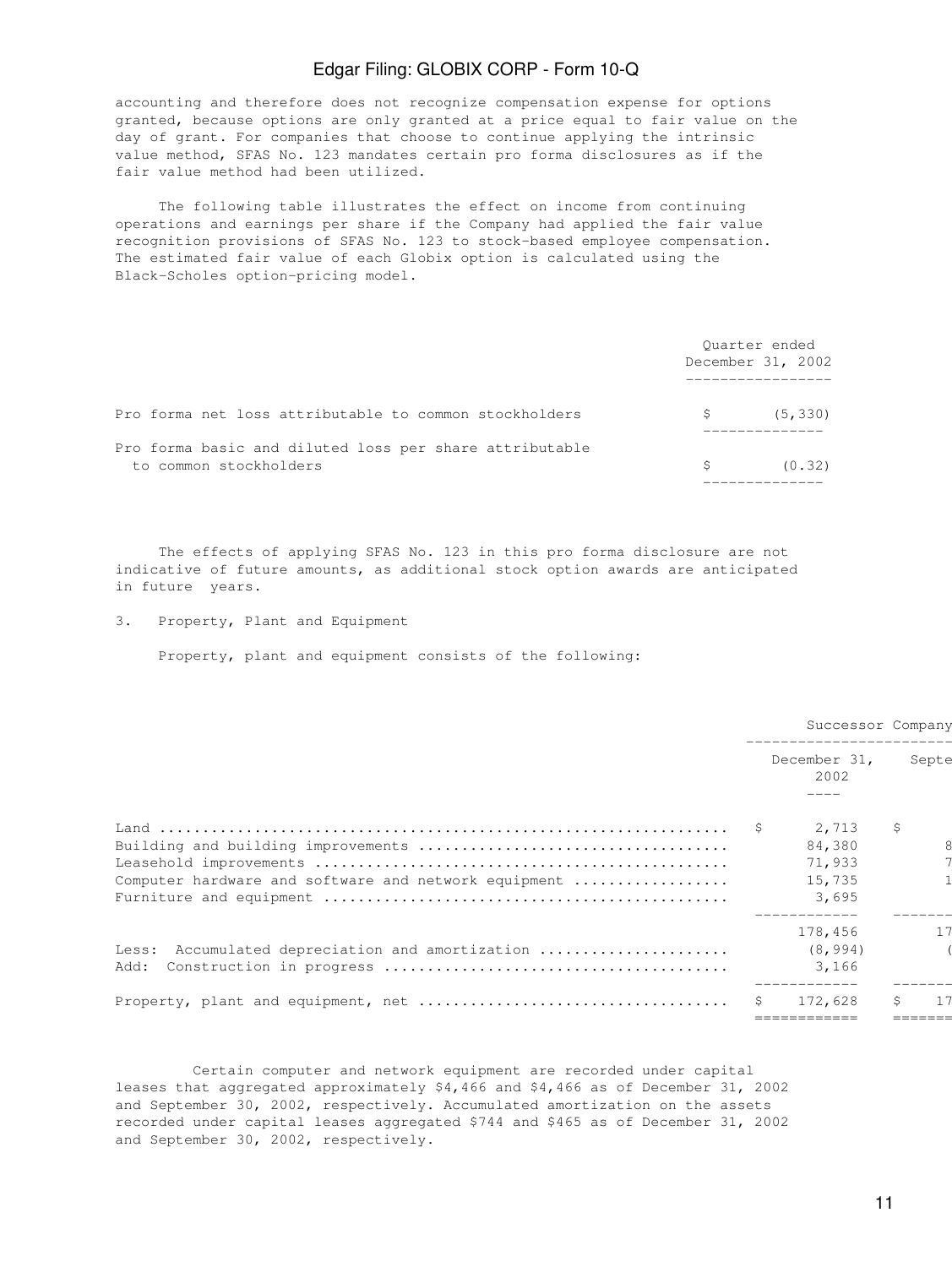ATC Merger Corp. ("ATC Corp."), a wholly owned subsidiary of the Company owns the land and building located at 139 Centre Street, New York, New York. The nine-story building with approximately 160,000 square feet of floor space houses the Company's corporate headquarters and one of its Internet data center facilities. A former owner of the right to purchase the Centre Street property is entitled to additional consideration if the Company sells the property. Such amount will be equal to the greater of (a) \$1,000 (subject to increase after June 1, 2018 by ten percent and an additional ten percent every fifth year thereafter), or (b) ten percent of the gross sales price of the property if such sales price is greater than \$17,500.

### 4. Minority Interest

 In September 2000, the Company purchased the land and the eight-story building located at 415 Greenwich Street, New York, New York (the "Property"). The Property, which serves as the Company's second New York City Internet data center, is a certified historic structure eligible for historic tax credits ("Tax Credits") based on qualified expenditures, as defined in the Internal Revenue Code.

 In June 2001, the Company had entered into an agreement whereby the Tax Credits generated from the renovation of the Property will be utilized by a third party (the "Investor") via a subsidiary (the "LLC"), in consideration for a capital contribution to the LLC of approximately \$16,549, which represents a 99.9% interest in the LLC. As of September 30, 2002, the LLC had received \$5,778 of such capital contribution. The LLC received an additional \$4,458 in October 2002 and an additional \$1,636 in January 2003. The balance of the capital contribution is due from the Investor in annual installments as follows:

| Year Ending September 30, | Contribution |
|---------------------------|--------------|
| ---------------           |              |
|                           |              |
|                           |              |
|                           |              |

7

#### GLOBIX CORPORATION AND SUBSIDIARIES

 NOTES TO UNAUDITED CONSOLIDATED FINANCIAL STATEMENTS (Amounts in Thousands, Except Share and Per Share Data)

Total ..................................................... \$4,677 ======

 In connection with the LLC's operating agreement, the LLC paid the Investor \$97 for the three months ended December 31, 2002 in relation to a mandatory priority return owed to them. The priority return is an annual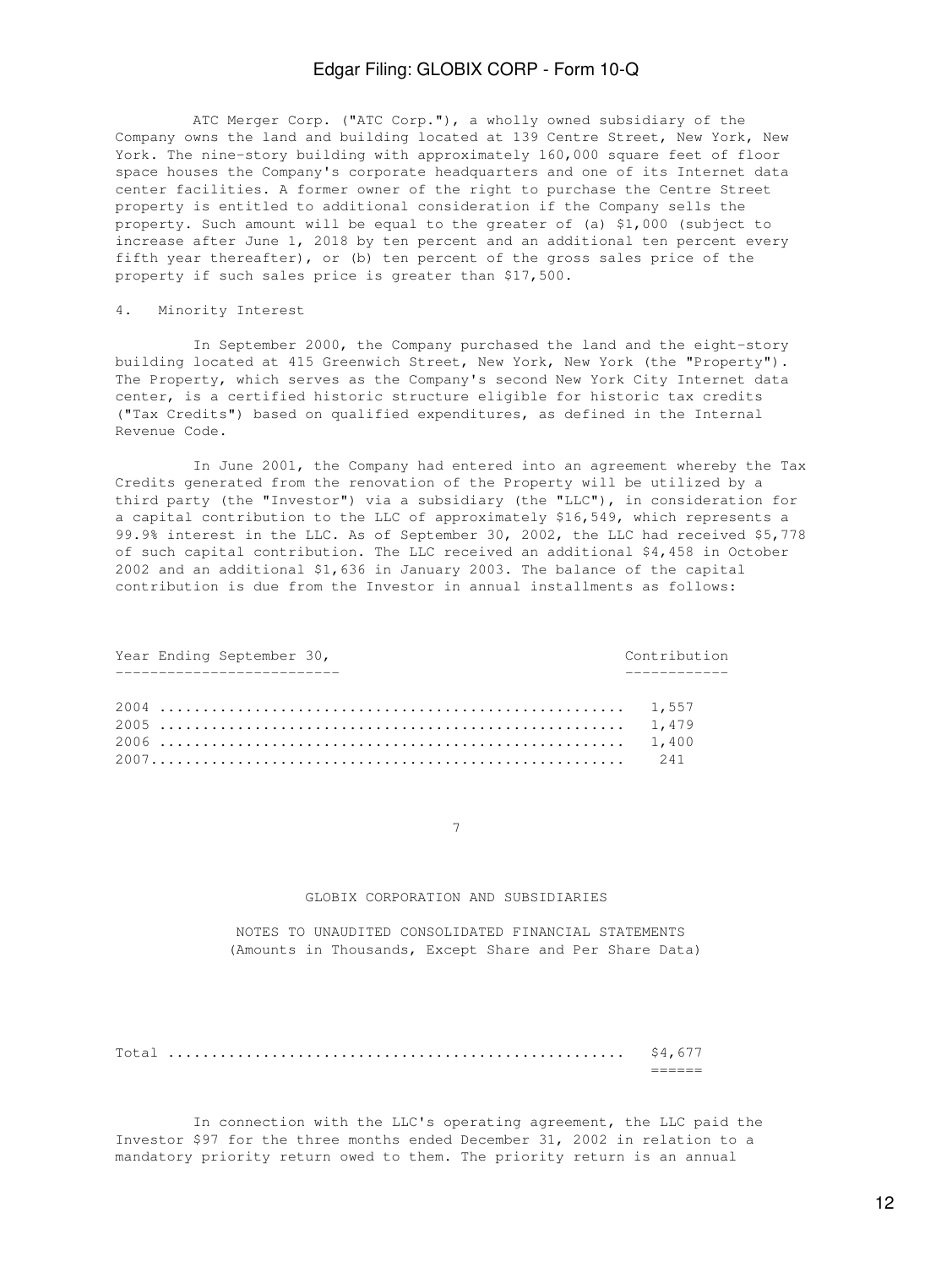calculated amount based on 3% of the Investor's capital contribution.

 In connection with the above transaction, the Investor has a put option with the Company. The put option provides that during the 6 months following the 61st month after the date of the certification of the qualifying rehabilitation expenditures (the "Certification Date"), which occurred on September 17, 2002, the Investor may require the Company to purchase the Investor's interest in the LLC for an amount equal to 25% of the Investor's capital contribution in the LLC. If the Investor does not exercise its put option, the Company may exercise a call option during a period of 24 months following the 73rd month after the Certification Date. The call option allows the Company to acquire the Investor interest in LLC for the greater of the fair market value of the Investor interest in the LLC or an amount equal, on an after tax basis, to taxes payable by the Investor upon the sale of its investment.

 Upon certain events including the sale of the Property at any time after 2007 (to the extent the above mentioned put/call options have not been exercised), the Company is obligated to pay the Investor 30% of any proceeds received in excess of the cost of the Property. In the event that the Property is sold anytime before 2007, the Company is obligated to pay to the Investor its capital contribution (less any unrecaptured Tax Credits available to the Investor), plus any loss attributable to the projected economic benefits to the Investor and any other amounts owed to the Investor (as defined). The above potential commitment is mitigated during the initial 60 months following the Certification Date by the Company's right to terminate the transaction by paying the difference between a 20% annual return on the Investor's capital contributions up to the termination date and the Investor's actual return up to the termination date.

5. Accrued Liabilities

Accrued liabilities consist of the following:

|                                               | Successor Company    |                 |  |
|-----------------------------------------------|----------------------|-----------------|--|
|                                               | December 31,<br>2002 | Septembe<br>200 |  |
| Franchise tax, sales tax and property tax     | 1,666                |                 |  |
|                                               | 1,036                |                 |  |
|                                               | 1,670                |                 |  |
| Technology licenses and maintenance contracts | 514                  |                 |  |
|                                               | 2,306                |                 |  |

en andere de la provincia de la provincia de la provincia de la provincia de la provincia de la provincia de<br>En la provincia de la provincia de la provincia de la provincia de la provincia de la provincia de la provinci

#### ================================================================================

GLOBIX CORPORATION AND SUBSIDIARIES

 NOTES TO UNAUDITED CONSOLIDATED FINANCIAL STATEMENTS (Amounts in Thousands, Except Share and Per Share Data)

|--|--|--|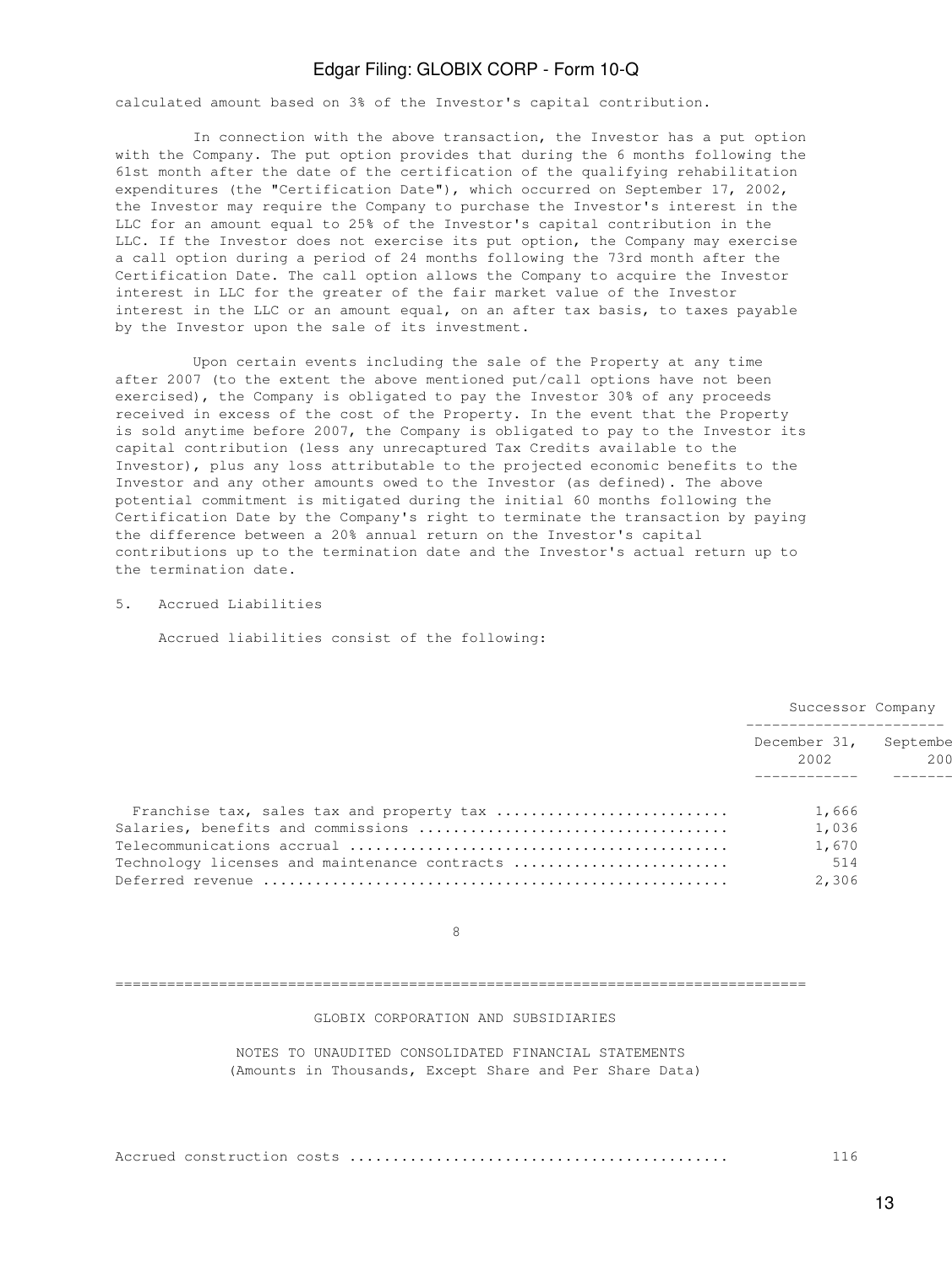|  | $$12,501$ \$ |  |
|--|--------------|--|
|  |              |  |
|  | 5,193        |  |
|  |              |  |

#### 6. Restructuring and Other

 The following table displays the activity and balances of the restructuring reserve account from inception to December 31, 2002:

|                                                                             | Restructuring<br>---------------- |                                                             |                      |
|-----------------------------------------------------------------------------|-----------------------------------|-------------------------------------------------------------|----------------------|
|                                                                             |                                   | Employee Contract<br>Terminations Settlements               | Facility<br>Closings |
| September 30, 2001 Balance (Predecessor Company)<br>Deductions - Cash       | (689)                             | $$1,006$ $$4,050$                                           | \$1,953<br>(958)     |
| December 31, 2001 Balance (Predecessor Company)                             | 317                               | 4,050                                                       | 995                  |
| Additional Restructure Charge<br>Deductions - Non-cash<br>Deductions - Cash | 2,946<br>(889)                    | 16,407 2,120<br>$\qquad \qquad -$<br>$(1, 831)$ $(18, 480)$ | (422)<br>(711)       |
| Reversal to Fiscal 2001 Plan                                                |                                   | (678)                                                       | (701)                |
| April 30, 2002 Balance (Predecessor Company)                                | 543                               | 1,299                                                       | 1,281                |
| Deductions - Cash                                                           | (400)                             |                                                             | (895)                |
| September 30, 2002 Balance (Successor Company)                              | 143                               | 1,298                                                       | 386                  |
| Deductions - Cash                                                           | (69)                              |                                                             | (34)                 |
| December 31, 2002 Balance (Successor Company)                               | 74<br>=======                     | 1,298<br>=======                                            | 352<br>=======       |

 The above deductions to the restructuring reserve represent primarily cash payments and write-offs of previously capitalized costs and asset write-downs.

---- ----

7. Other Long-Term Liabilities

Other long-term liabilities consist of the following:

#### Successor Company -----------------

 December 31, September 30, -------------------------- 2002 2002

14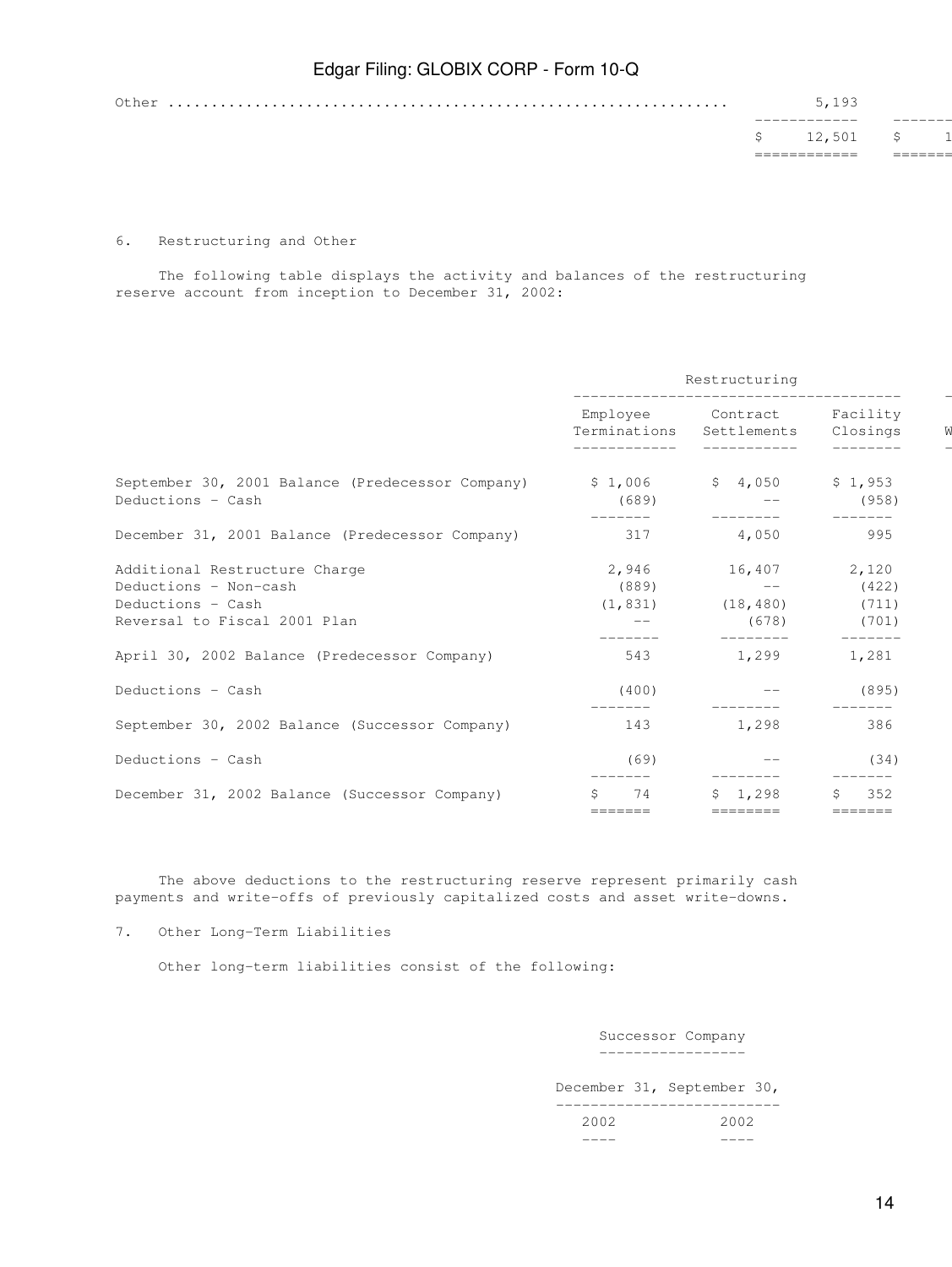|                              | \$13,100 | \$13,084 |
|------------------------------|----------|----------|
|                              |          |          |
| Deferred Rent                | 160      | 100      |
| Negative Leasehold Liability | 7,571    | 7,607    |
| Rabbi Trust Obligation       | 2,769    | 2,777    |
| Note Payable                 | \$2,600  | \$2,600  |

 The Company has a \$2,600 note payable, due January 15, 2004. The note bears interest, payable monthly, at 4.75%. The note is collateralized by an irrevocable standby letter of credit. The related funds are included in restricted cash on the accompanying consolidated balance sheet.

 On July 21, 1999, the Company established a trust for the benefit of a former executive. The Trust agreement was for three years beginning in April 1999 through March 1, 2002. The agreement was amended on March 21, 2001, and provided for payments from the Trust commencing April 2001. Payments were made from the Trust until March 1, 2002, when the Company and two of its wholly owned subsidiaries filed for Chapter 11 bankruptcy protection. The Company is currently in litigation over the Trust. See Note 14 "Contingencies."

9

#### GLOBIX CORPORATION AND SUBSIDIARIES

 NOTES TO UNAUDITED CONSOLIDATED FINANCIAL STATEMENTS (Amounts in Thousands, Except Share and Per Share Data)

### 8. 11% Senior Notes

 As of the Effective Date of the Plan, all of the existing 12.5% Senior Notes were cancelled and each holder of the 12.5% Senior Notes became entitled to receive, in exchange for its 12.5% Senior Notes, its pro rata share of \$120,000 in aggregate principal amount of the 11% Senior Notes and 13,991,000 shares of the Company's common stock, representing 85% of the shares of the Company's common stock issued and outstanding following the Effective Date of the Plan, subject to dilution by the exercise of management incentive options representing up to 10% of the Company's issued and outstanding common stock on a fully-diluted basis following the Effective Date of the Plan. The interest of \$11,507 on the 12.5% Senior Notes for the period March 1, 2002 through the Effective Date of the Plan was not accrued in accordance with SOP 90-7.

 The Company issued the 11% Senior Notes on the Effective Date of the Plan in one series that is initially limited to \$120,000 aggregate principal amount of 11% Senior Notes. However, none of the 11% Senior Notes had been distributed as of September 30, 2002. In October 2002, the Company distributed \$120,000 in aggregate principal amount of the 11% Senior Notes, which included \$1,968 in aggregate principal amount of Notes placed in reserve in escrow pursuant to a Stipulation and Order entered into with the lead plaintiffs in the class action lawsuit described in Note 14.

 The 11% Senior Notes will mature on December 31, 2008. The 11% Senior Notes will bear interest at 11% per annum, payable annually in May of each year, commencing on May 1, 2003. Interest on the 11% Senior Notes for the first two year period following the initial date of issuance is payable in kind by the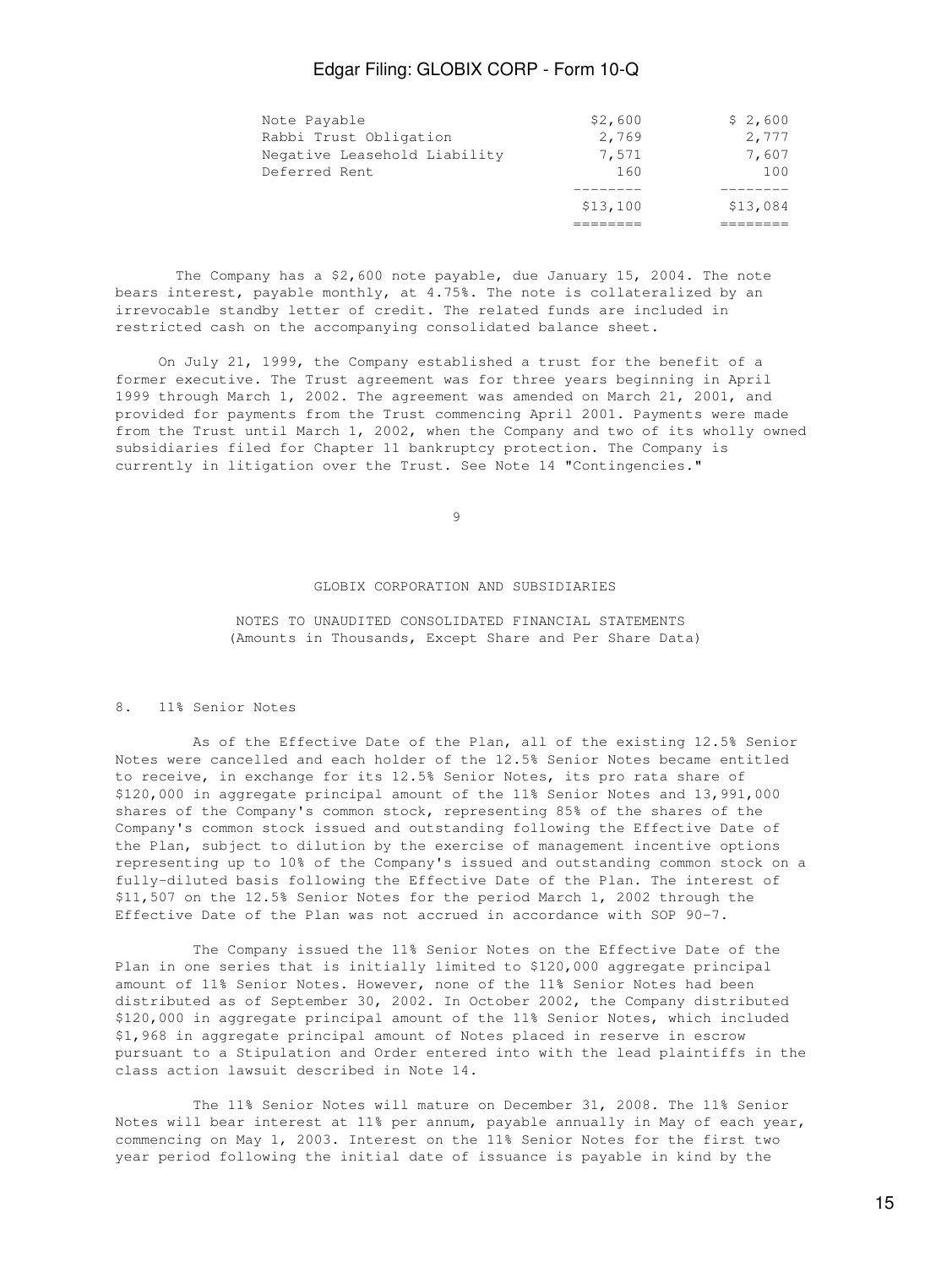issuance of additional notes with terms identical to the 11% Senior Notes (other than the date of issuance) in a principal amount equal to the interest payment then due. For the two year period thereafter, interest is payable in cash or, at the Company's option when authorized by its board of directors, in additional notes with terms identical to the 11% Senior Notes (other than the date of issuance), or in any combination of cash and additional notes. For the remaining two years until maturity, interest is payable in cash.

 The 11% Senior Notes were issued under an indenture dated as of April 23, 2002 (the "Indenture"), among the Company, HSBC Bank USA, as trustee (the "Trustee") and Bluestreak Digital, Inc., Gamenet Corporation, NAFT Computer Service Corporation, NAFT International Ltd., PFM Communications, Inc., GRE Consulting, Inc., 415 Greenwich GC, LLC, 415 Greenwich GC Tenant, LLC, 415 Greenwich GC MM, LLC, Comstar.net, Inc. and Comstar Telecom & Wireless, Inc., as the initial Subsidiary Guarantors. The Company is in the process of merging each of these subsidiary guarantors, other than 415 Greenwich GC, LLC, 415 Greenwich GC Tenant, LLC, 415 Greenwich GC MM, LLC, with and into the Company.

 The indenture governing the 11% Senior Notes contains a number of covenants that impose significant operating and financial restrictions on the Company and its subsidiaries. These restrictions significantly limit, and in some cases prohibit, among other things, the ability of the Company and certain of its subsidiaries to incur additional indebtedness, create liens on assets, enter into business combinations or engage in certain activities with the Company's subsidiaries.

 As of December 31, 2002, the Company was in compliance with the material operating and financial restrictions imposed upon the Company contained in the indenture governing the 11% Senior Notes. However, as of December 31, 2002, the Company was not in compliance with the provisions of the indenture which require the Company to:

- o file reports and documents with the Securities and Exchange Commission pursuant to Section 13(a) or 15(d) of the Securities Exchange Act of 1934, as amended; specifically the Company's Quarterly Report on Form 10-Q for the quarter ended June 30, 2002, Annual Report on Form 10-K for the fiscal year ended September 30, 2002 and this quarterly report;
- o file copies of these reports with the indenture trustee;
- o cause these reports to be mailed to the holders of the 11% Senior Notes;
- o deliver to the indenture trustee a certificate from the Company's public accountants related to the Company's compliance with certain provisions of the indenture; and
- o deliver to the indenture trustee an officer's certificate with respect to the Company's failure to satisfy the obligations set forth above

 The Company's failure to comply with each of the obligations described above constitutes a default, but not an event of default, under the indenture. See Note 15 for a description of events related to these defaults which occurred subsequent to December 31, 2002.

GLOBIX CORPORATION AND SUBSIDIARIES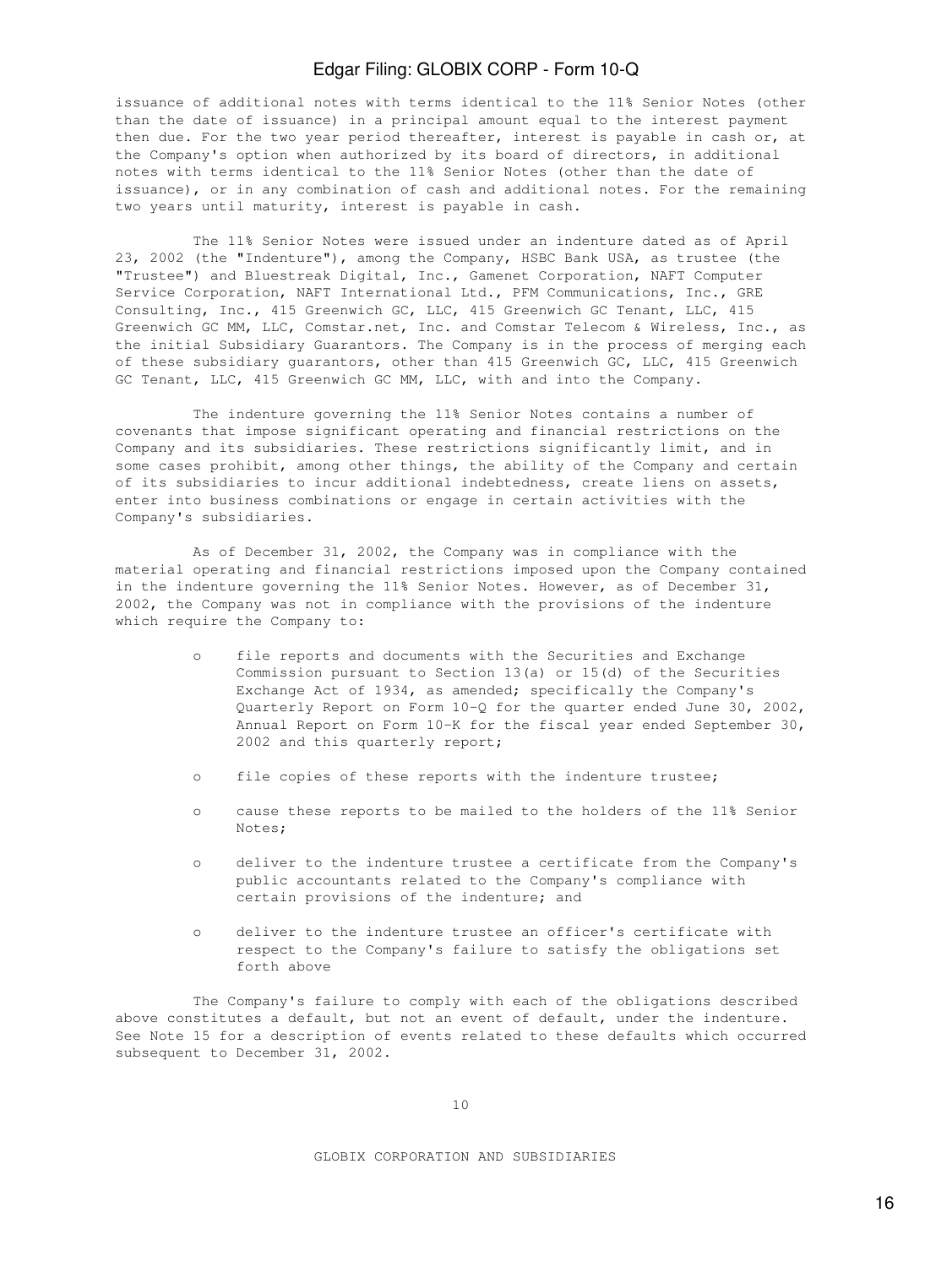NOTES TO UNAUDITED CONSOLIDATED FINANCIAL STATEMENTS (Amounts in Thousands, Except Share and Per Share Data)

 On December 5, 2002, the Company repurchased in the open market for \$7,030 a portion of its outstanding 11% Senior Notes, which had a principal value of approximately \$9,130 and associated accrued interest of \$627. The repurchase resulted in a gain on the discharge of debt of approximately \$2,727. Such gain is included in the Consolidated Statement of Operations in the quarter ended December 31, 2002.

### 9. Mortgage Payable

 On January 25, 2000, the Company borrowed \$21,000 from a financial institution pursuant to a mortgage note secured by the Company's property at 139 Centre Street, New York. Interest is payable at 9.16% (subject to adjustment on February 11, 2010) based on a 25 year amortization schedule. Principal and interest payments of \$178.5 are payable monthly and any balance of the principal and all accrued and unpaid interest is due and payable in February 2025.

### 10. Stockholder's Equity

 As of the Effective Date of the Plan, all of the outstanding shares of the Company's common stock were cancelled, and each holder of shares of the Company's common stock outstanding immediately prior to the Effective Date of the Plan became entitled to receive, in exchange for its claims in respect of such shares, its pro rata share of 164,400 shares of the Company's common stock, representing 1% of the shares of the Company's common stock issued and outstanding following the Effective Date of the Plan, subject to dilution by the exercise of management incentive options representing up to 10% of the Company's issued and outstanding common stock on a fully-diluted basis following the Effective Date of the Plan.

 Pursuant to the terms of the Successor Company's Amended and Restated Certificate of Incorporation, the Company is authorized to issue 500,000,000 shares of common stock with a par value of \$0.01 per share. A total of 16,460,000 shares of the Company's common stock were deemed to be issued and outstanding on the Effective Date of the Plan. As of September 30, 2002, however, no shares of the Company's common stock had been distributed pursuant to the terms of the Plan. In October 2002, a total of 16,295,400 shares of common stock were distributed in accordance with the terms of the Plan. 229,452 of these shares were placed in reserve in escrow pursuant to a Stipulation and Order entered into with the lead plaintiffs in the class action lawsuit described in Note 14. Distribution of the remaining 164,600 shares of common stock deemed to have been issued on the Effective Date of the Plan, which are allocable under the terms of the Plan the holders the Predecessor Company's common stock, will occur following the resolution of the shareholder derivative suit described in Note 14 against the Company and certain of its present and former officers and directors.

### 11. Loss Per Share

 Basic loss per share is calculated by dividing net loss attributable to common shareholders by the weighted average number of shares of common stock outstanding during the period. Diluted loss per share is calculated by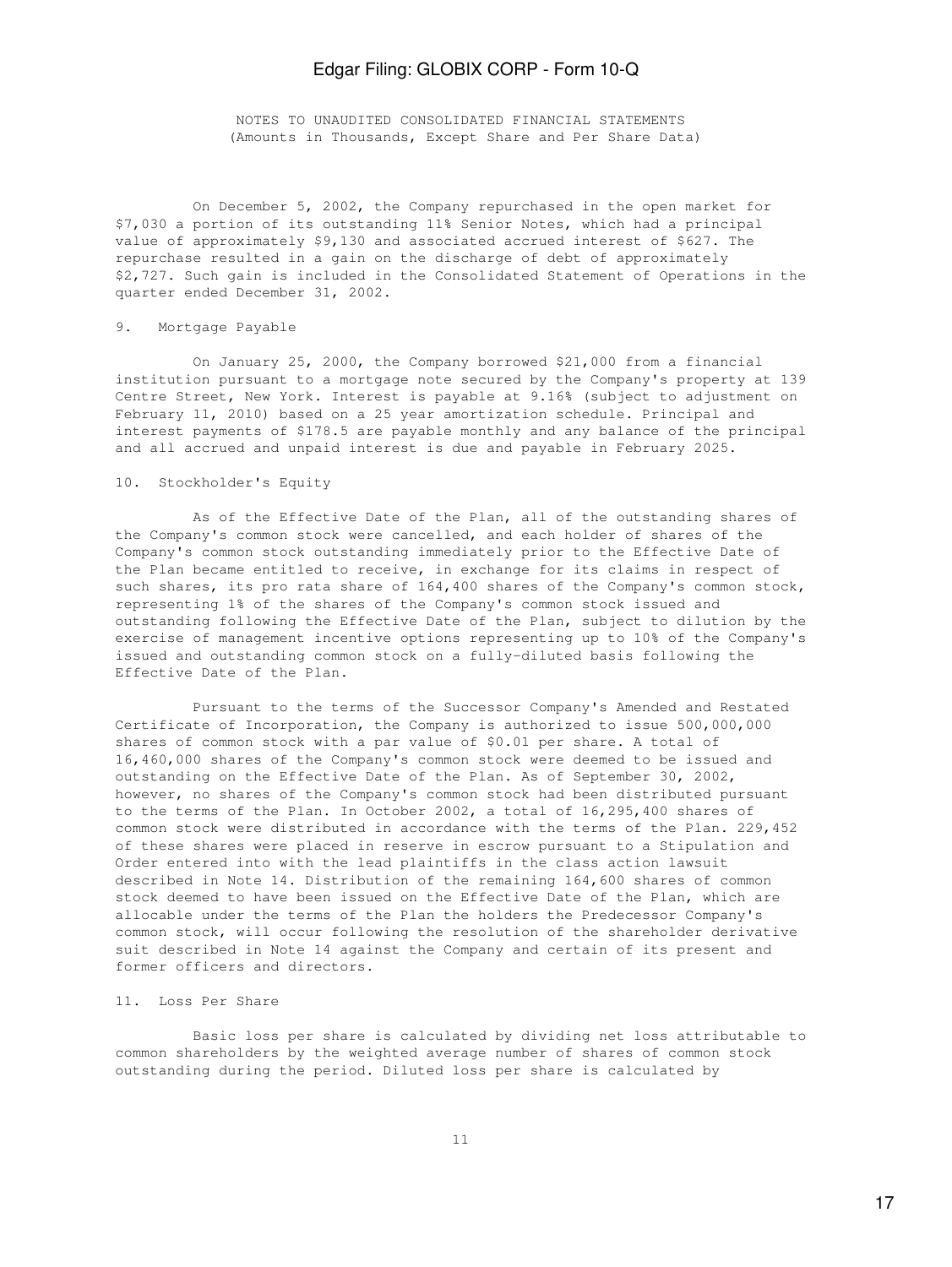GLOBIX CORPORATION AND SUBSIDIARIES

 NOTES TO UNAUDITED CONSOLIDATED FINANCIAL STATEMENTS (Amounts in Thousands, Except Share and Per Share Data)

dividing net loss attributable to common shareholders by the weighted average number of common shares outstanding, adjusted for potentially dilutive securities. In accordance with the requirements of Statement of Financial Accounting Standard No. 128, common stock equivalents have been excluded from the calculation of diluted net loss per common share as their inclusion would be antidilutive.

 The following table summarizes the equivalent number of common shares assuming the related securities that were outstanding as of December 31, 2002 and 2001 had been converted.

#### December 31,

|                                                                                       | Successor<br>Company | Predecessor<br>Company                          |
|---------------------------------------------------------------------------------------|----------------------|-------------------------------------------------|
|                                                                                       | 2002                 | 2001                                            |
| Convertible preferred stock<br>Stock Options<br>Unvested Restricted Stock<br>Warrants | --                   | 8,617,300<br>13,439,900<br>2,207,600<br>194,800 |
|                                                                                       |                      | 24,459,600                                      |

 In October 2002, a total of 16,295,400 shares of common stock were distributed in accordance with the terms of the Plan. 164,600 shares of common stock will be distributed following resolution of the shareholder derivative suit discussed in Note 14. For purposes of these financial statements, however, and consistent with the provisions of the Plan, a total 16,460,000 shares have been treated as outstanding.

#### 12. Segment Reporting

 The Company reports segment information under SFAS No. 131, which establishes standards for reporting information about operating segments in annual financial statements, and requires selected information about operating segments in interim financial reports issued to stockholders. It also establishes standards for disclosures about products and services and geographic areas. Operating segments are components of an enterprise for which separate financial information is available and which is evaluated regularly by the Company's chief operating decision-maker, or decision-making group, in deciding how to allocate resources and assess performance. The Company is a full service provider of sophisticated Internet solutions. The Company operates several Internet data centers throughout the United States of America and Europe. Each Internet data center provides the same internet related services to similar type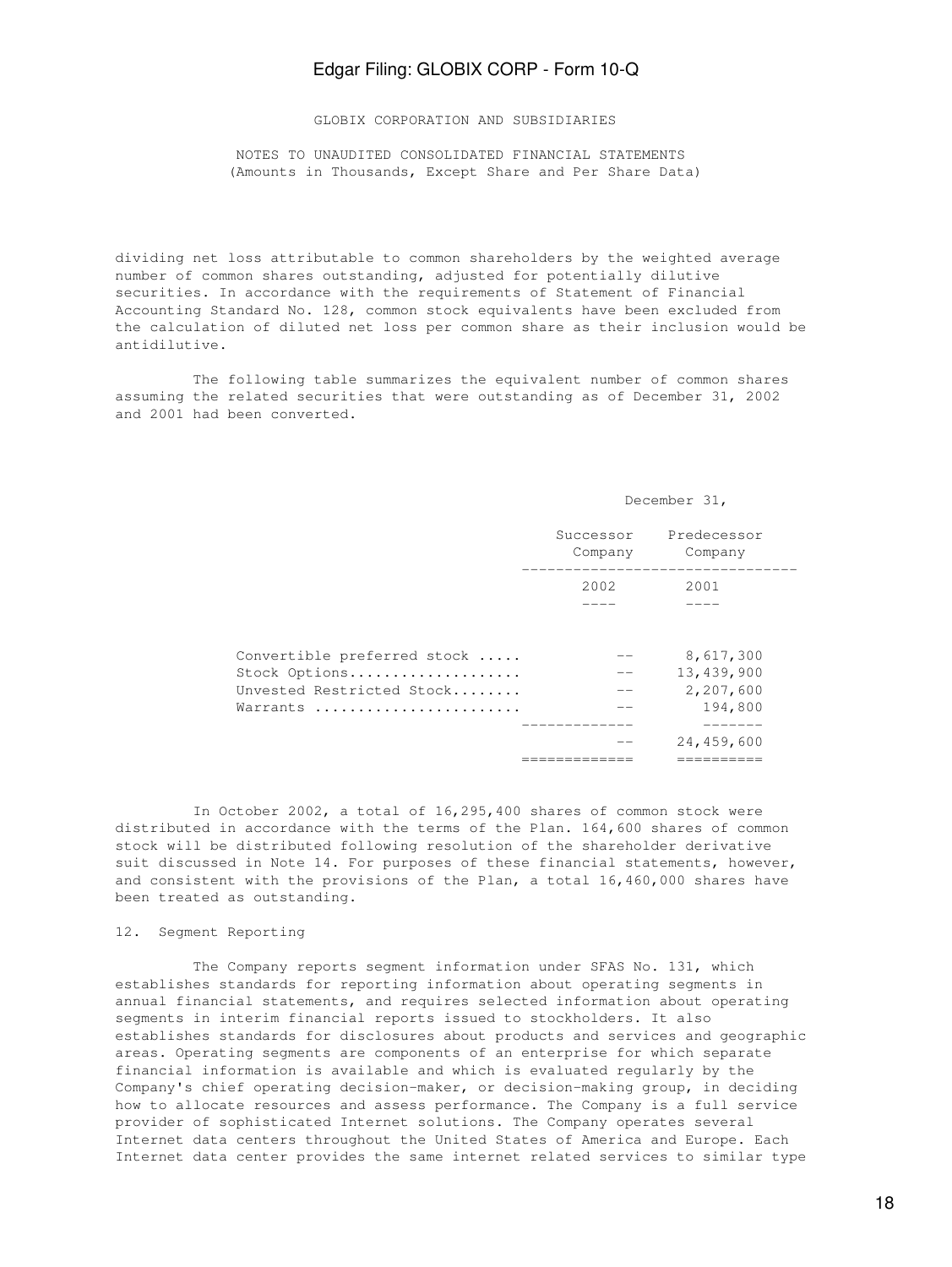#### of customers.

 The Company's activities fall within one operating segment. The following table sets forth geographic segment information for three months ended December 31, 2002 (Successor Company) and three months ended December 31, 2001 (Predecessor Company):

|                          |          | Successor Predecessor    |
|--------------------------|----------|--------------------------|
|                          | Company  | Company                  |
|                          |          | Three-month period ended |
|                          |          | December 31,             |
|                          | 2002     | 2001                     |
|                          |          |                          |
| Revenue:                 |          |                          |
| United States            | \$10,581 | \$17,552                 |
| Europe                   | 5,899    | 5,828                    |
|                          |          |                          |
| Consolidated             | \$16,480 | \$23,379                 |
|                          |          |                          |
| Operating income (loss): |          |                          |

12

#### GLOBIX CORPORATION AND SUBSIDIARIES

 NOTES TO UNAUDITED CONSOLIDATED FINANCIAL STATEMENTS (Amounts in Thousands, Except Share and Per Share Data)

| United States $\frac{2}{5}$ (5,580)<br>Europe | \$(18, 566)<br>818<br>(4, 478) |
|-----------------------------------------------|--------------------------------|
| Consolidated                                  | \$(4, 762)<br>\$(23, 044)      |
| Tangible assets:                              | as of December 31,             |
| United States<br>Europe                       | \$198,357<br>45,074            |
| Consolidated                                  | \$243,431                      |

The tangible assets reflected in the table above exclude intangible assets.

### 13. Comprehensive Loss

 The Company reports comprehensive loss under the provisions of SFAS No. 130. Accumulated other comprehensive loss is reported as a component of stockholders equity in the consolidated balance sheets. The Company primarily has two components of comprehensive loss: cumulative translation adjustments from the Company's operations in foreign countries and unrealized gains and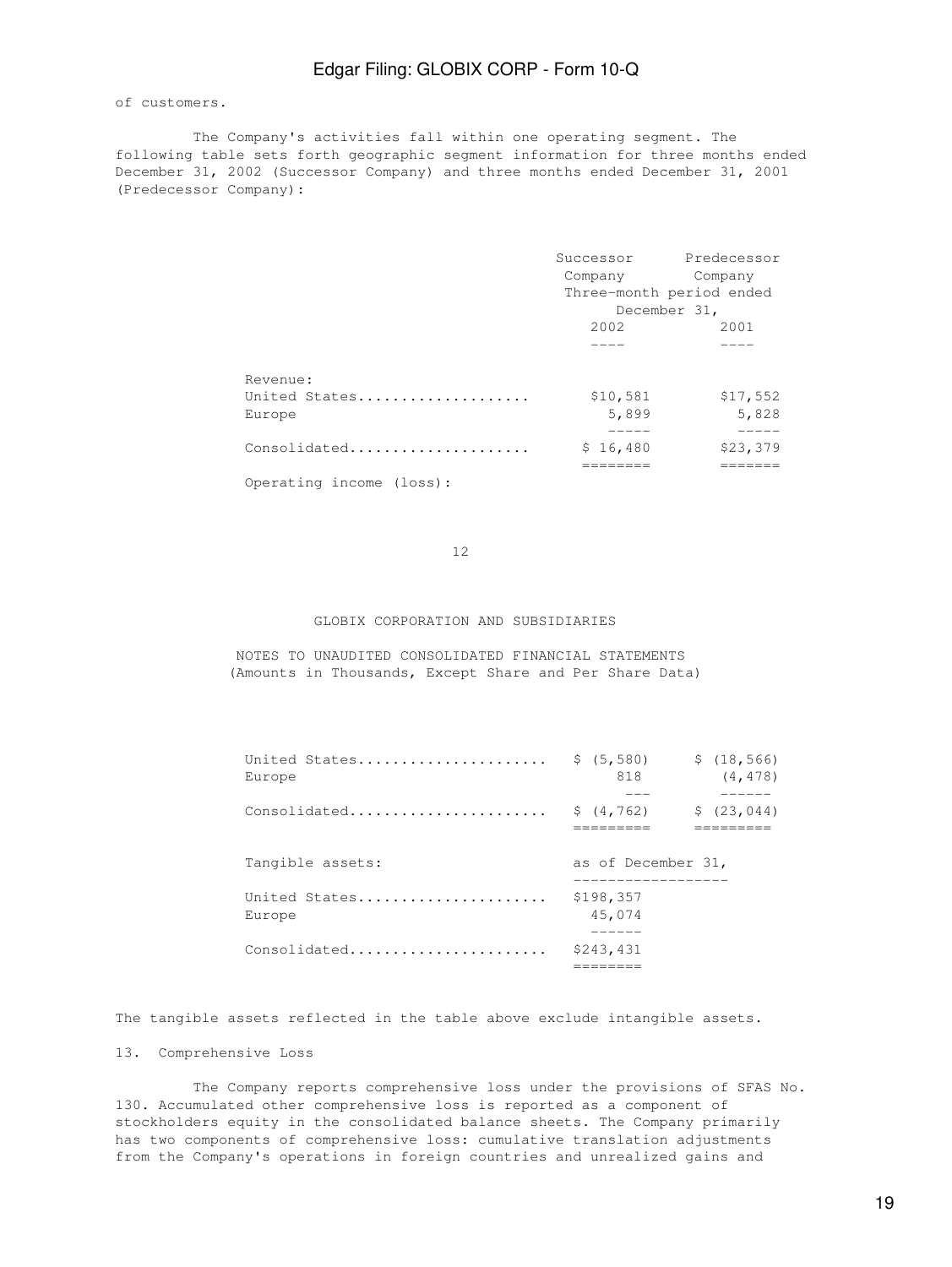losses on marketable securities classified as available for sale. The following table summarizes the components of other comprehensive loss for the three-month periods ended December 31, 2002 and 2001:

|                                                             | Three-months ended<br>December 31, |                                |  |
|-------------------------------------------------------------|------------------------------------|--------------------------------|--|
|                                                             | 2002                               | 2001<br>Predecessor<br>Company |  |
|                                                             | Successor<br>Company               |                                |  |
|                                                             |                                    |                                |  |
| Net loss                                                    | \$ (5, 261)                        | \$(41, 60)                     |  |
| Other comprehensive income (loss):                          |                                    |                                |  |
| Unrealized gain on marketable securities available for sale | 129                                | 1,07                           |  |
| Foreign currency translation adjustment                     | 826                                | (1, 22)                        |  |
| Total Comprehensive loss                                    | \$(4, 306)                         | \$(41, 75)                     |  |
|                                                             |                                    | =====                          |  |

#### 14. Contingencies

 On January 28, 2002, a derivative suit was filed in the United States District Court for the Southern District of New York against the Company, as nominal defendant, and certain of the Company's current and former directors and officers. The Company believes that the allegations in this lawsuit are without merit and intends to vigorously defend against them. In addition, the plaintiff in this lawsuit has not pursued her claims against the Company since the filing of the lawsuit. Although there can be no assurance as to the outcome or effect of this lawsuit, the Company's management does not believe, based on currently available information, that the ultimate liabilities (if any) resulting from this lawsuit will have a material adverse impact on its business, financial condition, results of operations or cash flows.

 There is a putative class action lawsuit pending in the United States District Court for the Southern District of New York titled In re Globix Corp Securities Litigation, No.02-CV-00082. This lawsuit names as defendants the Company and the Company's former officers Marc Bell, Peter Herzig (who remains a director of the Company) and Brian Reach, and asserts claims under sections 10(b) and 20(a) of the Securities Exchange Act and Rule 10b-5 promulgated thereunder on behalf of all persons or entities who purchased the Company's securities between November 16, 2000 and December 27, 2001.

 On June 25, 2002, the Company entered into a Stipulation and Order with the lead plaintiffs in the class action lawsuit. The Stipulation and Order provides that 229,452 shares of the Company's common stock and \$1,968 in aggregate principal amount of the 11% Senior Notes will be held in reserve in escrow pending the outcome of the

13

#### GLOBIX CORPORATION AND SUBSIDIARIES

 NOTES TO UNAUDITED CONSOLIDATED FINANCIAL STATEMENTS (Amounts in Thousands, Except Share and Per Share Data)

class action lawsuit. In the event that any judgment or settlement entered into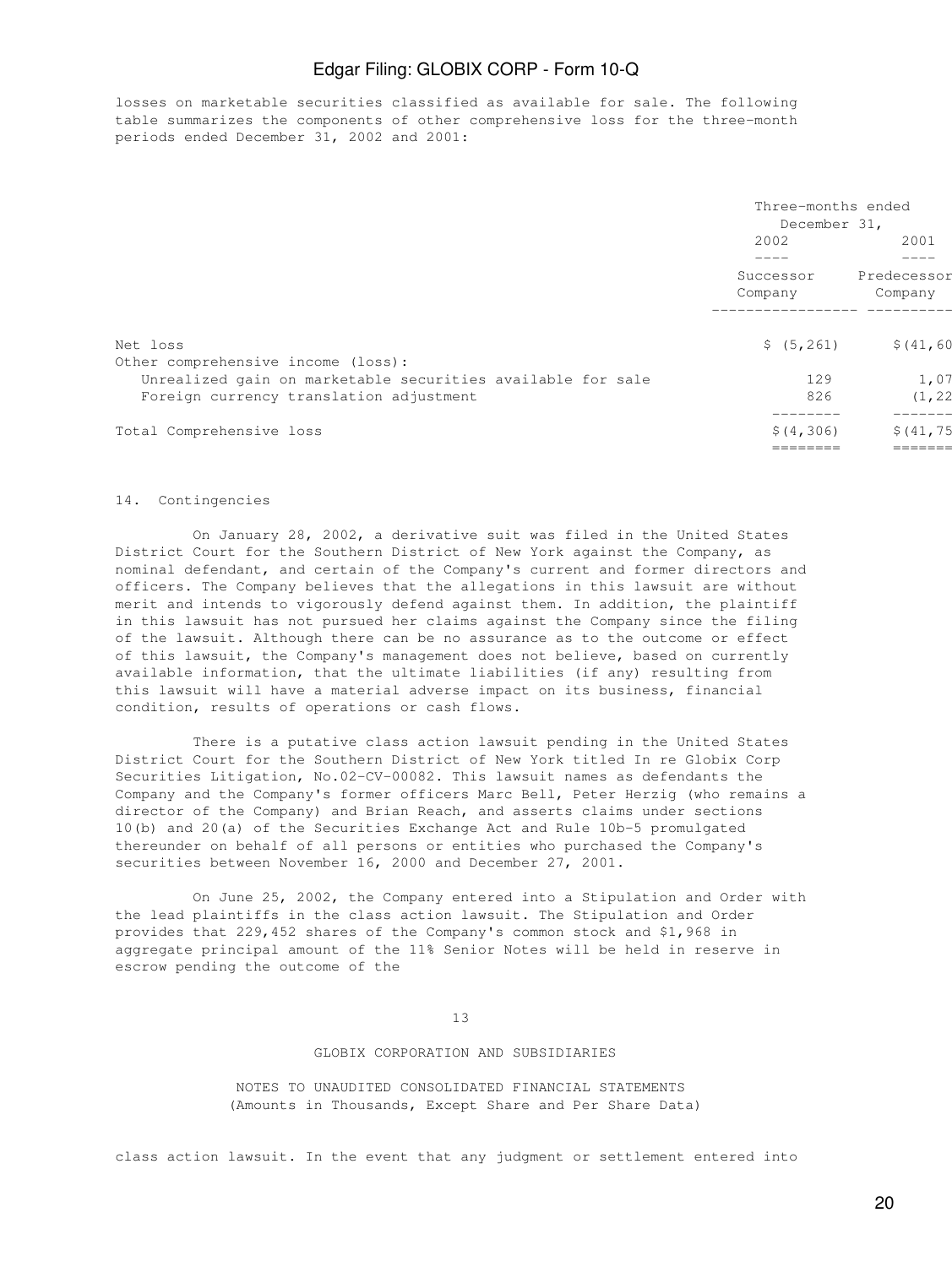in connection with the class action lawsuit requires the Company to pay an amount in excess of its liability insurance, the Company will be required to issue to the class action litigants and their attorneys all (in the event that this excess is \$10,000 or greater) or a portion of (in the event that this excess is less than \$10,000) the shares of the Company's common stock and the 11% Senior Notes being held in escrow.

 A consolidated amended complaint was filed in this lawsuit on June 28, 2002. The Company has filed a motion to dismiss the consolidated amended complaint. Briefing of that motion is not yet complete. If the motion is denied, the case will proceed to the discovery stage. The Company believes that the allegations in this lawsuit are without merit and intends to vigorously defend against them. Although there can be no assurance as to the outcome or effect of this lawsuit, the Company's management does not believe, based on currently available information, that the ultimate liabilities (if any) arising from this lawsuit will have a material adverse impact on the Company's business, financial condition, results of operations or cash flows.

 On June 12, 2002, Robert B. Bell, a former officer and director of the Company, filed a complaint in the United States District Court for the Southern District of New York entitled Robert B. Bell v. Arnold M. Bressler, as Trustee, and Globix Corporation, alleging breach-of-contract claims related to the failure to make payments under a trust (the "Rabbi Trust") that the Company formed pursuant to an employment agreement with Mr. Bell. Mr. Bell is seeking damages in excess of \$2.0 million plus costs, disbursements and legal fees. This action is currently being stayed pending resolution of the Company's lawsuit against Mr. Bell and Arnold N. Bressler, the Trustee of the Rabbi Trust, described below.

 In addition, in connection with the same underlying issues, on July 24, 2002 the Company filed a complaint in the United States Bankruptcy Court for the District of Delaware entitled Globix Corporation v. Arnold N. Bressler, as Trustee of the Globix Corporation Rabbi Trust and Robert B. Bell. In this action, the Company has requested that the assets of the Rabbi Trust be turned over to the Company. The Company has also requested that Mr. Bressler, as Trustee of the Rabbi Trust, be enjoined from dissipating the assets of the Rabbi Trust pending resolution of the Company's claims by the court and has filed a motion for a declaratory judgment to establish the maximum amount of Mr. Bell's claims. Mr. Bressler has asserted counter claims in this action, and both Mr. Bressler and Mr. Bell have submitted objections in this action, which is currently in the discovery phase. The Company is vigorously pursing its claims in this action and defending against Mr. Bressler's counterclaims.

 The Company and Mr. Bell are currently in settlement discussions to resolve both of these lawsuits.

 From time to time, the Company is a party to legal proceedings arising in the normal course of its business operations. Although there can be no assurance as to the outcome or effect of any legal proceedings to which the Company is a party, the Company's management does not believe, based on currently available information, that the ultimate liabilities (if any) arising from any such legal proceedings will have a material adverse impact on the Company's financial condition, results of operations or cash flows.

#### 15. Subsequent Events

 In January 2003, the Company retained the services of a real estate broker to explore the Company's options with respect to the land and eight story building located at 415 Greenwich Street, New York, New York, including the sale or lease of the facility. (See also Note 4, Minority Interest for further discussion regarding certain obligations upon the sale of the property.) In January 2003, the Company also retained the services of a real estate broker to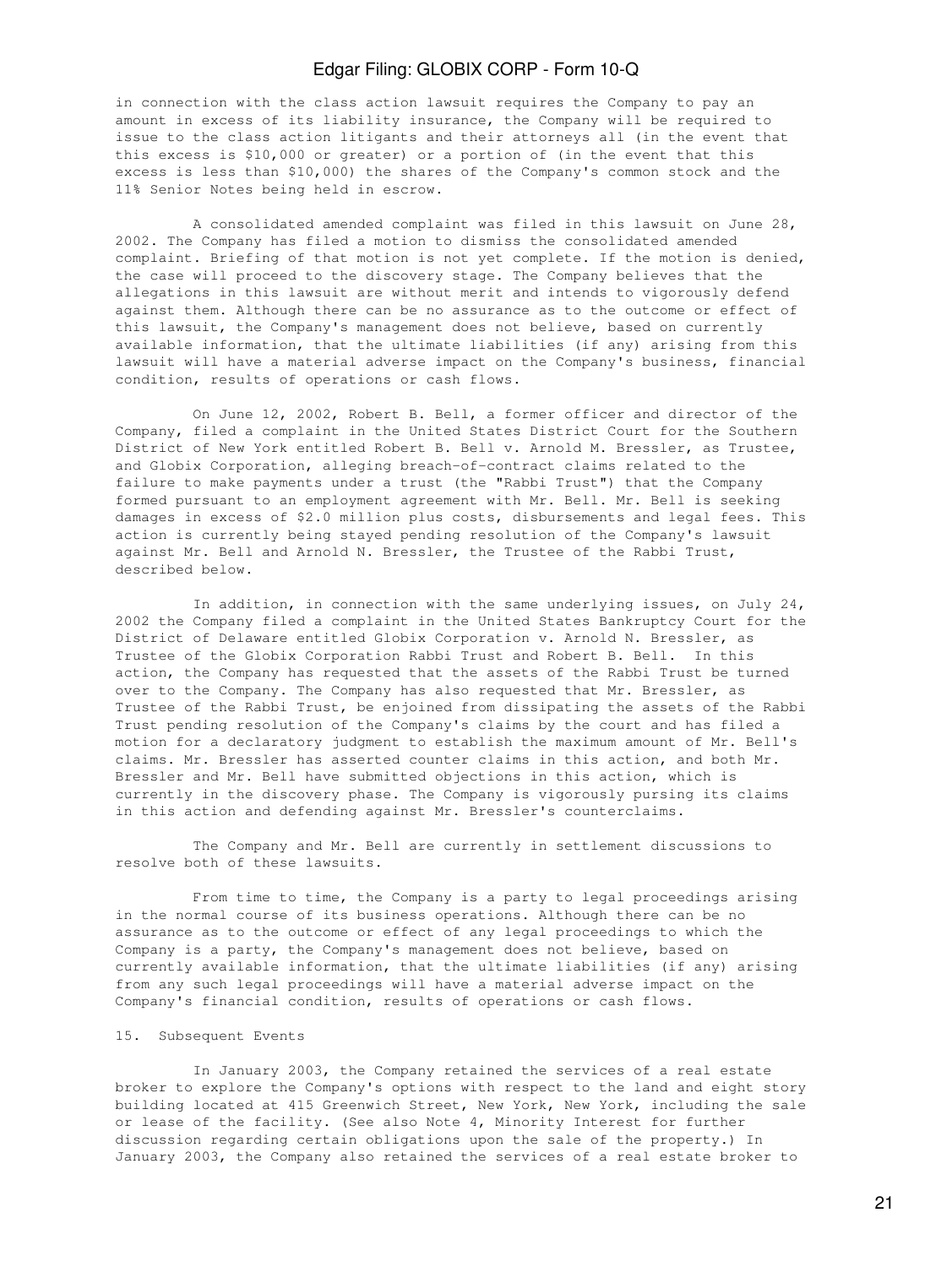lease approximately one third of its facility located at 139 Centre Street.

 In January 2003, the Company's board of directors concluded that Mr. Stevenson had met certain performance targets set forth in his employment agreement. However, for purposes of the provisions of Mr. Stevenson's employment agreement related to Mr. Stevenson's bonus and the vesting of options granted to Mr. Stevenson, the Company's board of directors deemed all of these performance targets to have been met.

 In February 2003, the Company repurchased in the open market for \$4,913 a portion of its outstanding 11% Senior Notes, which had a principal value of approximately \$6,380 and associated accrued interest of \$577. The repurchase resulted in a gain on the discharge of debt of approximately \$2,044. This gain will be recorded in the Company's Consolidated Statement of Operations for the quarter ended March 31, 2003.

 On February 6, 2003, a putative derivative suit was filed in New York State Supreme Court (County of New York) against the Company, as nominal defendant, and Lehman Brothers Inc., Chase Securities, Inc., Credit Suisse First Boston Corporation, Merrill Lynch Pierce Fenner & Smith Incorporation, Salomon Smith Barney Inc. and ABN Amro Securities LLC (as successor to ING Barings, LLC), the initial purchasers in the Company's February 2000 offering of the 12.5% Senior Notes. The suit alleges that the underwriting discount granted to the initial purchasers of the 12.5% Notes violated Section 5-531 of the New York General Obligations Law, which limits the amount that can be charged by a loan broker. On March 6, 2003, the plaintiff and the initial purchasers entered into a tolling agreement that would result in the dismissal of the action without prejudice pending action on a motion to dismiss an amended complaint submitted in a similar case involving debt securities issued by another corporation. On March 13, 2003, the court dismissed this action without prejudice.

14

#### GLOBIX CORPORATION AND SUBSIDIARIES

 NOTES TO UNAUDITED CONSOLIDATED FINANCIAL STATEMENTS (Amounts in Thousands, Except Share and Per Share Data)

 On March 14, 2003, the Company's board of directors approved the sale to Communication Technology Advisors, LLC ("CTA") of a warrant exercisable for 500,000 shares of the Company's common stock at an exercise price of \$3.00 per share. CTA provides consulting services to the Company. CTA's Chairman, Jared Abbruzzese, is currently a member of our board of directors. The purchase price of the warrant is \$25. Although CTA has not yet purchased this warrant, it currently has the right to do so. If CTA elects to purchase this warrant, this warrant will be immediately exercisable for a period of 10 years from the date of issuance. CTA is a provider of services to the Company and as such, using the Black Scholes valuation model, the fair value of the warrant will be expensed in the quarter ended March 31, 2003.

 On March 14, 2003, the Company's board of directors approved the 2003 Stock Option Plan, authorized the issuance of options to acquire 1,828,889 shares of the Company's common stock and granted options to acquire 1,128,976 shares of the Company's common stock. The compensation committee of the Company's board of directors had previously approved the 2003 Stock Option Plan on November 5, 2002, and set the fair value strike price of options granted under the 2003 Stock Option Plan at \$3.04.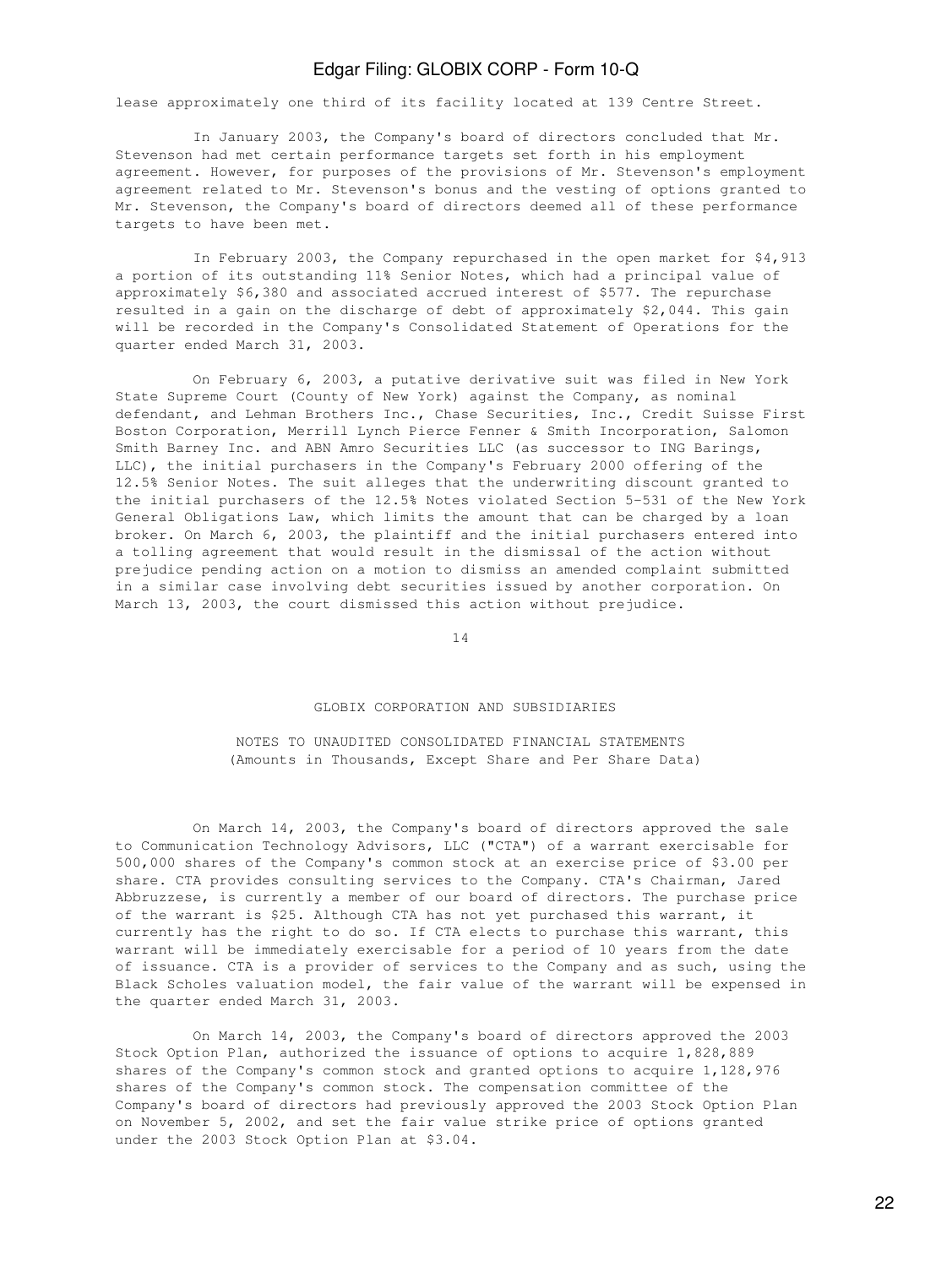On March 19, 2003 holders of approximately 58% of the outstanding 11% Senior Notes (excluding 11% Senior Notes owned by the Company) waived the defaults described in Note 8.

15

#### PART I

Item 2. Management's Discussion and Analysis of Financial Condition and Results of Operations

Cautionary Statement Regarding Forward-Looking Statements

 The following discussion and analysis of our financial condition and results of operations should be read together with our consolidated financial statements and the accompanying notes appearing elsewhere in this quarterly report. The following discussion contains forward-looking statements based on our current expectations, assumptions, estimates and projections about our company and our industry. Our results could differ materially from those anticipated in these forward-looking statements as a result of various factors, including the risks and uncertainties discussed in our other periodic reports and documents filed with the Securities and Exchange Commission. The results shown herein are not necessarily indicative of the results to be expected in any future periods. The following discussion and analysis should be read together with the consolidated financial statements and notes to the financial statements included in Part I of this quarterly report.

 As is more fully discussed in Note 2 ("Basis of Presentation") to the condensed consolidated financial statements included in this quarterly report, we reported under fresh start accounting pursuant to American Institute of Certified Public Accountants Statement of Position 90-7, "Financial Reporting by Entities in Reorganization Under the Bankruptcy Code" ("SOP 90-7") during the third quarter of the fiscal year ended September 30, 2002 resulting in a change in the basis of accounting in the underlying assets and liabilities of our company at the effective date (the "Effective Date") of our prepackaged plan of reorganization which we entered into in connection with our Chapter 11 filing discussed below. Accordingly, the financial statements of the Successor Company (as defined below) and the Predecessor Company (as defined below) are not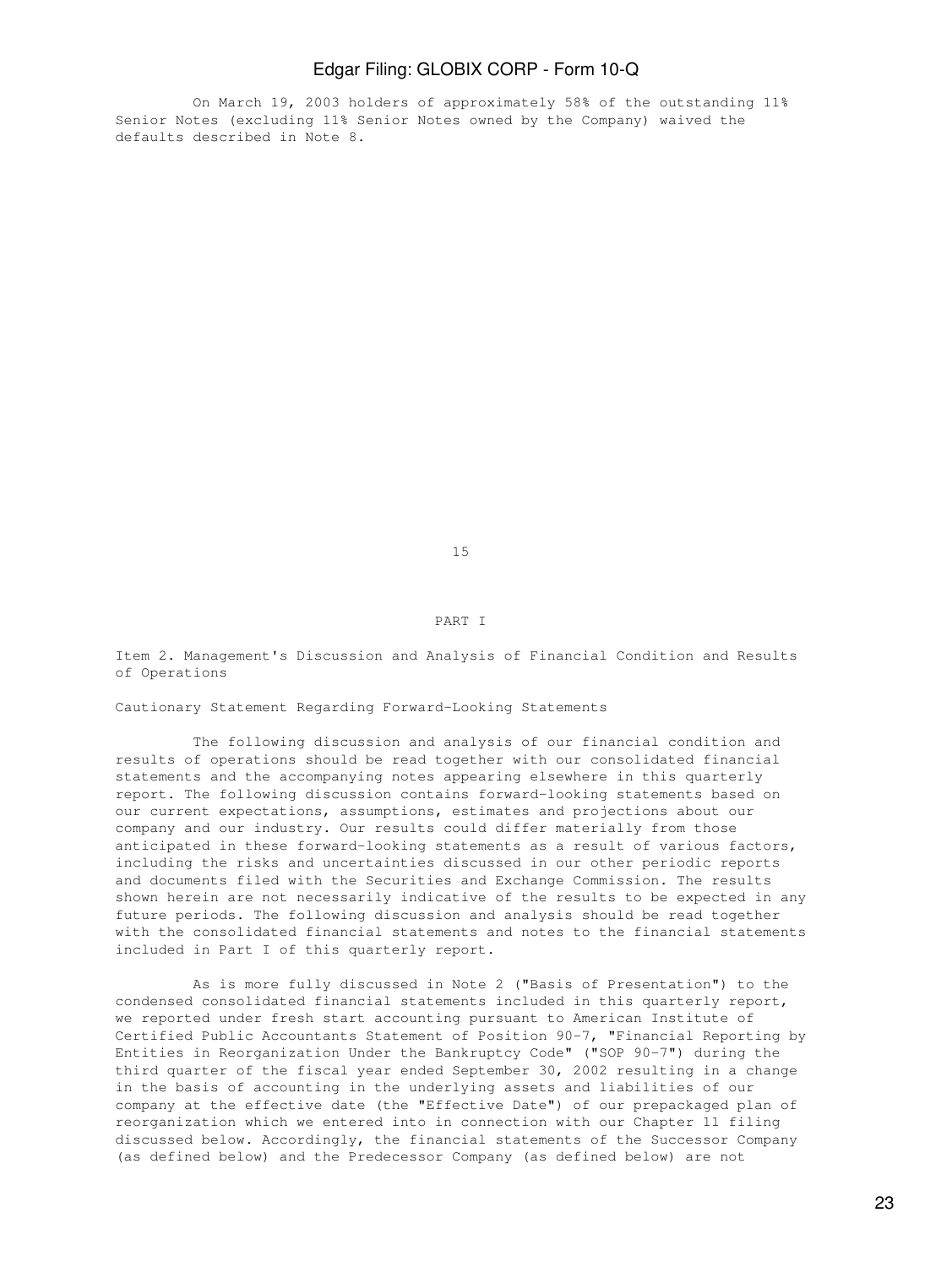comparable. For purposes of this Management's Discussion and Analysis:

- o references to the "Predecessor Company" are references to the Company for periods prior to April 30, 2002 (the last day of the calendar month in which the Company emerged from bankruptcy) and references to the "Successor Company" are references to the Company for periods subsequent to April 30, 2002.
- o we have compared the results of the Predecessor Company quarter ending December 31, 2001 with Successor Company quarter ending December 31, 2002

### Overview

 Our company was founded in 1989 and undertook a major expansion plan in 1998 in order to more aggressively pursue opportunities resulting from the growth of the Internet. In April 1998, we completed a \$160.0 million offering of 13.0% Senior Notes due 2005 (the "13.0% Senior Notes"). In July 1999, we completed construction of our initial Internet data center facilities in New York City, New York; London, England and Santa Clara, California and began operations at each facility.

 In March 1999, we completed a public offering of 16,000,000 shares of common stock, resulting in net proceeds to our company of approximately \$136.5 million.

 In December 1999, we completed the private placement of 80,000 shares of preferred stock to affiliates of Hicks, Muse, Tate & Furst Incorporated, resulting in net proceeds to our company of \$75.3 million.

 In February 2000, we issued \$600 million in aggregate principal amount of 12.5% Senior Notes due 2010 (the "12.5% Senior Notes")

16

to fund the continued expansion of our facilities and network and to consummate a tender offer to purchase all of the outstanding 13.0% Senior Notes. The purchase price of the tender, completed on February 8, 2000, was 106.5% of the \$160.0 million in aggregate principal amount of the 13.0% Senior Notes outstanding, plus all accrued and unpaid interest.

 On March 1, 2002, our company and two of our wholly-owned subsidiaries, Comstar.net, Inc. and ATC Merger Corp., filed voluntary petitions under Chapter 11 of the U.S. Bankruptcy Code, together with the Plan, in the United States Bankruptcy Court for the District of Delaware. We continued to operate in Chapter 11 in the ordinary course of business and received permission from the bankruptcy court to pay our employees, trade and certain other creditors in full and on time, regardless of whether these claims arose prior to or after the Chapter 11 filing.

 On April 8, 2002, the bankruptcy court confirmed the Plan. Effective April 25, 2002, all conditions necessary for the Plan to become effective were satisfied or waived and we emerged from Chapter 11 bankruptcy protection.

 The largest component of our total revenue is complex hosting services and connectivity, including both minimum committed amounts and overages. In addition to fees based on bandwidth usage, we charge certain customers monthly fees for the use of our physical facilities, which we refer to as complex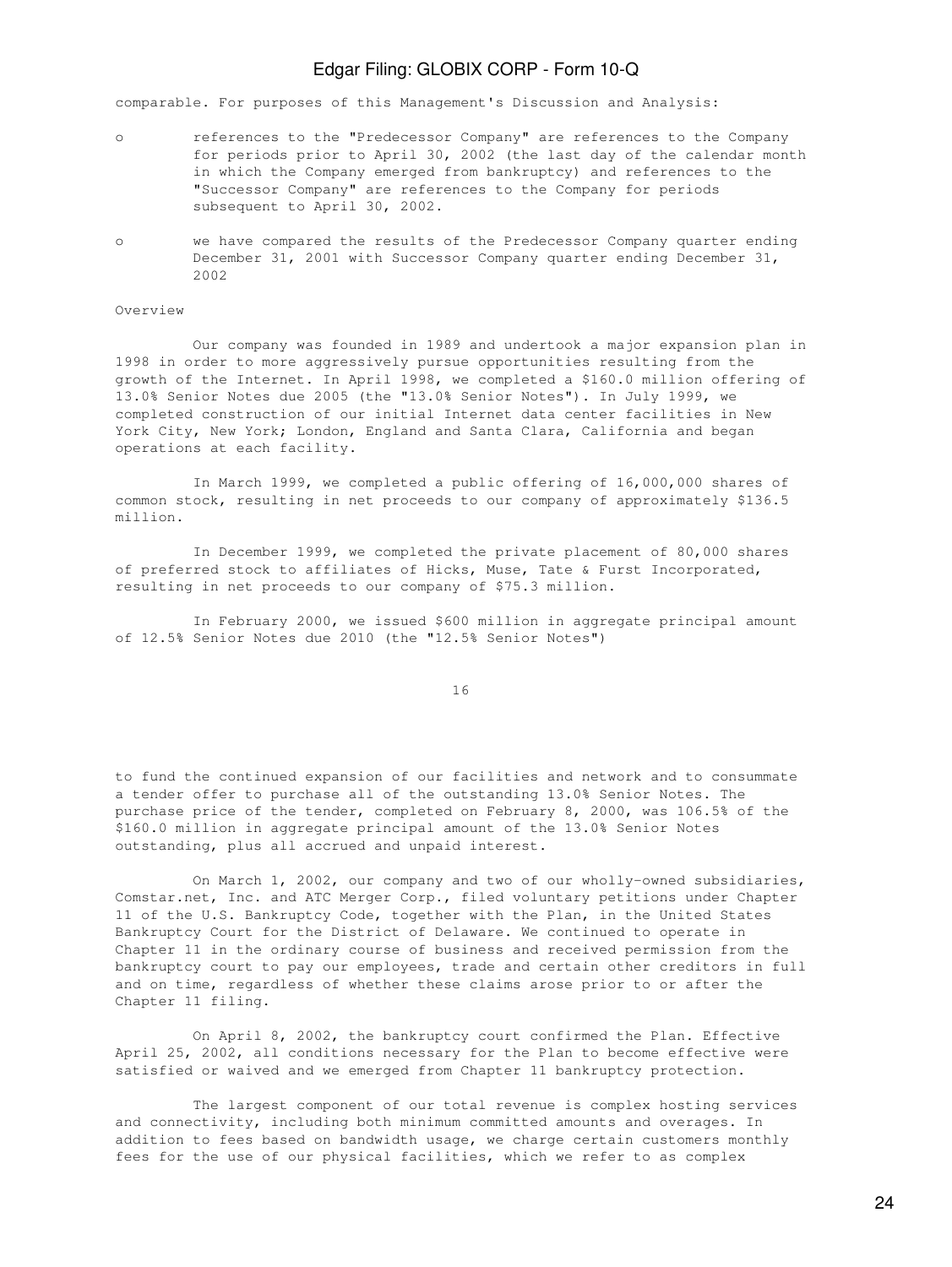hosting. Our complex hosting contracts typically range from one to three years. The second largest component of our total revenue is dedicated Internet access services to business customers. Our dedicated access customers typically sign one or two-year contracts that provide for fixed, monthly-recurring service fees and a one-time installation fee. Application services are charged on a monthly fixed price or time and materials basis.

Critical Accounting Policies and Estimates

 Our significant accounting policies are described in the notes to the consolidated financial statements for the fiscal year ended September 30, 2002 and critical accounting policies are discussed in Management's Discussion and Analysis of Financial Condition and Results of Operations of our Annual Report on Form 10-K for the fiscal year ended September 30, 2002. This Management's Discussion and Analysis of Financial Condition and Results of Operations is based upon our consolidated financial statements, which have been prepared in accordance with accounting principles generally accepted in the United States. The preparation of our financial statements requires us to make estimates that affect the reported amounts of assets, liabilities, revenue and expenses and related disclosures of contingent assets and liabilities. We base our accounting estimates on historical experience and other factors that are believed to be reasonable under the circumstances. However, actual results may vary from these estimates under different assumptions or conditions.

Quarter Ended December 31, 2002 Compared To The Quarter Ended December 31, 2001

 Revenue. Revenue for the quarter ended December 31, 2002 decreased 30.0% to \$16.5 million from \$23.4 million for the three-month period ended December 31, 2001. This decrease was primarily attributable to increased customer churn. Customer churn accounted for \$6.2 million, or 89.4% of our revenue decrease. We define churn as contractual revenue losses due to customer cancellations and downgrades, net of upgrades, and additions of new services. Cancellations refer to customers that have either stopped using our services completely or remained a customer but terminated a particular service. Downgrades are a result of customers taking less of a particular service or renewing their contract for identical services at a lower price. During the quarter ended December 31, 2002 our monthly churn averaged 2.1% as compared to 3.3% for the quarter ended September 30, 2002. Of this monthly churn, 1.5% was related to downgrades, 3.8% was related to cancellations, offset by 1.5% and 1.7% related to new and upgraded contracts, respectively. For the quarter ended December 31, 2002, cancellations constituted approximately 71.6% of our

17

monthly revenue losses and downgrades contributed approximately 28.4% of our monthly revenue losses. Hardware and software sales decreased \$731 thousand, or 67.6%, as a result of our shift away from lower margin hardware and software revenue. This decrease accounted for 10.6% of our total revenue decline.

 Cost of Revenue and Gross Margin. Cost of revenue for the quarter ended December 31, 2002, decreased to \$5.6 million from \$9.7 million for the quarter ended December 31, 2001. A decrease of \$3.3 million, representing 80.8% of the total decrease in cost of revenue, was realized within non-hardware related costs. This decrease was primarily attributable to our continued focus on network reconfiguration. Decreases of \$775 thousand, representing 19.2% of the total decrease in cost of revenue, was attributable to lower hardware costs as a result of our shift away from lower margin hardware sales. Gross margin increased from 58.7% for the quarter ended December 31, 2001 to 65.9% for the quarter ended December 31, 2002, primarily as a result of the reduction in network costs and our exit from the hardware business.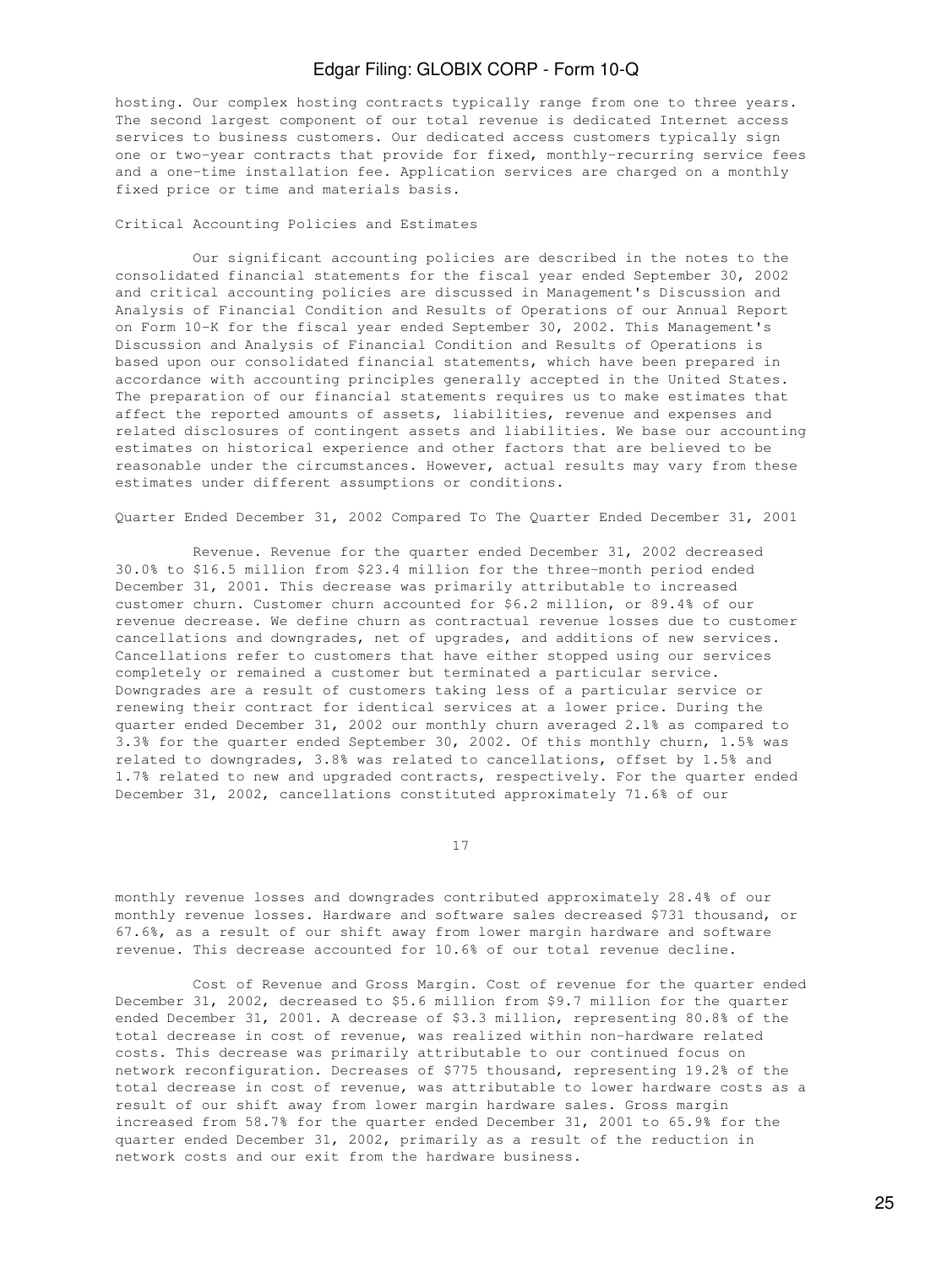Selling, General and Administrative. Selling, general and administrative expenses were \$11.9 million, or 72.2% of revenue for the quarter ended December 31, 2002, as compared to \$24.7 million, or 105.9% of revenue for the quarter ended December 31, 2001. The decrease in selling, general and administrative expenses as a percentage of revenue was primarily attributable to a decrease in salaries and benefits in connection with our restructuring efforts, which focused on significant reductions in facilities and personnel. In the quarter ended December 31, 2002, salaries and benefits were \$5.7 million, representing 34.9% of revenue, as compared with \$14.2 million, or 60.7% of revenue, in the quarter ended December 31, 2001. The number of our employees decreased from 590 as of December 31, 2001 to 251 as of December 31, 2002. In the quarter ended December 31, 2002, rent expense was \$1.6 million, representing 10.0% of revenue, as compared to \$3.1 million, or 13.1% of revenue, for the quarter ended December 31, 2001. This decrease was the result of the mid 2002 lease renegotiation for Globix House, one of our data centers in London, and the impact of negative leasehold adjustments. In the quarter ended December 31, 2002, bad debt expense was \$624 thousand, representing 3.7% of revenue, as compared to \$1.5 million, or 6.4% of revenue, for the quarter ended December 31, 2001. This decrease was attributable to improvements in collections as well as the impact of the deterioration in the internet business environment, which resulted in our proactive reduction of the uncollectible customer accounts receivable balances from 2001.

 Depreciation and Amortization. Depreciation and amortization decreased to \$3.7 million for the quarter ended December 31, 2002, as compared to \$12.0 million in the quarter ended December 31, 2001. The decrease was primarily attributable to the impact of fresh start accounting, in particular the revaluation of our property, plant and equipment as of April 30, 2002.

 Interest and Financing Expense. Interest and financing expense for the quarter ended December 31, 2002 was \$3.9 million, or 23.7% of revenue, as compared to \$20.0 million, or 85.6% of revenue, for the quarter ended December 31, 2001. The decrease in interest and financing expense was primarily attributable to the reduction in our outstanding indebtedness pursuant to the Plan. As of the Effective Date of the Plan, quarterly interest expense was reduced from \$18.8 million to approximately \$3.3 million before compounding.

 Interest Income. The decrease in interest income to \$388 thousand in the quarter ended December 31, 2002 from \$966 thousand in the quarter ended December 31, 2001 reflected our reduced cash balance in the quarter ended December 31, 2002 and the impact of declining interest rates as compared to the same period of the prior year.

 Other Income. Other income in the quarter ended December 31, 2002 was \$182 thousand, as compared to \$110 thousand in the quarter ended December 31, 2001, an increase of \$72 thousand, or 65.5%. This increase resulted from gains on short term investments, offset by a decrease in rental income.

 Gain on Debt Discharge. In the quarter ended December 31, 2002, we recorded a non-cash gain of \$2.7 million on the discharge of debt, which includes both principal and accrued interest. This gain was related to our repurchase of \$9.1 million in aggregate principal amount of the 11.0% Senior Notes for cash totaling \$7.0 million, and the elimination of associated accrued interest of \$627 thousand. There was no gain on debt discharge in the quarter ended December 31, 2001.

 Net Loss and Net Loss Attributable To Common Stockholders. As a result of the above, we reported a net loss of \$5.3 million and a net loss attributable to common stockholders of \$5.3 million, or \$0.32 per share, for the quarter ended December 31, 2002, compared to a net loss of \$41.6 million and a net loss attributable to common stockholders of \$43.5 million, or \$1.11 per share, for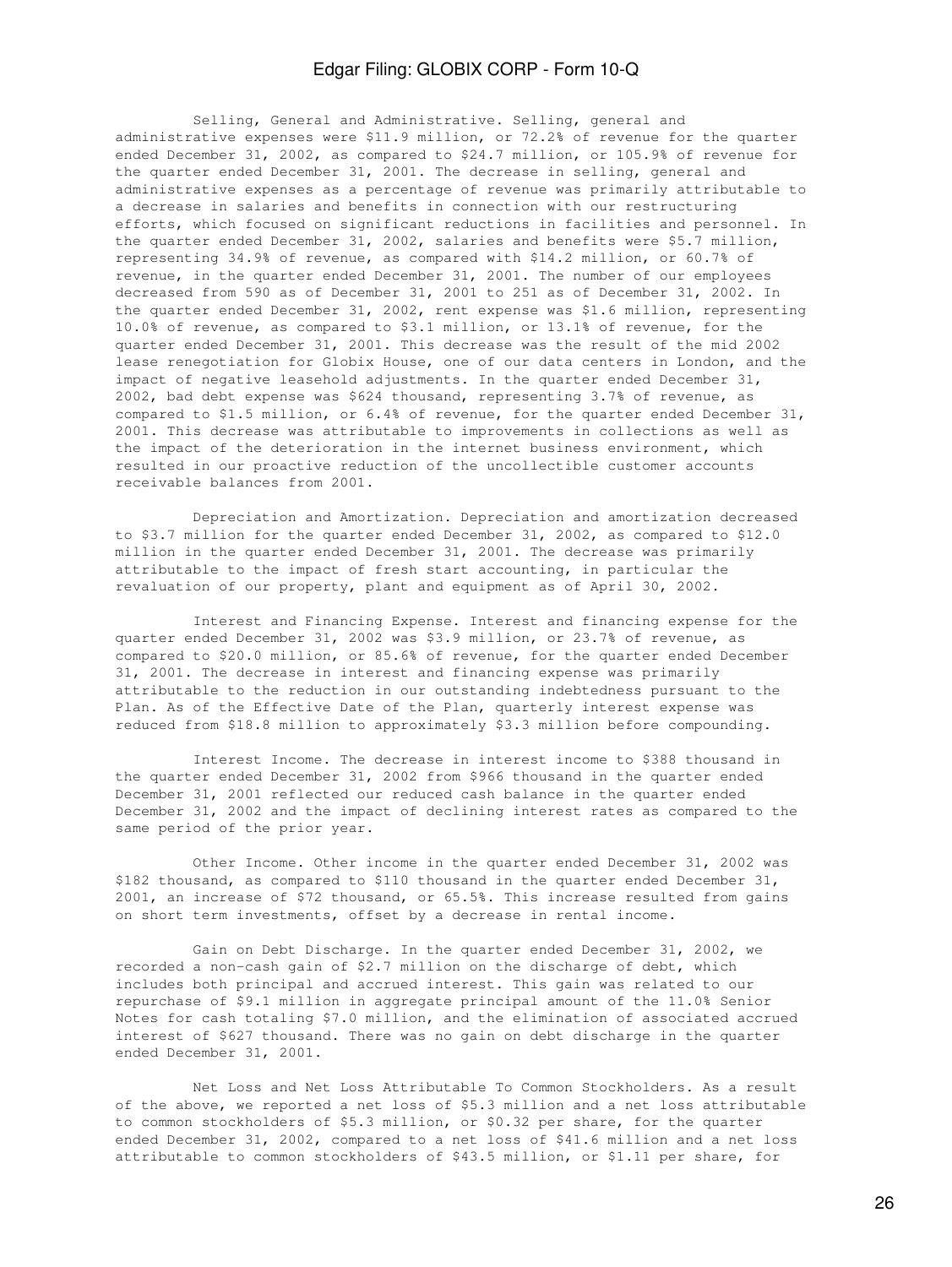the quarter ended December 31, 2001. As a result of the cancellation of the shares of our preferred stock outstanding immediately prior to the Effective Date of the Plan pursuant to the terms of the Plan, dividends and accretion on preferred stock decreased from \$1.8 million in the

18

quarter ended December 31, 2001 to zero in the quarter ended December 31, 2002.

Liquidity and Capital Resources

 On March 1, 2002, our company and two of our wholly-owned domestic subsidiaries, Comstar.net, Inc. and ATC Merger Corp., filed voluntary petitions under Chapter 11 of the U.S. Bankruptcy Code, together with the Plan, with the United States Bankruptcy Court for the District of Delaware. We continued to operate in Chapter 11 in the ordinary course of business and received permission from the bankruptcy court to pay our employees, trade, and certain other creditors in full and on time, regardless of whether these claims arose prior to or after the Chapter 11 filing.

 On April 8, 2002, the bankruptcy court confirmed the Plan. Effective April 25, 2002, all conditions necessary for the Plan to become effective were satisfied or waived and we emerged from Chapter 11 bankruptcy protection.

 As of the Effective Date of the Plan, all of our existing securities were cancelled and:

- o each holder of the 12.5% Senior Notes became entitled to receive, in exchange for its claims in respect of the 12.5% Senior Notes, its pro rata share of:
	- o \$120 million in aggregate principal amount of our 11% Senior Secured Notes, due 2008 (the "11% Senior Notes"); and
	- o 13,991,000 shares of our common stock, representing 85% of the shares of our common stock issued and outstanding following the Effective Date of the Plan; and
- o each holder of shares of our preferred stock outstanding immediately prior to the Effective Date of the Plan became entitled to receive, in exchange for its claims in respect of these shares of preferred stock, its pro rata share of 2,304,400 shares of our common stock, representing 14% of the shares of our common stock issued and outstanding following the Effective Date of the Plan; and
- o each holder of shares of our common stock outstanding immediately prior to the Effective Date of the Plan became entitled to receive, in exchange for its claims in respect of its shares of common stock, its pro rata share of 164,600 shares of our common stock, representing 1% of the shares of our common stock issued and outstanding following the Effective Date of the Plan.

 All of the shares of our common stock issued pursuant to the Plan are subject to dilution by the exercise of management incentive stock options, representing up to 10% of the shares of our issued and outstanding common stock on a fully-diluted basis following the Effective Date of the Plan.

A total of 16,460,000 shares of our common stock and \$120 million in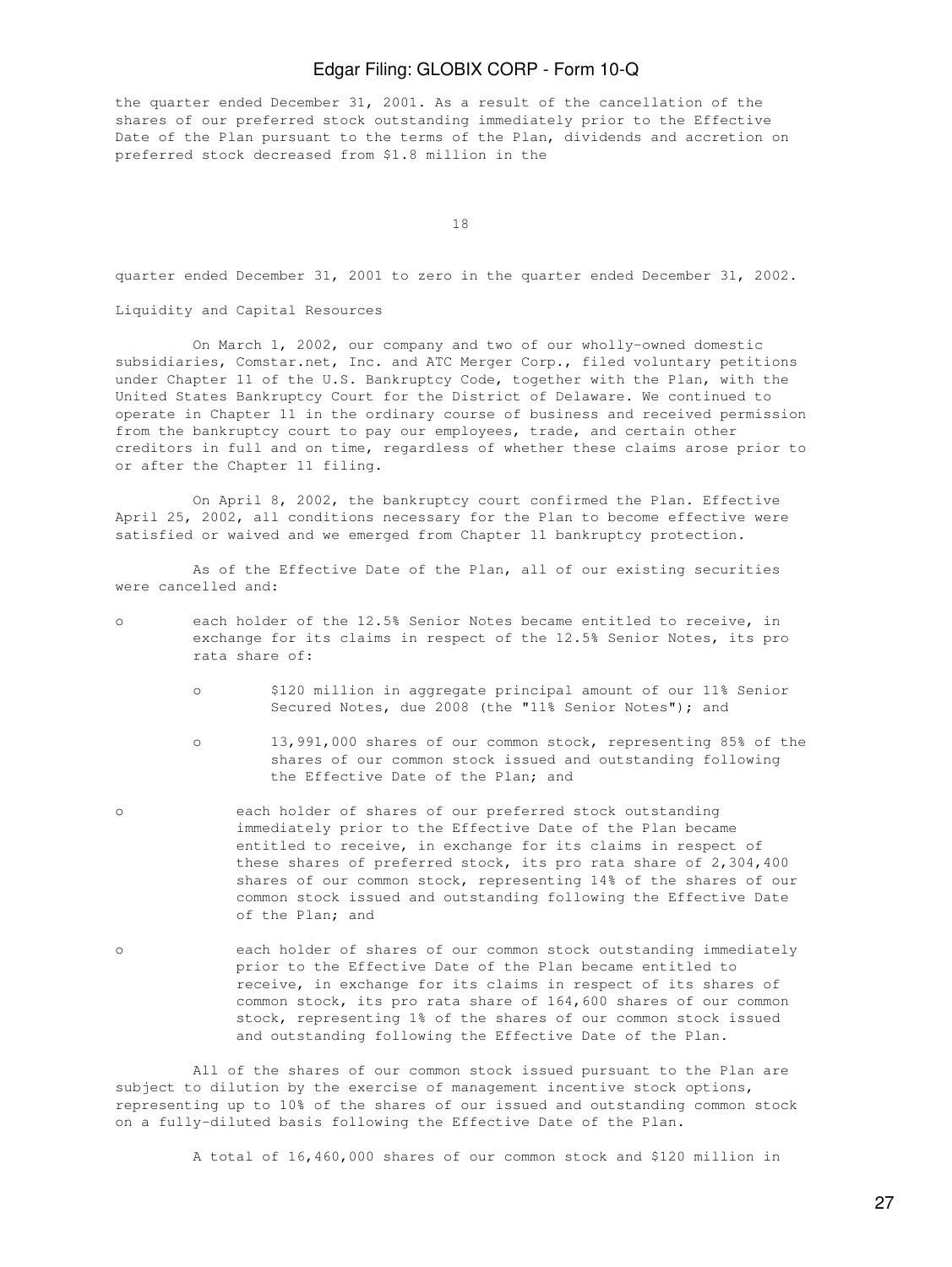aggregate principal amount of the 11% Senior Notes were deemed to be issued and outstanding on the Effective Date pursuant to the terms of the Plan. As of September 30, 2002, however, no shares of our common stock or 11% Senior Notes had been distributed. In October 2002, we distributed a total of 16,295,400 shares of common stock and \$120 million in aggregate principal amount of 11% Senior Notes. Pursuant to the terms of a Stipulation and Order that we entered into with the lead plaintiffs in the class action lawsuit described in the section of Part II of this quarterly report entitled "Item 1 - Legal Proceedings", 229,452 of these shares of common stock and \$1,968,000 in aggregate principal amount of these 11% Senior Notes were placed in reserve in escrow pending the outcome of the class action lawsuit. In the event that any judgment or settlement entered into in connection with the class action lawsuit requires us to pay an amount in excess of our liability insurance, then we will be required to issue to the class action litigants and their attorneys all (in the event that this excess is \$10 million or greater) or a portion of (in the event that this excess is less than \$10 million) of the shares of common stock and 11% Senior Notes held in escrow. Distribution of the remaining 164,600 shares of common stock deemed to have been issued on the Effective Date, which are allocable under the terms of the Plan to the holders of our common stock outstanding immediately prior to the Effective Date of the Plan, will occur following the resolution of the shareholder derivative suit against our company and certain of our former officers and directors described in section of Part II of this quarterly report entitled "Item 1 - Legal Proceedings"

19

 Net cash used in operating activities was \$915 thousand in the quarter ended December 31, 2002, compared to \$13.1 million in the quarter ending December 31, 2001. The improvement in our cash flow from the quarter ended December 31, 2002, compared with the quarter ended December 31, 2001, was primarily the result of a decrease in net loss, excluding the non-cash impact of depreciation and amortization and gain on debt discharge. The reduction in net cash used in operating activities also reflects a \$3.3 million decrease in working capital attributable to reductions in prepaid expenses and accounts receivable.

 Net cash used in investing activities was \$10.5 million in the quarter ended December 31, 2002, compared to \$6.5 million in the quarter ended December 31, 2001. On December 5, 2002 we repurchased in the open market for \$7.0 million a portion of our outstanding 11% Senior Notes, which had a principal value of approximately \$9.1 million and accrued interest of \$627 thousand. \$3.2 million of our net cash used in investing activities was attributable to investments made in fixed income securities. The use of restricted cash and investments of \$306 thousand was primarily attributable to the release of the collateral funds for the Company's corporate credit card. Investments in capital expenditures related to our network and facilities were \$770 thousand. Of this amount, we paid \$555 thousand in cash, and the balance was financed under financing arrangements or remained in accounts payable, accrued liabilities and other long term liabilities at the period-end.

 Net cash provided by financing activities was \$4.1 million in the quarter ended December 31, 2002, compared to net cash used in financing activities of \$1.6 million in the quarter ending December 31, 2001. In the quarter ended December 31, 2002, we repaid certain mortgage and capital lease obligations totaling \$286 thousand. In the quarter ended December 31, 2002, we received a capital contribution into a minority-owned subsidiary of approximately \$4.5 million.

 As of December 31, 2002, we had \$40.5 million of cash and cash equivalents, \$6.7 million of short-term investments and \$1.5 million of marketable securities.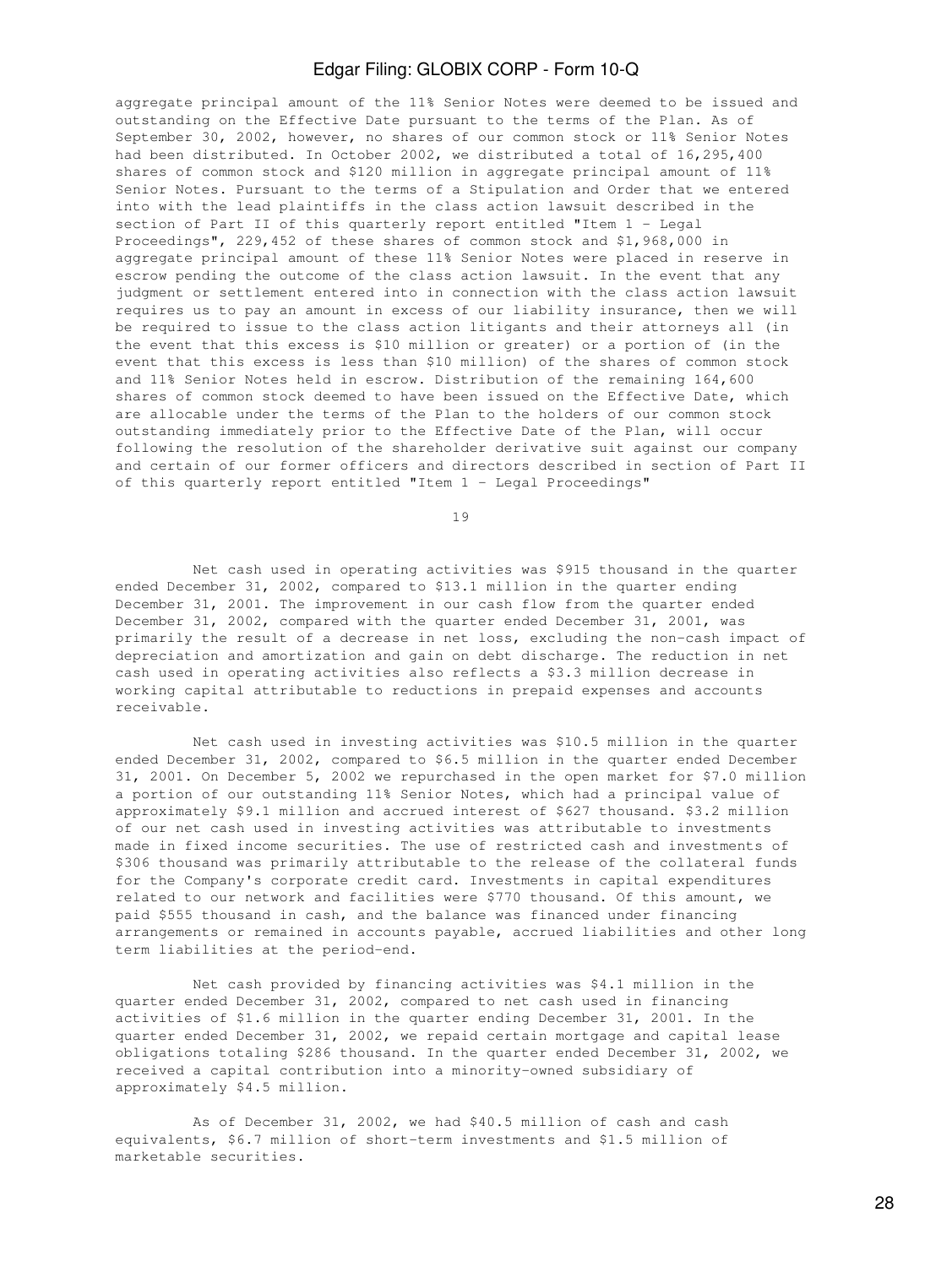We have also issued collateralized letters of credit aggregating approximately \$2.6 million. The related collateral funds are included in restricted cash and investments on our consolidated balance sheet at December 31, 2002.

 In addition, we have financed certain network equipment through vendors and financial institutions under capital and operating lease arrangements. Capital lease obligations totaled approximately \$3.0 million at December 31, 2002. As of December 31, 2002, we had various agreements to lease facilities and equipment and are obligated to make future minimum lease payments of approximately \$74.1 million on operating leases expiring in various years through 2017. As of December 31, 2002, there were no available or unused equipment financing arrangements with vendors or financial institutions.

 In February 2003, we repurchased in the open market for \$4.9 million a portion of our outstanding 11% Senior Notes, which had a principal value of approximately \$6.4 million and associated accrued interest of \$0.6 million. The repurchase resulted in a gain on the discharge of debt of approximately \$2.0 million. This gain will be included in our Consolidated Statement of Operations for the quarter ended March 31, 2003.

 We historically have experienced negative cash flow from operations and has incurred net losses. Our ability to generate positive cash flow from operations and achieve profitability is dependent upon its ability to continue to grow the Company's revenue and achieve further operating efficiencies. We are dependent upon our cash on hand and cash generated from operations to support our capital requirements. Although no assurances can be given, our management believes that actions taken pursuant to the Plan, including company downsizing, headcount reductions and other cost reductions, as well as cost control measures and the restructuring of our outstanding indebtedness in connection with the Plan, have positioned us to maintain sufficient cash flows from operations to meet our operating, capital and debt service requirements for the next 12 months. There can be no assurance, however, that we will be successful in executing our business plan, achieving profitability, attracting new customers or maintaining our existing customer base. Moreover, despite our restructuring we have continued to experience significant decreases in revenue and low levels of new customer additions in the period following our restructuring. In the future, we may make acquisitions or repurchase indebtedness of our company which, in turn, may adversely affect liquidity.

### Recent Accounting Pronouncements

 In November 2002, the FASB issued FASB Interpretation No. 45, or FIN 45, "Guarantors Accounting and Disclosure Requirements for Guarantees, Including Indirect Guarantees of Indebtedness of Others". FIN 45 requires a liability to be recognized at the time a company issues a guarantee for the fair value of the obligations assumed under certain guarantee agreements. Additional disclosures about guarantee agreements are also required in the interim and annual financial statements. FIN 45 is effective for our fiscal year ending September 30, 2003. Adoption of FIN 45 did not have a material impact on our consolidated results of operations or financial position.

 In December 2002, the FASB issued SFAS No. 148, "Accounting for Stock-Based Compensation - Transition and Disclosure - an amendment of FASB Statement No. 123", which provides optional transition guidance for those companies electing to voluntarily adopt the accounting provisions of SFAS No. 123. In addition, the statement mandates certain new disclosures that are incremental to those required by SFAS No. 123. We will continue to account for stock-based compensation in accordance with APB No. 25. As such, this standard did not have a material impact on our consolidated financial position or results of operations.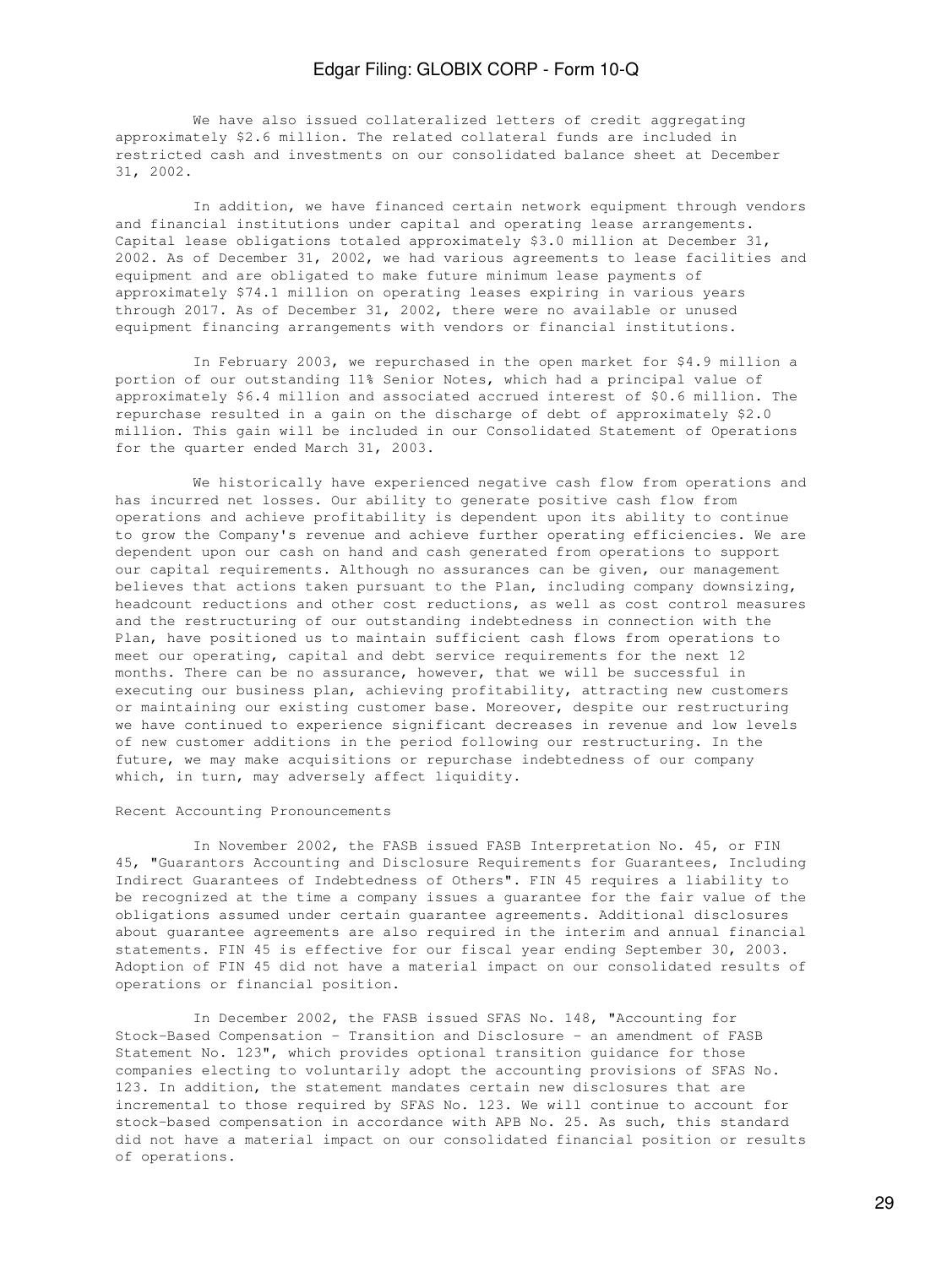Item 3. Quantitative and Qualitative Disclosures about Market Risk

 At December 31, 2002, short-term investments consisted of an investment in a limited partnership that invests in fixed income securities.

20

 Marketable securities include our investments in two publicly-traded entities, Edgar On-Line and Globecomm Systems Inc., which are recorded at fair market value. We do not hedge our exposure to fluctuations in the value of our investments in equity securities.

 Our other investments are generally fixed rate investment grade and government securities denominated in U.S. dollars. At December 31, 2002, all of our investments were due to mature within twelve months and the carrying value of these investments approximated fair value. At December 31, 2002, \$8.9 million of our cash and investments were restricted in accordance with the terms of certain collateral obligations.

 We are also subject to market risk associated with foreign currency exchange rates. To date, we have not utilized financial instruments to minimize our exposure to foreign currency fluctuations. We will continue to analyze risk management strategies to minimize foreign currency exchange risk in the future.

We believe that we have limited exposure to financial market risks, including changes in interest rates. The fair value of our investment portfolio or related income would not be significantly impacted by a 100 basis point increase or decrease in interest rates, due mainly to the short-term nature of the majority of our investment portfolio and the current interest rates for short to medium term investments. An increase or decrease in interest rates would not significantly increase or decrease interest expense on debt obligations, due to the fixed nature of the substantial majority of our debt obligations.

### Item 4. Controls and Procedures

 Our disclosure controls and procedures (as defined in Rule 13a-14(c) under the Exchange Act) ("Disclosure Controls") are procedures that are designed with the objective of ensuring that information required to be disclosed in our reports filed under the Exchange Act, such as this quarterly report, is recorded, processed, summarized and reported within the time periods specified in the SEC's rules and forms. Disclosure Controls are also designed with the objective of ensuring that this information is accumulated and communicated to our management, including our Chief Executive Officer and Acting Chief Financial Officer, as appropriate to allow timely decisions regarding required disclosure. Internal controls and procedures for financial reporting ("Internal Controls") are procedures that are designed with the objective of providing reasonable assurance that:

- o our transactions are properly authorized;
- o assets are safeguarded against unauthorized or improper use; and
- o transactions are properly recorded and reported,

in each case all to permit the preparation of our financial statements in conformity with U.S. generally accepted accounting principles.

Limitations on the Effectiveness of Disclosure Controls and Internal Controls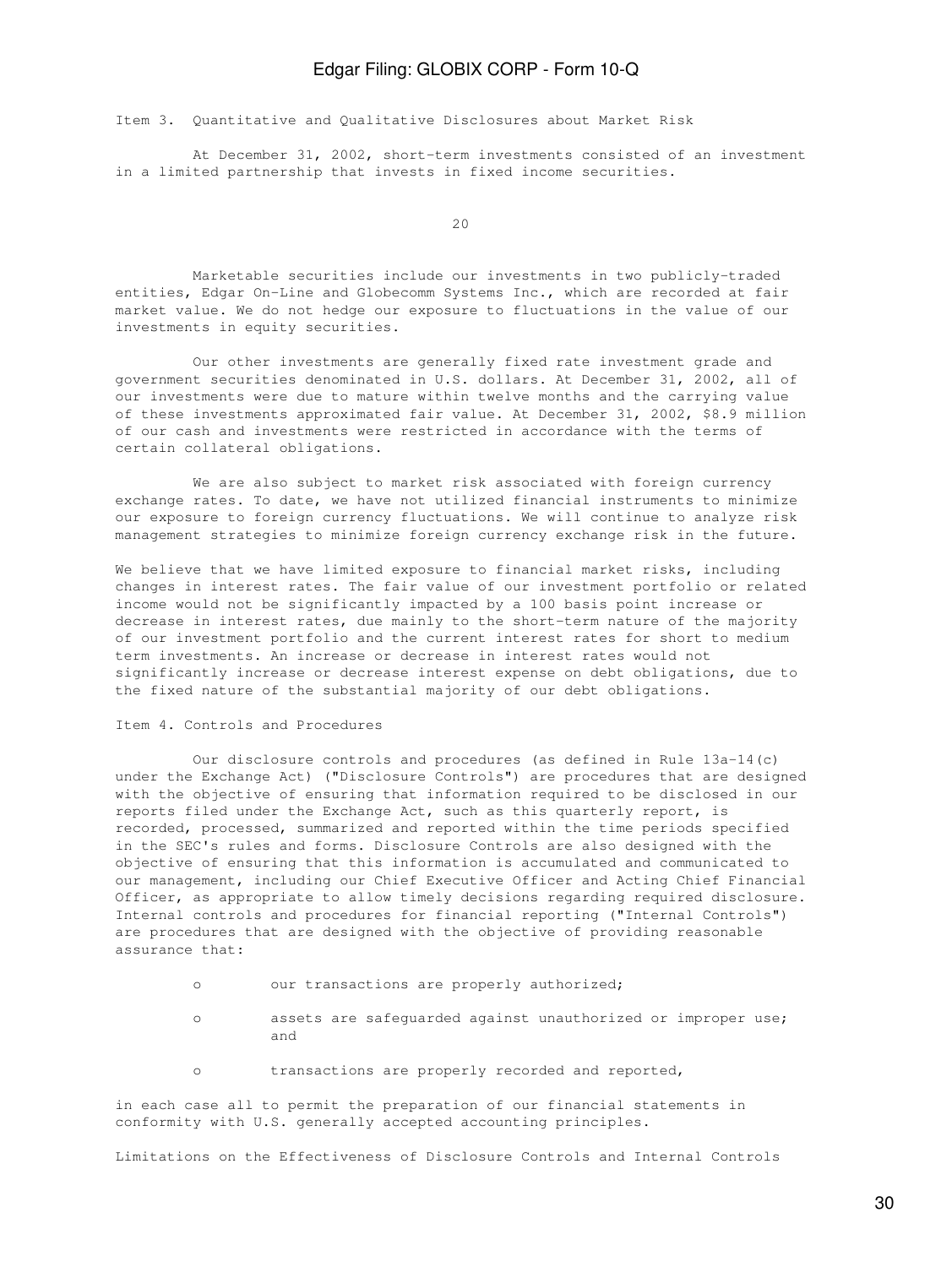Our management, including our Chief Executive Officer and Acting Chief Financial Officer, does not expect that our Disclosure Controls or Internal Controls will prevent all error and all fraud. A control system, no matter how well conceived and operated, can provide only reasonable, not absolute, assurance that the objectives of the control system are met. Further, the design of a control system must reflect the fact that there are resource constraints, and the benefits of controls must be considered relative to their costs. Because of the inherent limitations in all control systems, no evaluation of controls can provide absolute assurance that all control issues and instances of fraud, if any, within our company have been detected. These inherent limitations include the realities that judgments in decision-making can be faulty, and that breakdowns can occur because of simple error or mistake. Additionally, controls can be circumvented by the individual acts of some persons, by collusion of two or more people or by management override of the control. The design of any system of controls is also based in part upon certain assumptions about the likelihood of future events, and there can be no assurance that any control will succeed in achieving its stated goals under all potential future conditions. Over time, a control may become inadequate because of changes in conditions, or the degree of compliance with the policies or procedures related to the control may deteriorate. Because of the inherent limitations in a cost-effective control system, misstatements due to error or fraud may occur and not be detected.

21

Evaluation of Disclosure Controls and Procedures

Within the 90-day period prior to the filing of this quarterly report, an evaluation was carried out under the supervision and with the participation of our management, including our Chief Executive Officer and Acting Chief Financial Officer, of the effectiveness of the design and operation of our Disclosure Controls and Procedures. Based upon that evaluation, our Chief Executive Officer and Acting Chief Financial Officer concluded, subject to the limitations noted above, that:

- o the design and operation of our Disclosure Controls were effective to ensure that material information related to our company which is required to be disclosed in reports filed under the Securities Exchange Act of 1934 is recorded processed, summarized and reported within the time periods specified in SEC rules and forms.
- o our Internal Controls are effective to provide reasonable assurance that our financial statements are fairly presented in conformity with U.S. generally accepted accounting principles.

 No significant changes were made to our Internal Controls or in other factors that could significantly affect these controls subsequent to the date of their evaluation.

PART II - OTHER INFORMATION

Item 1. Legal Proceedings

 On January 28, 2002, a derivative suit was filed in the United States District Court for the Southern District of New York against our company, as nominal defendant, and certain of our current and former directors and officers. We believe that the allegations in this lawsuit are without merit and we intend to vigorously defend against them. In addition, the plaintiff has not pursued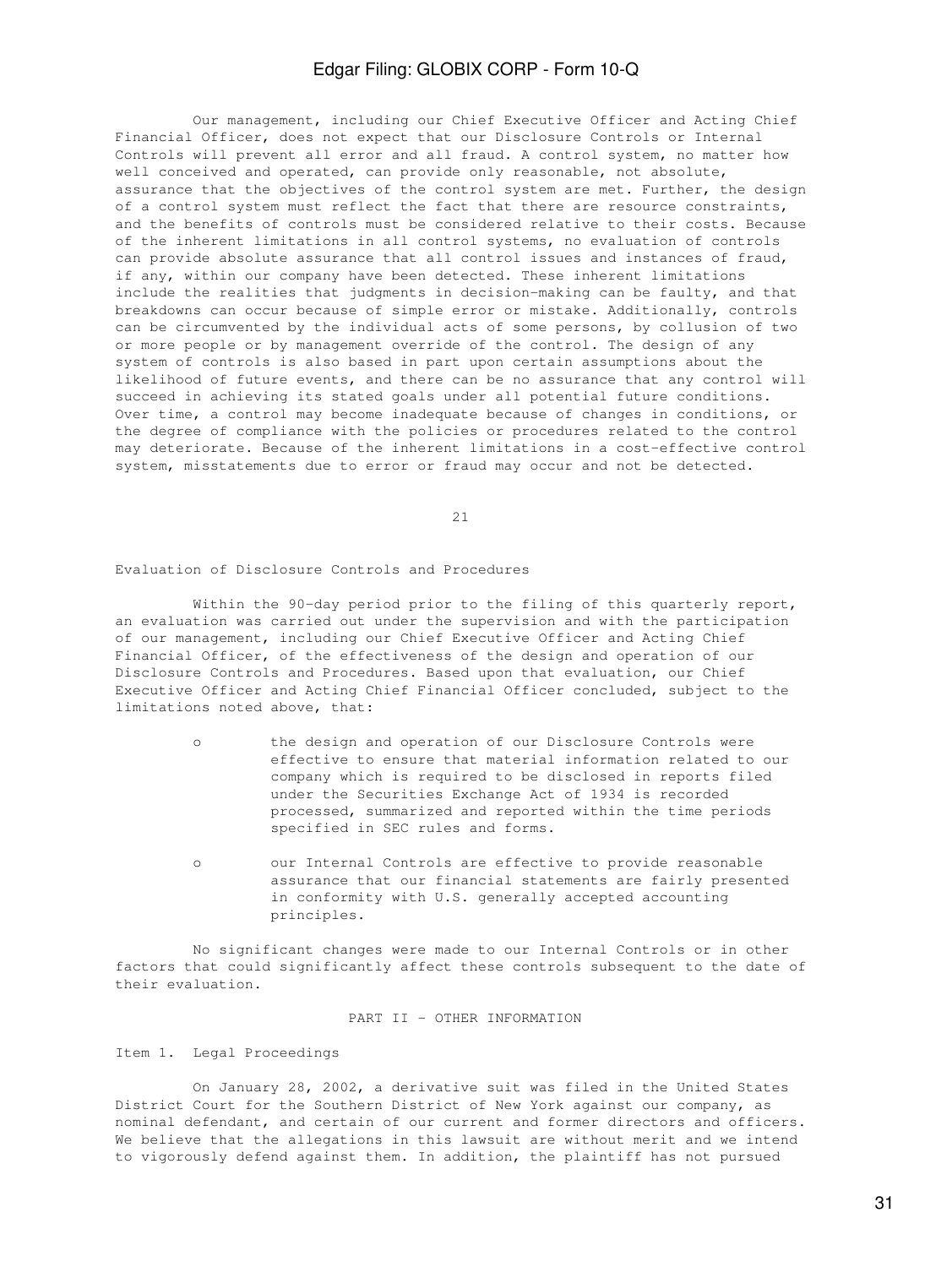her claims since the filing of the lawsuit. Although there can be no assurance as to the outcome or effect of this lawsuit, we do not believe, based on currently available information, that the ultimate liabilities, if any, resulting from this lawsuit will have a material adverse impact on our business, financial condition, results of operations or cash flows.

 On March 1, 2002, our company and two of our wholly-owned subsidiaries, Comstar.net, Inc. and ATC Merger Corp., filed voluntary petitions under Chapter 11 of the U.S. Bankruptcy Code, together with the Plan, with the United States Bankruptcy Court for the District of Delaware. On April 8, 2002, the bankruptcy court confirmed the Plan. Effective April 25, 2002, all conditions necessary for the Plan to become effective were satisfied or waived and we emerged from Chapter 11 bankruptcy protection.

 There is a putative class action lawsuit pending in the United States District Court for the Southern District of New York entitled In re Globix Corp Securities Litigation, No.02-CV-00082. This lawsuit names as defendants our company and our former officers Marc Bell, Peter Herzig (who remains a director of our company) and Brian Reach, and asserts claims under sections 10(b) and 20(a) of the Securities Exchange Act and Rule 10b-5 promulgated thereunder on behalf of all persons or entities who purchased our securities between November 16, 2000 and December 27, 2001.

 On June 25, 2002, we entered into a Stipulation and Order with the lead plaintiffs in the class action lawsuit. The Stipulation and Order provides that 229,452 shares of our common stock and \$1,968,000 in aggregate principal amount of the notes will be held in reserve in escrow pending the outcome of the class action lawsuit. In the event that any judgment or settlement entered into in connection with the class action lawsuit requires us to pay an amount in excess of our liability insurance, we will be required to issue to the class action litigants and their attorneys all (in the event that this excess is \$10 million or greater) or a portion of (in the event that this excess is less than \$10 million) of the shares of our common stock and the notes being held in escrow.

 A consolidated amended complaint was filed in this lawsuit on June 28, 2002. We have filed a motion to dismiss the consolidated amended complaint. Briefing of that motion is not yet complete. If the motion is denied, the case will proceed to the discovery stage. We believe that the allegations in this lawsuit are without merit and we intend to vigorously defend against them. Although there can be no assurance as to the outcome or effect of this lawsuit, we do not believe, based on currently available information, that the ultimate liabilities, if any, resulting from this lawsuit will have a material adverse impact on our business, financial condition, results of operations or cash flows.

<u>22</u>

 On June 12, 2002, Robert B. Bell, a former officer and director of the Company, filed a complaint in the United States District Court for the Southern District of New York, entitled Robert B. Bell v. Arnold M. Bressler, as Trustee, and Globix Corporation, alleging breach-of-contract claims related to the failure to make payments under a trust, (the "Rabbi Trust") that the Company formed pursuant to an employment agreement with Mr. Bell. Mr. Bell is seeking damages in excess of \$2.0 million plus costs, disbursements and legal fees. This action is currently being stayed pending resolution of the Company's lawsuit in the United States Bankruptcy Court for the District of Delaware described below.

 In addition, in connection with the same underlying issues, on July 24, 2002 the Company filed a complaint in the United States Bankruptcy Court for the District of Delaware entitled Globix Corporation v. Arnold N. Bressler, as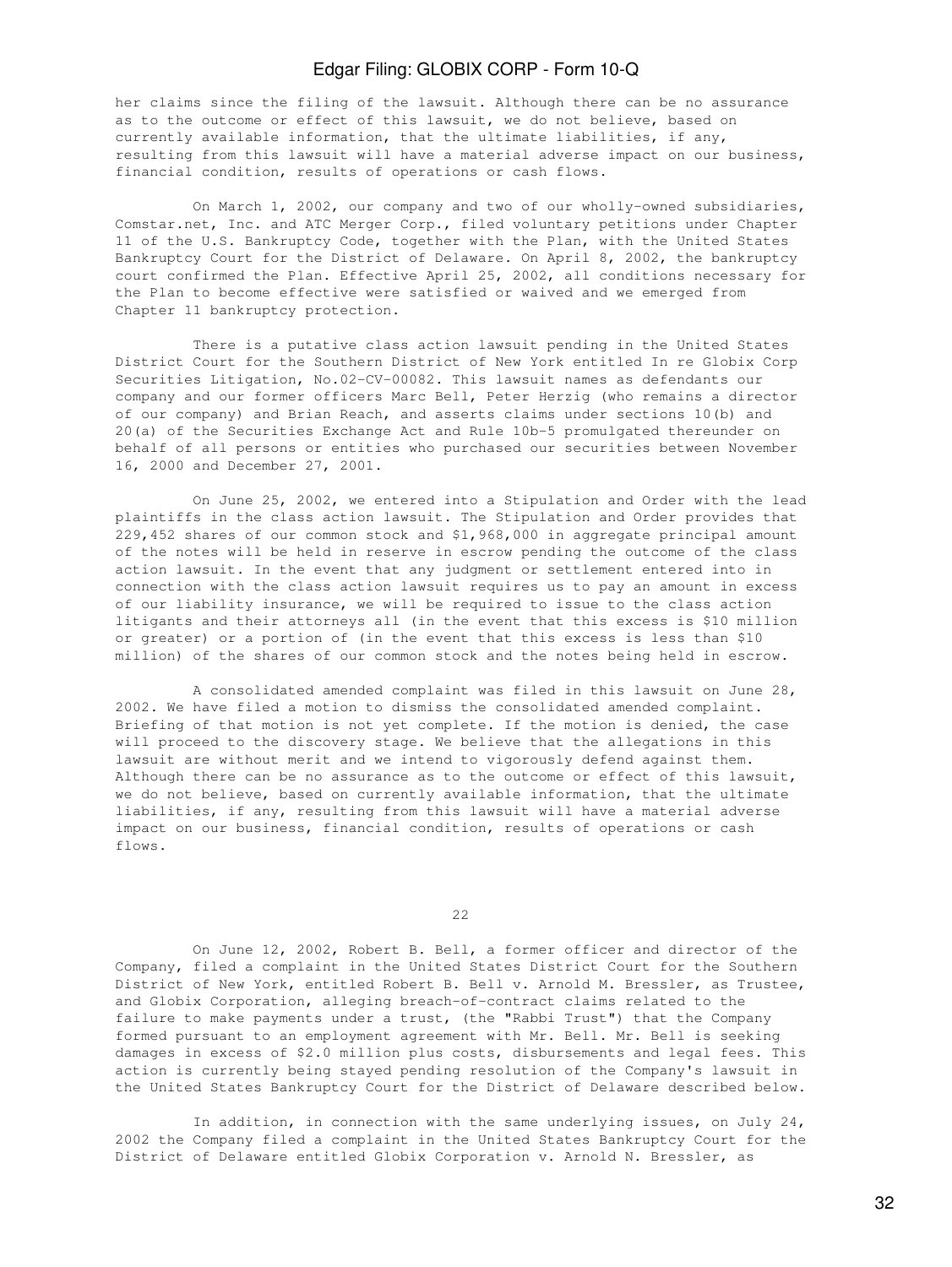Trustee of the Globix Corporation Rabbi Trust and Robert B. Bell. In this action, the Company has requested that the assets of the Rabbi Trust be turned over to the Company. The Company has also requested that Mr. Bressler, as Trustee of the Rabbi Trust, be enjoined from dissipating the assets of the Rabbi Trust pending resolution of the Company's claims by the court and has filed a motion for a declaratory judgment to establish the maximum amount of Mr. Bell's claims. Mr. Bressler has asserted counter claims in this action, and both Mr. Bressler and Mr. Bell have submitted objections in this action, which is currently in the discovery phase. The Company is vigorously pursing its claims in this action and defending against Mr. Bressler's counterclaims.

 The Company and Mr. Bell are currently in settlement discussions to resolve both of these lawsuits.

 On February 6, 2003, a putative derivative suit was filed in New York State Supreme Court (County of New York) against our company, as nominal defendant, and Lehman Brothers Inc., Chase Securities, Inc., Credit Suisse First Boston Corporation, Merrill Lynch Pierce Fenner & Smith Incorporation, Salomon Smith Barney Inc. and ABN Amro Securities LLC (as successor to ING Barings, LLC), the initial purchasers in our February 2000 offering of the 12.5% Senior Notes. The suit alleges that the underwriting discount granted to the initial purchasers of the 12.5% Notes violated Section 5-531 of the New York General Obligations Law, which limits the amount that can be charged by a loan broker. On March 6, 2003, the plaintiff and the initial purchasers entered into a tolling agreement that would result in the dismissal of the action without prejudice pending action on a motion to dismiss an amended complaint submitted in a similar case involving debt securities issued by another corporation. On March 13, 2003 the court dismissed the action without prejudice.

 We are from time to time involved in legal proceedings in the ordinary course of our business operations. Although there can be no assurance as to the outcome or effect of any legal proceedings to which we are a party, we do not believe, based on currently available information, that the ultimate liabilities, if any, resulting from any such legal proceedings will have a material adverse impact on our business, financial condition, results of operations or cash flows.

Item 2. Changes in Securities and Use of Proceeds

Not Applicable

Item 3. Defaults upon Senior Securities

 As of December 31, 2002, we were in compliance with the material operating and financial restrictions imposed upon our company contained in the indenture governing the 11% Senior Notes. However, as of December 31, 2002, we were not in compliance with the provisions of the indenture which require us to:

- o file reports and documents with the Securities and Exchange Commission pursuant to Section 13(a) or 15(d) of the Securities Exchange Act of 1934, as amended; specifically our Quarterly Report on Form 10-Q for the quarter ended June 30, 2002, Annual Report on Form 10-K for the fiscal year ended September 30, 2002 and this quarterly report;
- o file copies of these reports with the indenture trustee;
- o cause these reports to be mailed to the holders of the 11% Senior Notes;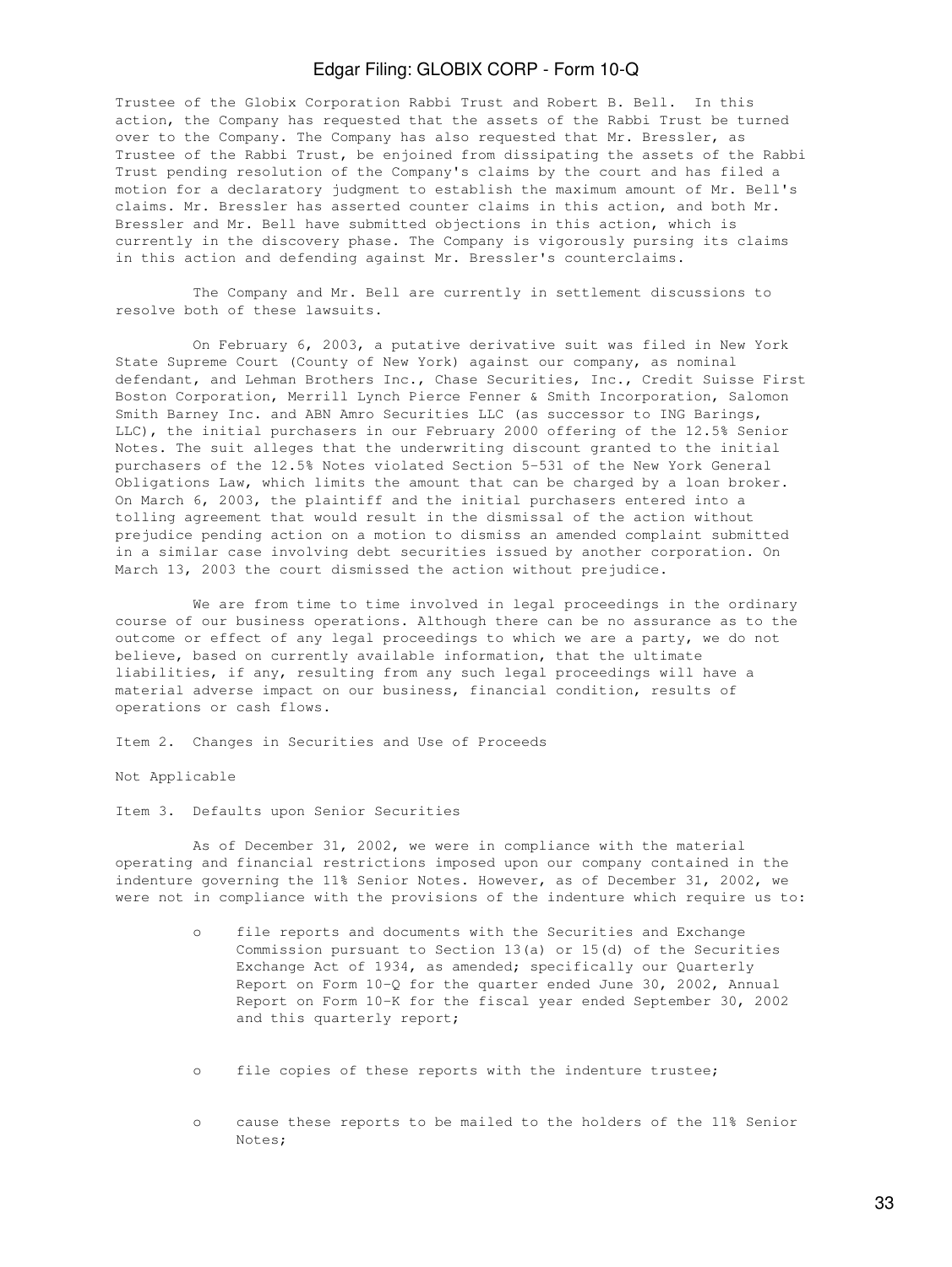- o deliver to the indenture trustee a certificate from our public accountants related to our compliance with certain provisions of the indenture; and
- o deliver to the indenture trustee an officer's certificate with respect to our failure to satisfy the obligations set forth above.

 Our failure to comply with each of the obligations described above constitutes a default, but not an event of default, under the indenture. On March 19, 2003, holders of approximately 58% of the outstanding 11% Senior Notes (excluding 11% Senior Notes owned by our company) waived these defaults.

<u>23</u>

Item 4. Submission of Matters to a Vote of Security Holders

Not Applicable

Item 5. Other Information

Not Applicable

Item 6. Exhibits and Report on Form 8-K

(a) Exhibits

Exhibit Description ------- -----------

- 99.1 Certification of Chief Executive Officer pursuant to Section 906 of the Sarbanes-Oxley Act of 2002
- 99.2 Certification of Acting Chief Financial Officer pursuant to Section 906 of the Sarbanes-Oxley Act of 2002

(b) Reports on Form 8-K

None

24

### SIGNATURES

 Pursuant to the requirements of the Securities Exchange Act of 1934, the registrant has duly caused this report to be signed on its behalf by the undersigned, thereunto duly authorized.

GLOBIX CORPORATION

By: /S/ PETER K. STEVENSON

 ------------------------------------------- Peter K. Stevenson, Chief Executive Officer

Date: March 26, 2003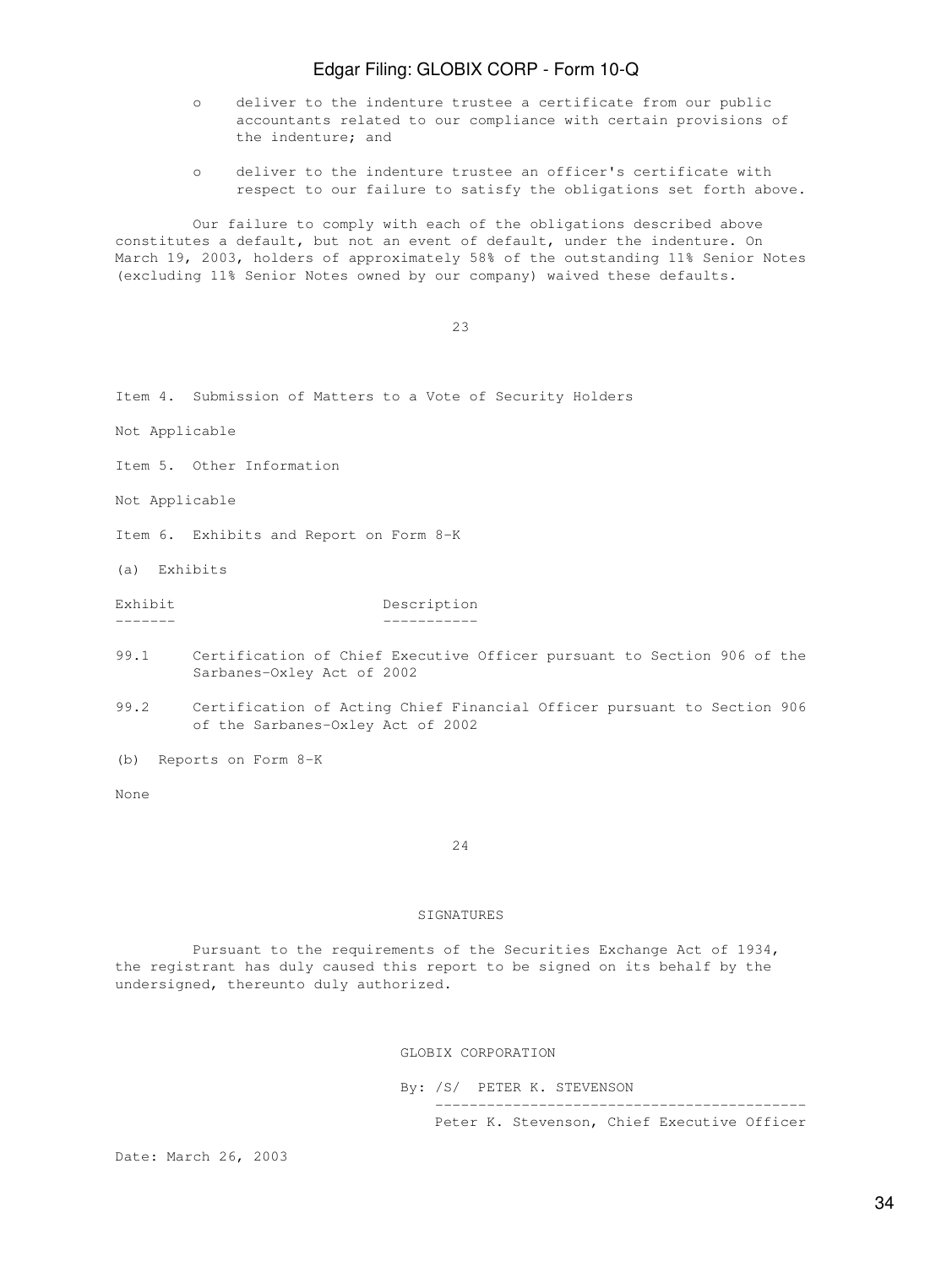By: /S/ JOHN D. MCCARTHY

 John D. McCarthy, Acting Chief Financial Officer (principal financial officer and principal accounting officer)

-------------------------------------------

Date: March 26, 2003

<u>25</u>

### CERTIFICATIONS

I, Peter K. Stevenson, certify that:

 1. I have reviewed this quarterly report on Form 10-Q of Globix Corporation;

 2. Based on my knowledge, this quarterly report does not contain any untrue statement of a material fact or omit to state a material fact necessary to make the statements made, in light of the circumstances under which such statements were made, not misleading with respect to the period covered by this quarterly report;

 3. Based on my knowledge, the financial statements and other financial information included in this quarterly report, fairly present in all material respects the financial condition, results of operations and cash flows of the registrant as of, and for, the periods presented in this quarterly report;

 4. The registrant's other certifying officers and I are responsible for establishing and maintaining disclosure controls and procedures (as defined in Exchange Act Rules 13a-14 and 15d-14) for the registrant and we have:

- (a) designed such disclosure controls and procedures to ensure that material information relating to the registrant, including its consolidated subsidiaries, is made known to us by others within those entities, particularly during the period in which this quarterly report is being prepared;
- (b) evaluated the effectiveness of the registrant's disclosure controls and procedures as of a date within 90 days prior to the filing date of this quarterly report (the "Evaluation Date"); and
- (c) presented in this quarterly report our conclusions about the effectiveness of the disclosure controls and procedures based on our evaluation as of the Evaluation Date;

 5. The registrant's other certifying officers and I have disclosed, based on our most recent evaluation, to the registrant's auditors and the audit committee of the registrant's board of directors (or persons performing the equivalent function):

> (a) all significant deficiencies in the design or operation of internal controls which could adversely affect the registrant's ability to record, process, summarize and report financial data and have identified for the registrant's auditors any material weaknesses in internal controls; and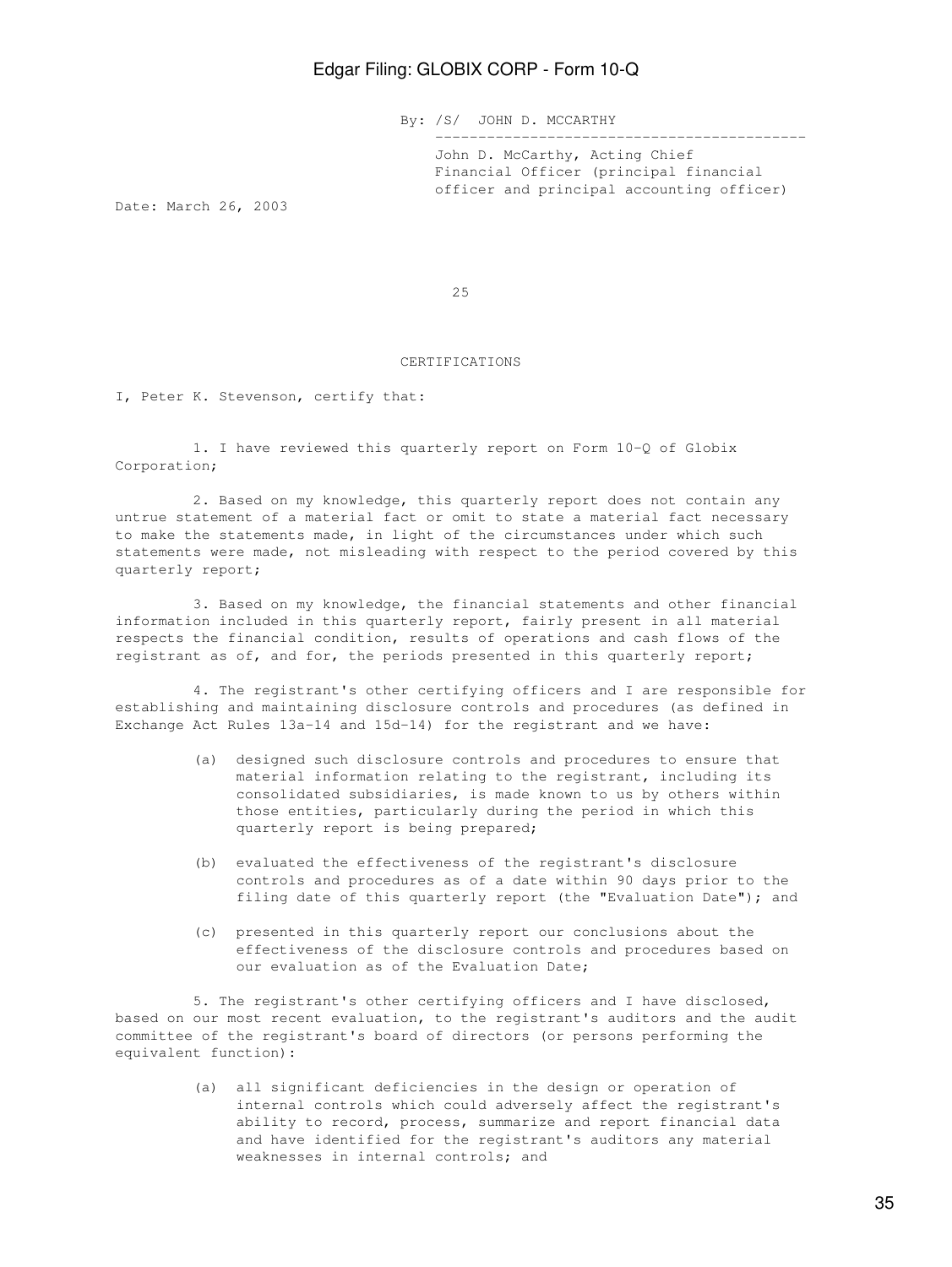(b) any fraud, whether or not material, that involves management or other employees who have a significant role in the registrant's internal controls.

 6. The registrant's other certifying officers and I have indicated in this quarterly report whether or not there were significant changes in internal controls or in other factors that could significantly affect internal controls subsequent to the date of our most recent evaluation, including any corrective actions with regard to significant deficiencies and material weaknesses.

Date: March 26, 2003

 /s/Peter K. Stevenson -------------------------- Name: Peter K. Stevenson Title: Chief Executive Officer

<u>26</u>

I, John D. McCarthy, certify that:

 1. I have reviewed this quarterly report on Form 10-Q of Globix Corporation;

 2. Based on my knowledge, this quarterly report does not contain any untrue statement of a material fact or omit to state a material fact necessary to make the statements made, in light of the circumstances under which such statements were made, not misleading with respect to the period covered by this quarterly report;

 3. Based on my knowledge, the financial statements and other financial information included in this quarterly report, fairly present in all material respects the financial condition, results of operations and cash flows of the registrant as of, and for, the periods presented in this quarterly report;

 4. The registrant's other certifying officers and I are responsible for establishing and maintaining disclosure controls and procedures (as defined in Exchange Act Rules 13a-14 and 15d-14) for the registrant and we have:

- (a) designed such disclosure controls and procedures to ensure that material information relating to the registrant, including its consolidated subsidiaries, is made known to us by others within those entities, particularly during the period in which this quarterly report is being prepared;
- (b) evaluated the effectiveness of the registrant's disclosure controls and procedures as of a date within 90 days prior to the filing date of this quarterly report (the "Evaluation Date"); and
- (c) presented in this quarterly report our conclusions about the effectiveness of the disclosure controls and procedures based on our evaluation as of the Evaluation Date;

 5. The registrant's other certifying officers and I have disclosed, based on our most recent evaluation, to the registrant's auditors and the audit committee of registrant's board of directors (or persons performing the